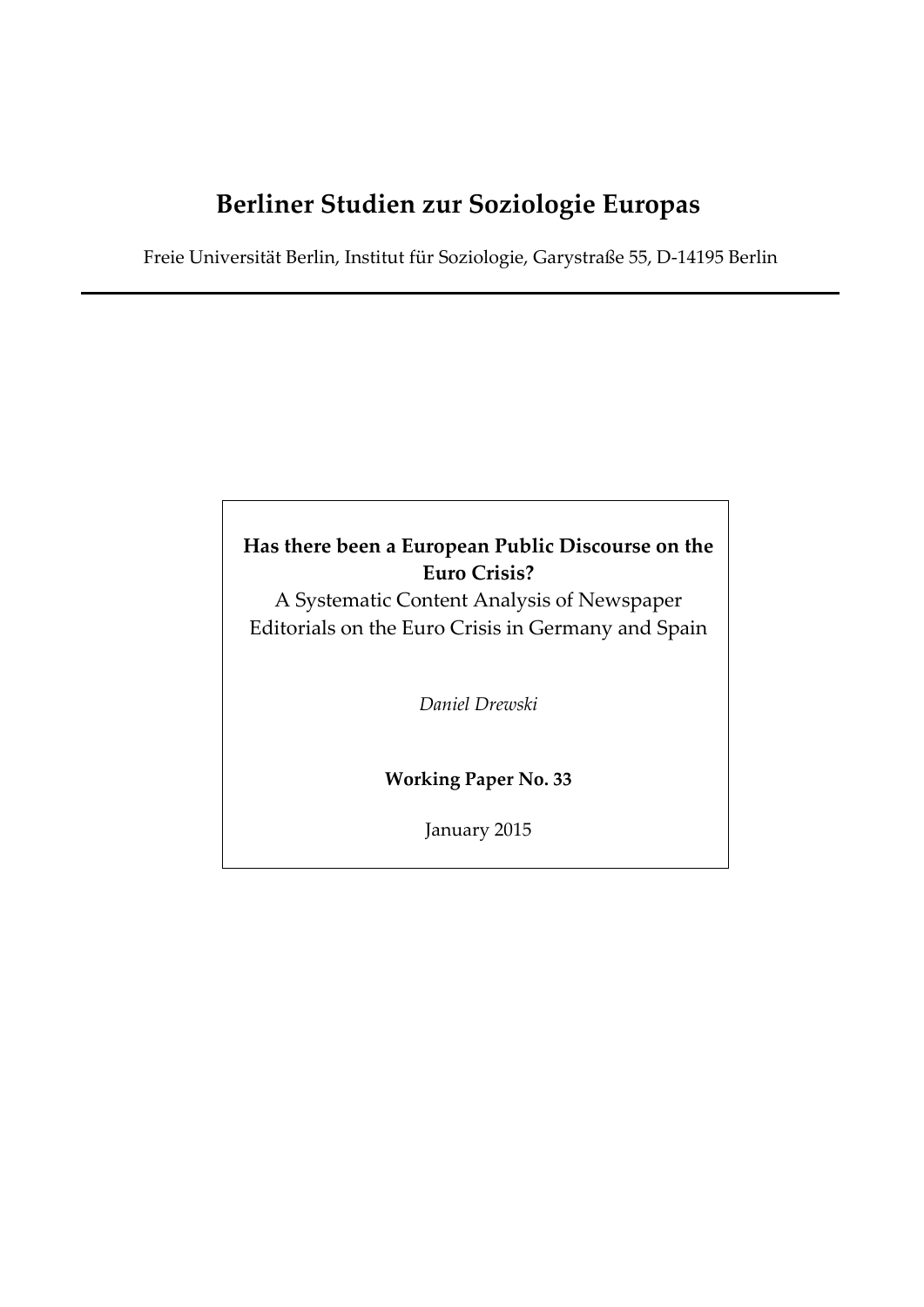Die "Berliner Studien zur Soziologie Europas" des Lehrstuhls für Makrosoziologie der Freien Universität Berlin verstehen sich als ein Ort zur Vorpublikation von Bei‐ trägen, die später in Fachzeitschriften und Sammelbänden veröffentlicht werden sol‐ len. Die Beiträge sollen helfen, eine Soziologie Europas zu profilieren; sie stehen auch im Kontext eines soziologischen Master-Studiengangs zum Thema "Europäische Gesellschaft/en", den das Institut für Soziologie der Freien Universität anbietet.

Gegenstand der Reihe sind Beiträge zur Analyse der Herausbildung einer europä‐ ischen Gesellschaftsstruktur und -kultur, vergleichende Analysen, die die Unterschiede und Gemeinsamkeiten zwischen verschiedenen europäischen Gesellschaften thematisieren, sowie theoretische Versuche einer Soziologie Europas.

Ziel der Reihe ist es, durch die frühe Verbreitung dieser Arbeiten den wissen‐ schaftlichen Gedankenaustausch zu fördern. Die Beiträge sind nur über das Internet als pdf‐Datei zu beziehen.

*Zitation*: Daniel Drewski (2015): Has there been a European Public Discourse on the Euro Crisis? A Systematic Content Analysis of Newspaper Editorials on the Euro Crisis in Germany in Spain. BSSE Arbeitspapier Nr. 33. Berlin: Freie Universität Ber‐ lin.

The "Berlin Studies on the Sociology of Europe" (BSSE) series, issued by the Chair of Macrosociology, includes articles meant for future publication in journals or edited volumes. The papers are meant to further the establishment of a sociology of Europe. They are also related to the sociological Master Program "European Societies" of the Institute of Sociology of the Freie Universität.

The series focuses on (i) the analysis of a developing European social structure and culture, on (ii) comparative analyses discussing differences and similarities between European societies as well as on (iii) theoretical approaches to a sociology of Europe.

The series aims to promote the exchange of ideas by way of an early distribution. The papers can be obtained via internet as pdf files.

*Citation*: Daniel Drewski (2015): Has there been a European Public Discourse on the Euro Crisis? A Systematic Content Analysis of Newspaper Editorials on the Euro Crisis in Germany in Spain. BSSE Working Paper No. 33. Berlin: Freie Universität Berlin.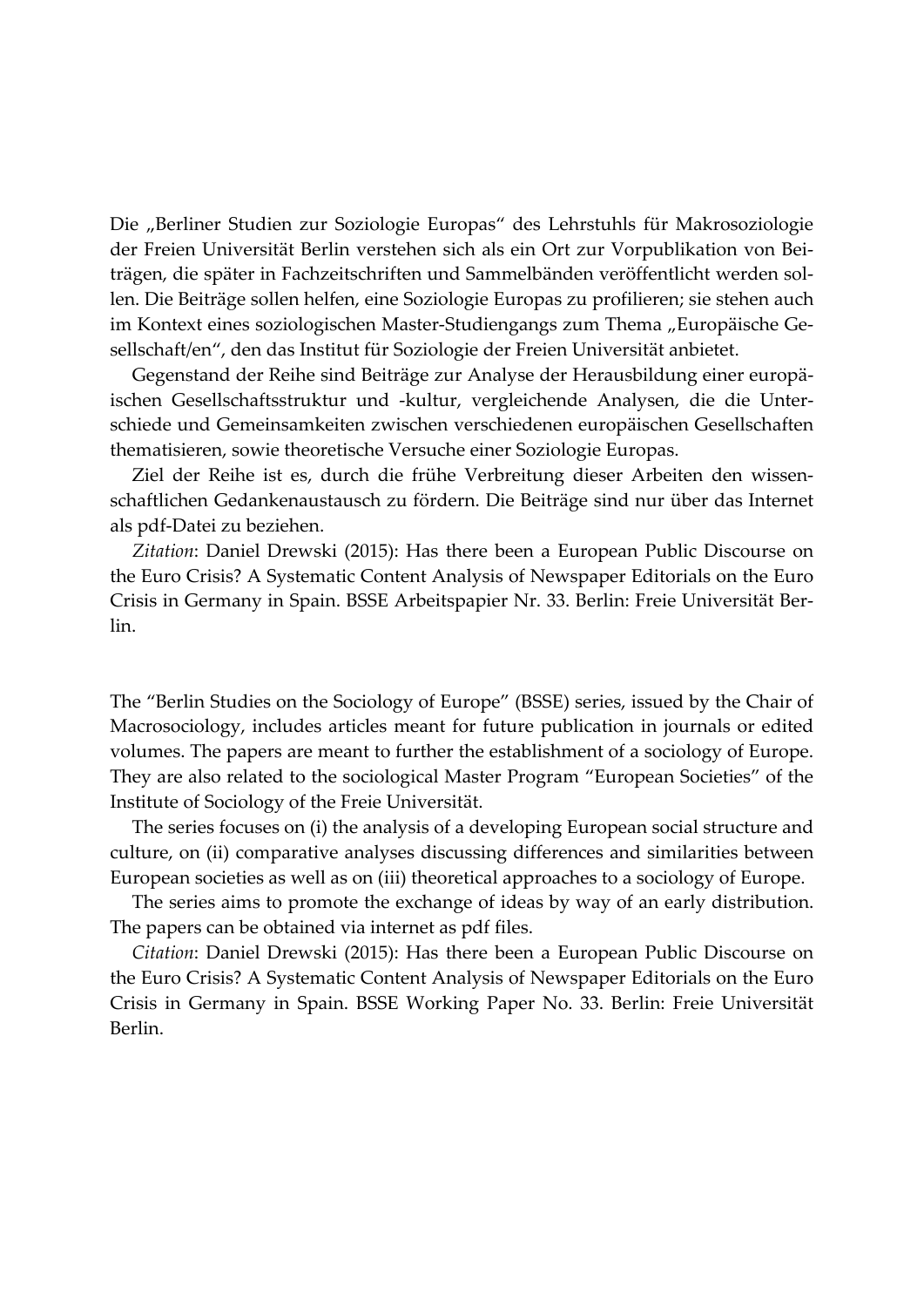#### **Abstract**

According to some observers, the Euro crisis could have provoked a broad politiciza‐ tion of European affairs and the emergence of a European‐wide public discourse, paving the way for a democratic deepening of the EU. In this paper, I test whether there has been a common public discourse on the Euro crisis beyond national borders through a systematic content analysis of editorials in center‐left and center‐right quality newspapers in Germany (Euro zone core) and Spain (Euro zone periphery). Based on the research literature, I formulate three indicators for such a *European pub‐ lic discourse*: (1) the *same issues* have to be discussed at the same time across the mem‐ ber states of the EU; (2) their *interpretations* should differ according to the ideology of the discussant instead of his/her nationality; and (3) *opinions* should differ according to the ideology of the discussant instead of his/her nationality. My analysis shows that the public discourses on the Euro crisis have not met these requirements. I found significant differences between Germany and Spain, while cross-cutting ideological differences did not play a significant role. I conclude that there has not been a European public discourse on the Euro crisis.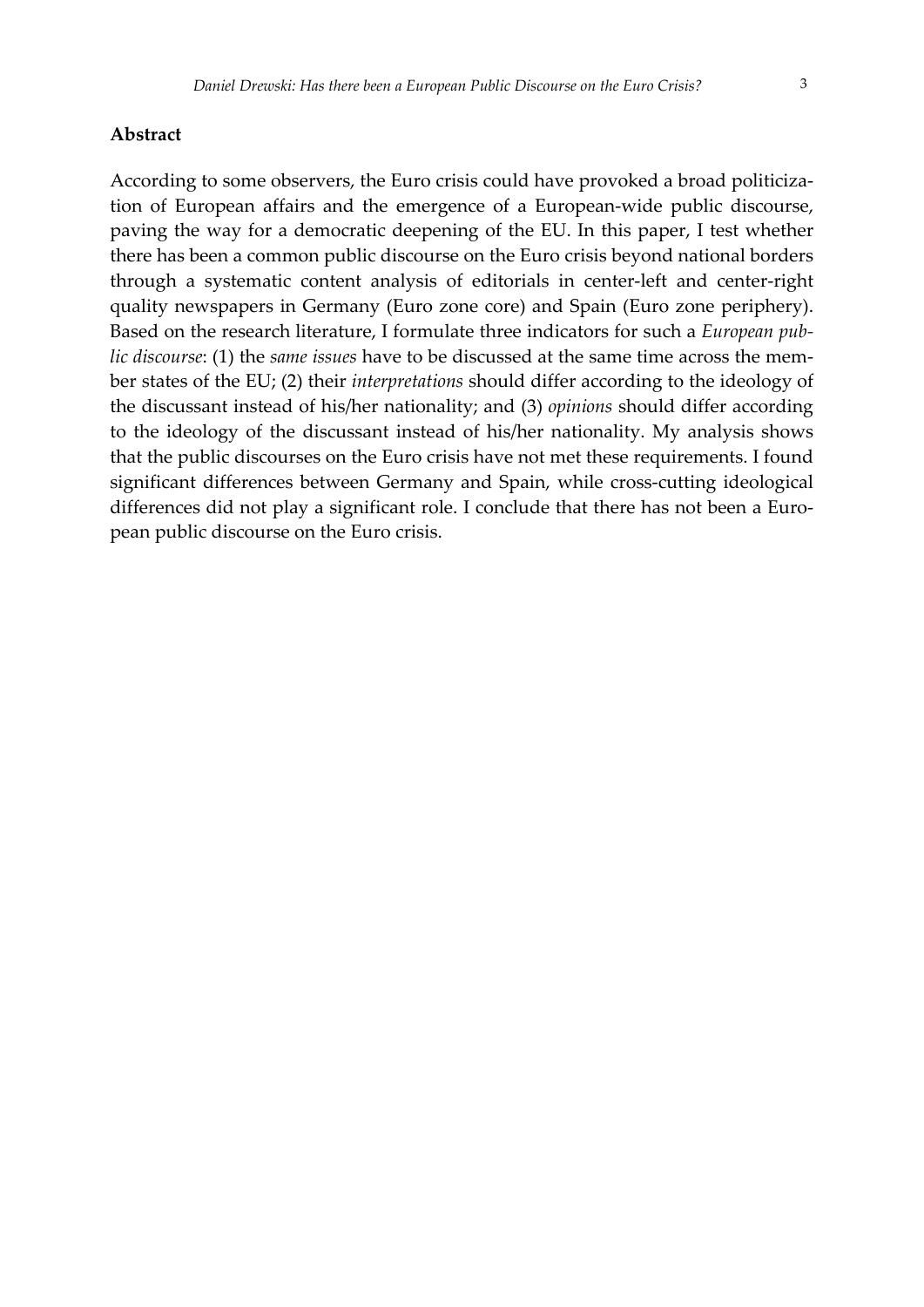#### **1. Introduction**<sup>1</sup>

The effects of the Euro crisis on the future the European Union (EU) have been judged in two opposing ways. Those observers adopting a pessimist point of view argue that the Euro crisis has led to a new cleavage in Europe<sup>2</sup>, opposing the competitive northwestern center with Germany at its core, and the uncompetitive southern periphery along the Mediterranean (Portugal, Spain, Italy and Greece). This northsouth divide essentially reflects the net creditor versus net debtor status within the new financial architecture of the Euro zone, directly translating into asymmetries of power in the European institutions such as the European Council (e.g. Beck 2013; Streeck 2014). They argue that if the centrifugal economic forces cannot be contained, the EU is bound to break apart.

More idealist observers hope that the existential threat to the common currency has spurred a broad politicization of European issues, engaging citizens across member states in a normative debate on the future of the Euro zone and the EU (e.g. Habermas 2012). The Euro crisis could have led to the creation of a "community of communication" transcending national borders. This is seen as a first step towards the development of European public sphere and the democratic deepening of European integration around the European Parliament. As Thomas Risse recently put it: "there is an emerging demos in the European polity and it has been strengthened during the euro crisis" (Risse 2014: 1213).

In this paper, I want to test empirically whether there has been a common European public discourse on the Euro crisis. While researchers have acknowledged that no unified public sphere resembling the highly institutionalized public spheres of dem‐ ocratic nation states is likely to emerge on the European level any time soon (Ger‐ hards 1993), it has been argued that a transnational discourse linking the different national public spheres is enough to act as a legitimate substitute (Eder & Kantner 2000). Such a European public discourse is usually measured in terms of the heightened salience of European issues in the national media, a convergence in their interpretation, and an inclusion of speakers and publics across borders (for overviews see Risse 2010; de Vreese 2007).

These criteria essentially demand that national differences in the selection and dis‐ cussion of European issues increasingly lose importance. It should not be relevant for your point of view on European affairs whether you are, for example, German or Spaniard. Instead, as is the case in the public spheres of democratic states, your ideological conviction should be more important. In this paper, I argue that there has been a European public discourse on the Euro crisis if the same issues have been dis-

<sup>1</sup> This paper is based on my Masters' thesis "Media Discourses on the Euro Crisis in German and Spain", turned in at the Institute of Sociology, Freie Universität Berlin, in February 2014. I thank my supervisors Prof. Dr. Jürgen Gerhards and Prof. Dr. Monika Eigmüller for their helpful comments and suggestions. 2

In this paper, I use the terms "EU" and "Europe" interchangeably.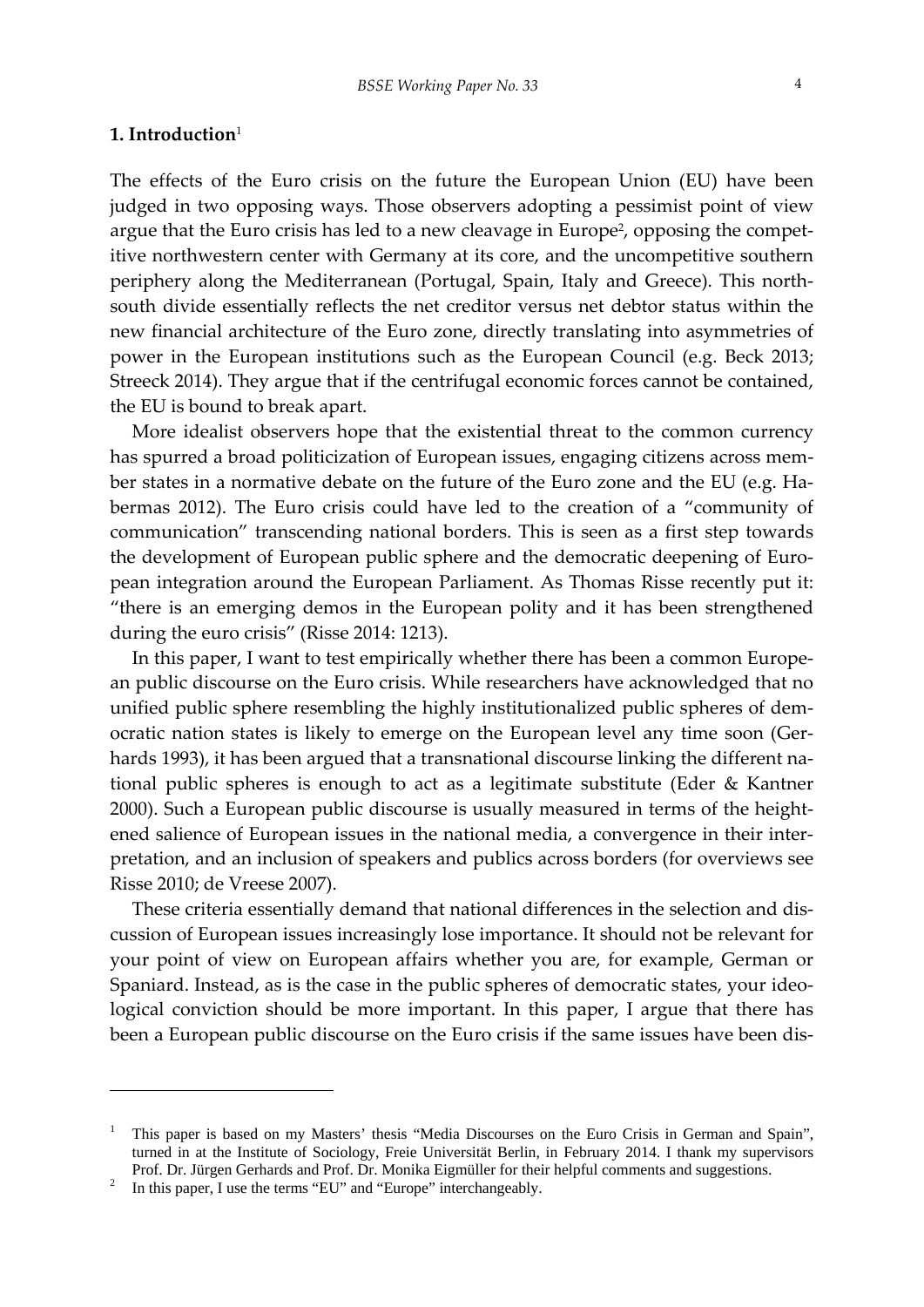cussed at the same time across EU member states, and ideology instead of nationality accounts for different points of view3.

I provide quantitative data to test whether there has been a European public dis‐ course on the Euro crisis. The research design is straightforward. I selected a center‐ left and a center-right quality newspaper from a core country of Europe, Germany (*Süddeutsche Zeitung* and *Frankfurter Allgemeine Zeitung*), and a peripheral country, Spain (*El País* and *ABC*), and conducted a systematic content analysis of their editori‐ als on the Euro zone crisis, focusing on their selection of issues, their interpretations and opinions. The sample includes two time periods. The first covers several months in early 2010, when the Greek debt crisis threatened to contaminate the currency union as a whole. The second covers its peak in mid-2012, when the Spanish government was forced to call for financial aid for its ailing banking sector. Comparing liberal and conservative editorials from countries at the core and the periphery of the Euro zone, I was able to flesh out whether nationality or ideology primarily accounts for different perspectives on the Euro crisis.

In the following section, I discuss my theoretical perspective on a European public discourse (2). Then, I turn to a short summary of the Euro crisis (3), before describing my data and methods in detail (4). Then I present my findings (5). They suggest that the editorials differ significantly along national instead of ideological lines in their discussion of the Euro crisis. Thus, despite converging around a common set of is‐ sues, there has not been a European public discourse. These findings point towards the accuracy of the above mentioned pessimist prediction on the political effects of the Euro crisis for the EU. Naturally, due to its limited scope, this analysis can only be understood as a first step towards a full-blown assessment of the public discourses on the Euro crisis.

#### **2. Theoretical Framework: Identifying a European Public Discourse**

Research on the emergence of a European public discourse is rooted in normative concerns about the democratic deficit of the EU. By the 1990s and the Maastricht Treaty, the EU began to exert a high degree of direct influence on national policy‐ making (Gerhards 2002). But the indirect input‐legitimacy provided via the member states governments seemed not sufficient any longer, because supranational institutions such as the European Commission began to act on their own mandate. The de‐ velopment of a European public sphere, submitting supranational policy-making to public scrutiny, was singled out as crucial to overcome the EU's democratic deficit. The intensification of communicative linkages across national borders might contrib‐

<sup>3</sup> Of course, this is not to say that distinctively "national" points of view are not "ideological". What I mean to say is that the division between left and right (i.e. labor versus capital interests and liberal versus conservative values) should cut across national divisions (e.g. German ordoliberalism versus Spanish modernization economics).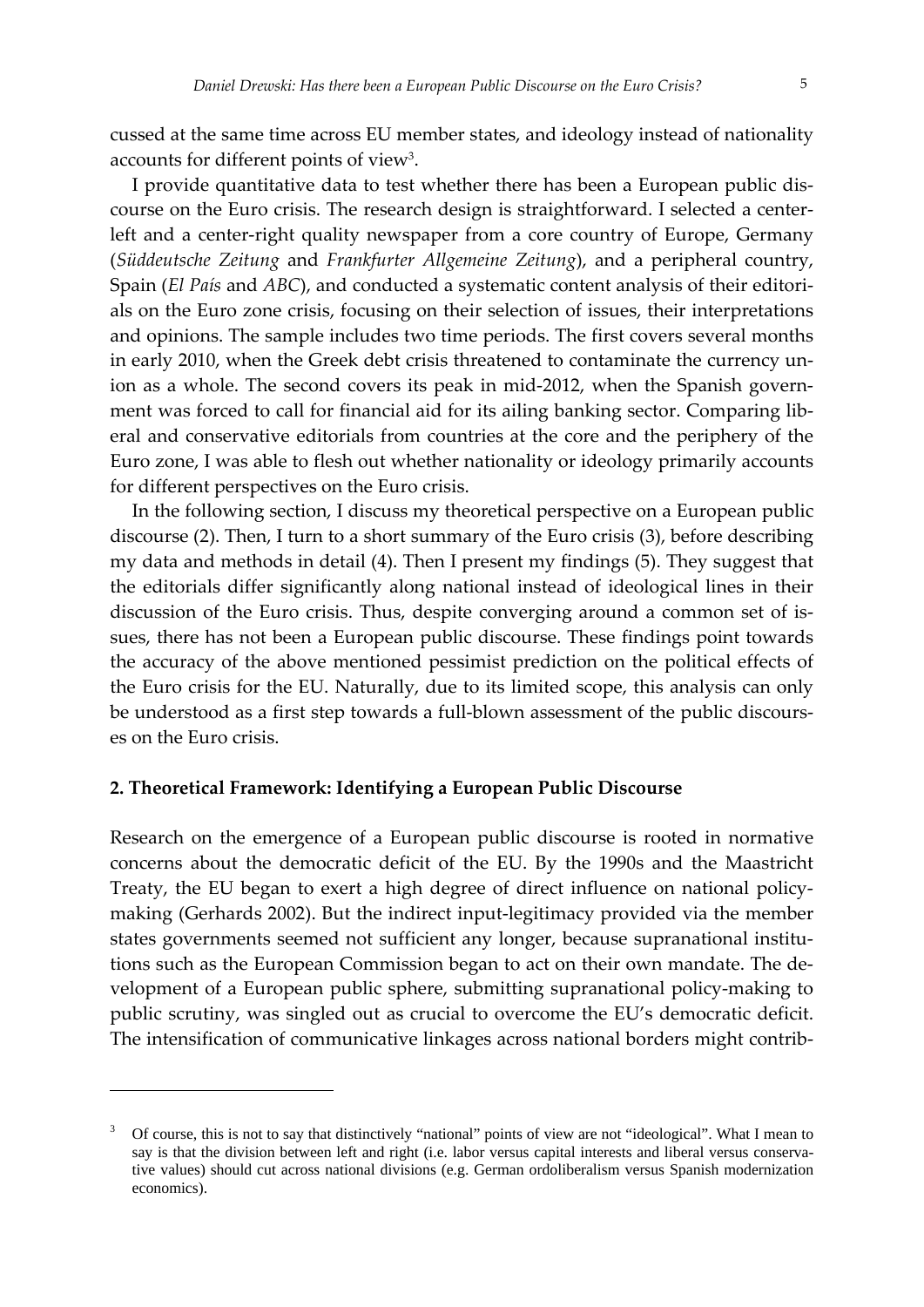ute to the gradual formation of a European *demos* acting as a constituent of a Europe‐ an democracy.

This European public sphere was initially imagined akin to the highly institution‐ alized public spheres of democratic nation states. In these, a public sphere developed over several centuries as part of the process of nation‐building and democratization (Habermas 1998). It became a space of communication linking the political system and the society, by channeling information from one to the other, articulating opinion through public deliberation and providing the political decision‐making process with sufficient input-legitimacy (Neidhardt 1994). In modern mass democracies, this communicative space is institutionalized in the form of a differentiated system of mass media (newspapers, television, the internet etc.). Different media outlets mirror, channel and shape the public discourse.

However, scholars quickly came to the conclusion that no such supranational pub‐ lic sphere beyond the nation state is likely to develop any time soon (Gerhards 1993). Despite the success of European integration in the economic sphere, the barriers for the institutionalization of communicative flows across national borders remain too high. Language differences, material costs and cultural traditions prevent the establishment of a unified media system that could provide the infrastructure of a European public sphere.

As a consequence, empirical research has turned its attention to the Europeanization of national public spheres. In particular, the intensification of transnational flows of communication on European issues has been judged as sufficient to provide a minimum level of input-legitimacy for European policy-making. Klaus Eder and Cathleen Kantner have famously formulated two criteria for such a *European public discourse*: (1) the same issues have to be debated at the same time with an equal level of attention across the public spheres of EU member states, (2) using similar frames of reference (Eder & Kantner 2000; Kantner 2004). The use of similar frames of refer‐ ence is important since they ensure a common interpretation of what is at stake in a certain issue. A speaker/observer can only take part in a "community of communication" if she knows what others are actually talking about.<sup>4</sup>

Most research on the Europeanization of national public spheres compares news coverage in quality newspapers<sup>5</sup>. It has largely tended to confirm an increased salience of European issues in the national media over time, thus allowing for the conclusion that Eder and Kantner's first requirement is increasingly met. Hartmut Wessler and his colleagues (2008) describe a nationally "segmented Europeanization", thereby referring to an intensified monitoring of European policy-making by the national media. The team around Ruud Koopmans and Paul Statham (2010) report a

<sup>4</sup> Further and more challenging criteria for a European public discourse are: the mutual inclusiveness of speakers and publics across national borders and a collective identification with Europe (see Risse 2010: 125-126).

An exception is the work of Peter, Semetko and de Vreese (2003), who focus on television news. They report a very low level of Europeanization. It seems that a potential European public discourse takes place at the level of intellectual elites only.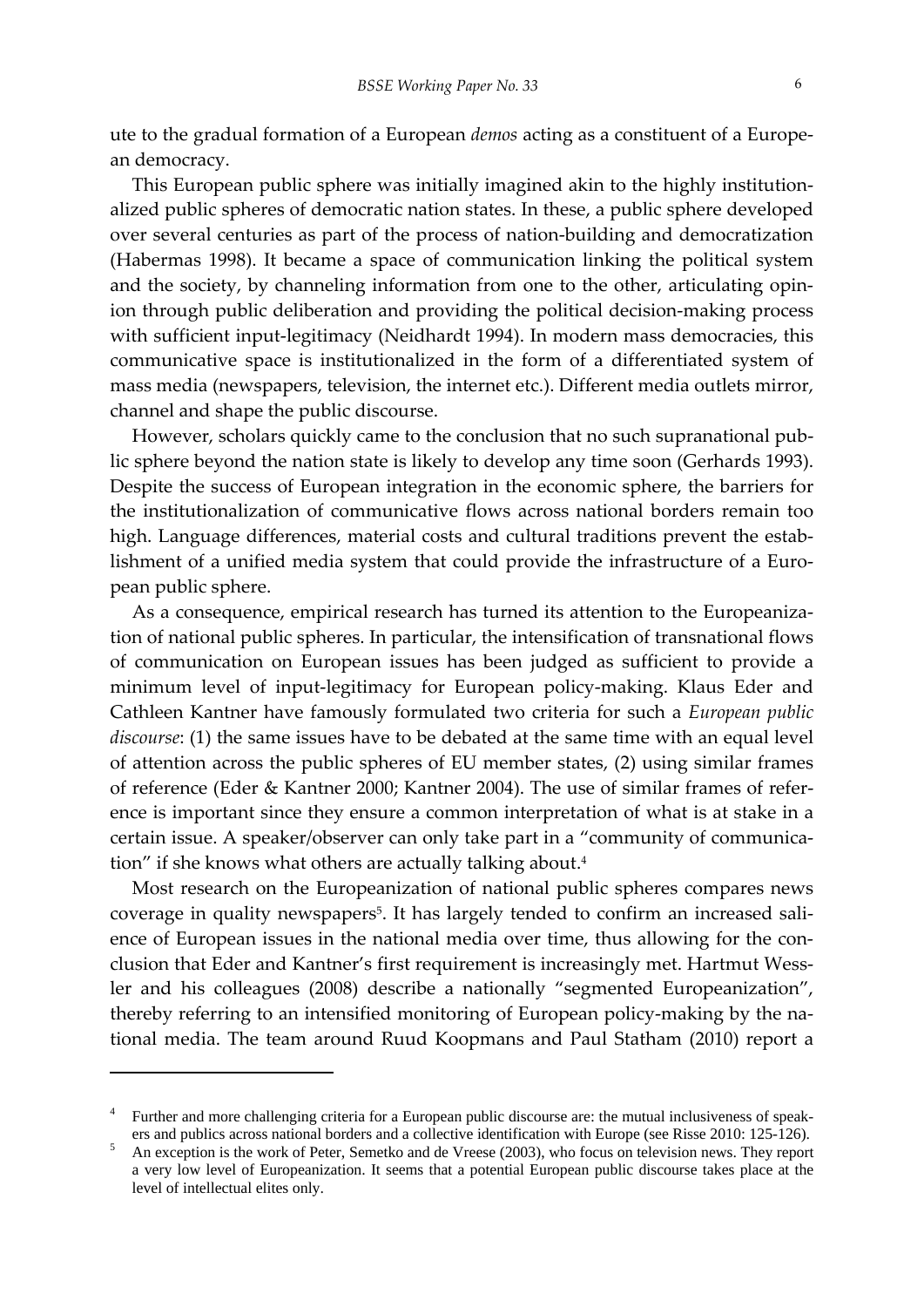process of "vertical Europeanization", which means that political claims made on the European level are increasingly visible, particularly in those policy areas of EU com‐ petence. Hans-Jörg Trenz (2004, 2005) observes a high level of "resonance" of European issues across the national media.

Beyond the increased salience of European issues there seems to be some level of convergence in the way they are interpreted across national borders – Eder and Kantner's second criterion. This has been confirmed, for example, in frame analyses of the debates on community sanctions against Jörg Haider's government participa‐ tion in Austria (van de Steeg 2006), or in analyses of the debates on a European constitution and the "Future of Europe" (Trenz 2005). In general, scholars have come to the optimistic conclusion that Europeans indeed observe, understand, talk and sometimes even identify with each other (Risse 2010). National media systems seem to provide a sufficient level of transnational communication on European issues in or‐ der to be able to speak of a European public discourse.

Nonetheless, some studies point towards the inertia of national political traditions in the discursive treatment of European affairs in their respective public spheres (Adam 2007; Oberhuber et al. 2005). National differences still seem to have signifi‐ cant influence on how people perceive the EU and European integration (Díez Medrano 2003). I want to follow this objection more thoroughly. I argue that for a genuine European public discourse to exist, national differences in the selection and interpretation of European issues have to recede to give way to ideological differ‐ ences that cut across national borders.

This argument draws on Stein Rokkan's theory of cleavage structures (Flora 1999). He showed how the territorial integration of Western European states eventually led to the internal structuring of the political system along the cleavage between "left" and "right" (Mair 2007). It represents the conflict of interest between capital and la‐ bor, over time absorbing the value conflict between liberal and conservative. This cleavage structures the national media system as well. Media outlets usually position themselves on a left‐right scale – at least in most continental European countries (Hallin & Mancini 2004).

Rokkan's theory has been applied to the process of European integration and the (re)structuring of the political system of the EU (Bartolini 2005; Kriesi et al.: 2012). But despite its large influence on the national polity, European integration has not led to an extension of the territorial scope of cleavage structures beyond the nationstate<sup>6</sup>. The EU does not yet provide the adequate political space to articulate a transnational cleavage between left and right. Instead, as intergovernmental theories suggest, European politics are still structured by the international cleavage between its member states, the primary locus of power being the European Council (Hoffmann 1966; Moravcsik 1993).

<sup>6</sup> The newly emerging cleavage between "cosmopolitanism" and "nationalism" is still largely articulated on a national level.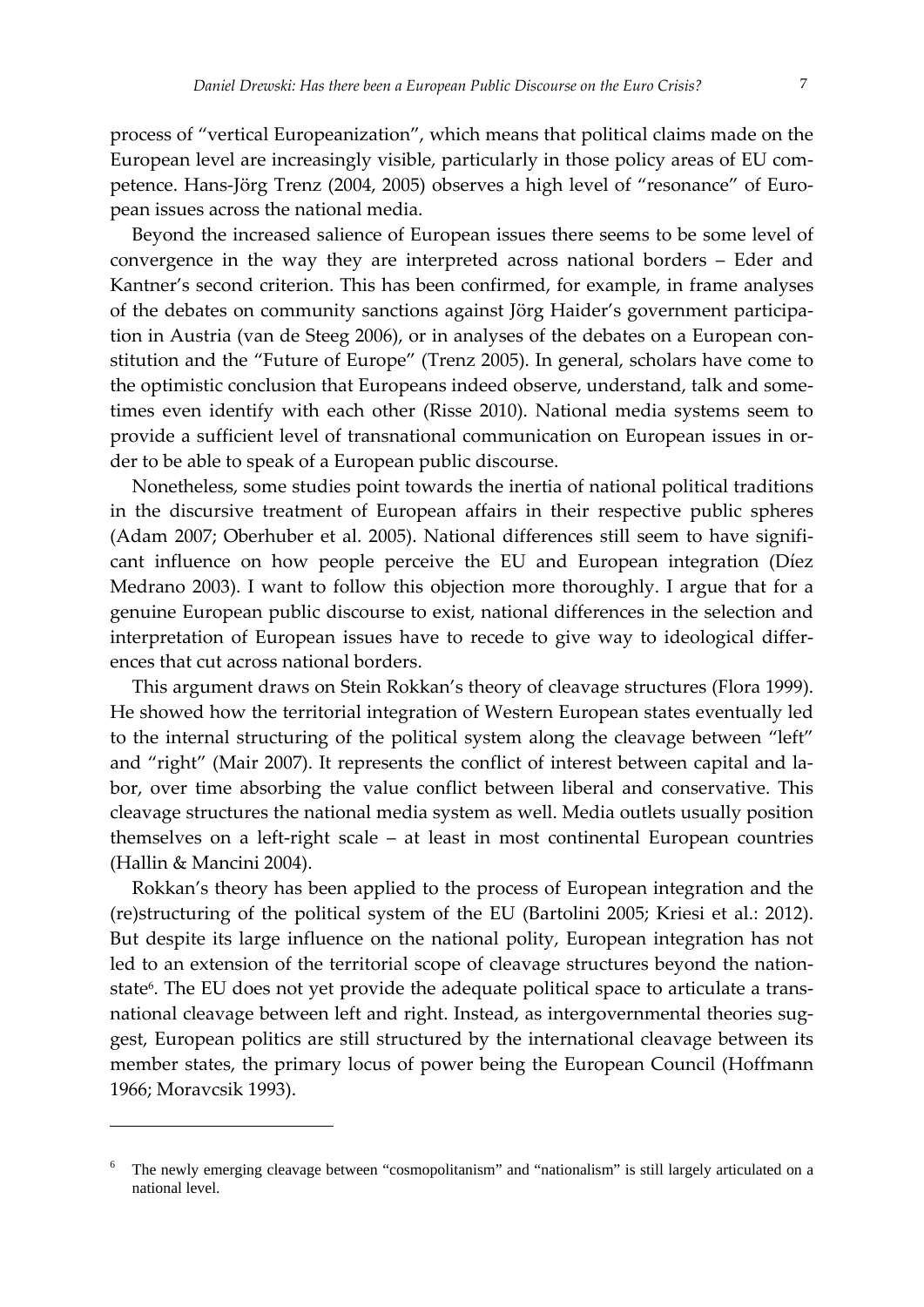These are bleak prospects for the emergence of a European public discourse. Even though, as has been shown, we might be able to observe a high and simultaneous sa‐ lience of European issues across the member states' media, the way they are dis‐ cussed could remain heavily influenced by national differences. But if the "national container" remains the principal mouthpiece to interpret and articulate opinions on European issues, we cannot truly speak of a transnationally contentious public dis‐ course. For such a discourse to exist, the division between nation‐states has to be at least cross-cut by an ideological division between a European left and a European right, articulating a transnational cleavage.

Bearing this in mind and building on Eder and Kantner, I formulate three criteria to judge whether there has been a common European public discourse on the Euro zone crisis. First, the *same issues* pertaining to the crisis have to be discussed at the same time across the national media. Second, the use of *frames of reference* that shape the interpretation of these issues has to differ according to ideology instead of na‐ tionality. And third, the *opinions* on the Euro crisis should differ across ideologies in‐ stead of nationalities. In sum, specific national contexts have to lose their agenda‐ setting, framing and opinion‐making monopoly in the public spheres.

To find out whether this has been the case, I have selected and analyzed 269 edito‐ rials from German and Spanish newspapers written for, respectively, a center‐left and a center-right public. In that way, I expect to get an initial grasp of the public discussions on the Euro crisis in a northern and a southern Euro member state, and whether they are polarized along ideological or national lines. A European public discourse on the Euro crisis has emerged when the two center‐left (or, alternatively, the two center‐right) newspapers are more similar in their issue‐selection, framing of and opinions on the Euro crisis than the two German (or the two Spanish) newspapers.

Before presenting the sampling and method of analysis of my data, I provide a brief account of the main events during the Euro crisis and the different views of its causes and solutions.

#### **3. The Euro Crisis: A Tale of Two Worlds**

This section provides a summary account of the Euro crisis and the two different readings that have governed the political response to it. It serves as the context of my comparative analysis of media discourses on the Euro crisis in Germany and Spain.

Following the Greek Prime Minister Georgios Papandreous' revelation in Decem‐ ber 2009 that his country's public deficit was much higher than expected and would severely exceed the limits set by the Euro zone's "stability and growth pact" (3% public deficit to GDP, 60% public debt to GDP), Greece became the trigger and focus of the Euro crisis<sup>7</sup>. Doubting the Greek government's capacity to pay back its debt,

<sup>7</sup> This section draws on the detailed accounts of the Euro crisis by Illing (2013) and Pisany-Ferry (2013).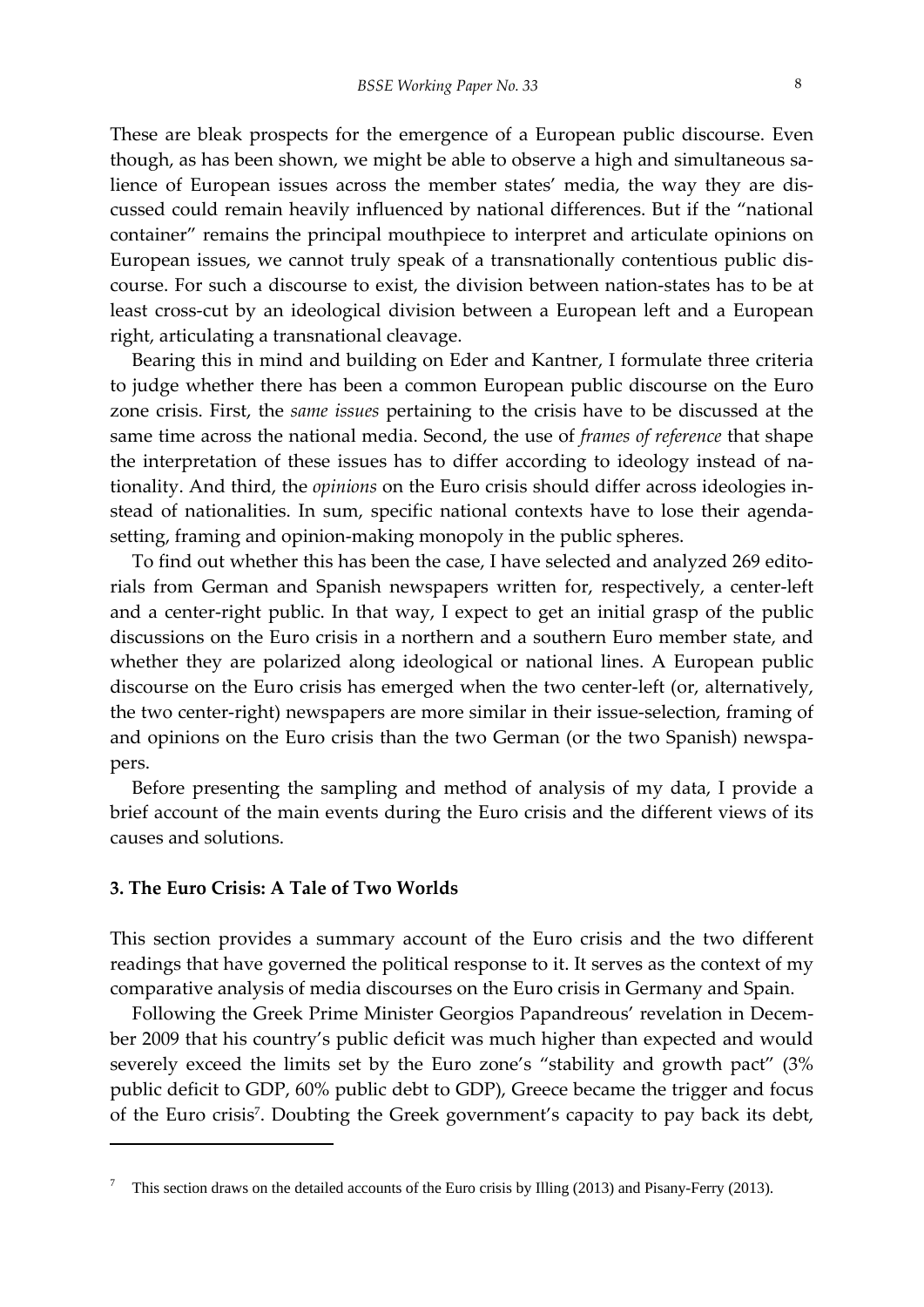investors pushed the risk premium on its public bonds to an unsustainable level. To prevent a default believed to threaten the stability of the single currency, the Euro members stepped in with a concerted financial assistance program for Greece in early 2010. It was soon extended to a temporary 750 billion Euro bailout fund (the Euro‐ pean Financial Stability Facility, EFSF) intended for the Euro zone as a whole. Fol‐ lowing Greece, which received a second loan in 2012 and a 50% haircut on its public debts, other countries such as Ireland (2011), Portugal (2011), Spain (2012) and Cy‐ prus (2013) were to receive financial assistance as well, under the condition of im‐ plementing harsh austerity measures. In 2012, the EFSF was converted into a perma‐ nent financial rescue mechanism, the European Stability Mechanism (ESM), with a capital of 700 billion Euros. However, market confidence could not be restored. When, in the summer of 2012, Spain and Italy faced the eye of the storm, the European Central Bank (ECB) initiated a bond‐buying program (Outright Monetary Trans‐ actions, OMT) to alleviate market pressures. This put an end to the immediate risk of a break‐up of the Euro zone.

The Euro zone turned out to be the hardest hit world region by the financial crash of 2008, and the slowest to recover. Even today, the effects of the crisis can still be felt, with several Euro zone countries suffering under sluggish growth rates, high unemployment and deflation. Analysts coincide in identifying a host of interrelated causes for its outbreak. They include the near collapse of highly leveraged Euro zone banks (especially in Germany, France, Ireland and Spain) in the wake of the Lehman Brothers crash, the over-indebtedness of the public sector particularly in Greece, Portugal and Italy, the competitive asymmetry and the ensuing current account imbalances between the core and the periphery of the Euro zone, the structural deficits of the currency union with its one‐size‐fits‐all monetary policy etc. More important for my purpose here than the detailed reconstruction of the causal mechanisms leading up to the crisis is that the controversies around its proper management seem to have clustered around two very different readings of its root causes.

(1) The political response to the Euro crisis was primarily geared towards fighting the over‐indebtedness of the public sector particularly in the southern Euro zone. It essentially treated the Euro crisis as a *public debt crisis* (cf. Pisany‐Ferry 2012). Accord‐ ing to this story line, governments have simply spent too much in the preceding years, "living beyond their means" by running large deficits and eventually accumu‐ lating a huge pile of public debt. At some point, investors started to shy away from government bonds, factoring in the risk of default through high and rising interest rates. The only solution seemed to lie in cutting back on government spending to regain the investors' trust. Additionally, as part of a currency union, the affected countries could not revert to the exchange rate mechanism in order to regain the lost competitiveness, further deteriorating their credibility. In consequence, they were forced to push through a painful "internal devaluation" of their labor costs to catch up with the more competitive core of the euro zone. Accordingly, Berlin, Brussels and Frankfurt have insisted on turning the screw on unrepentant governments, in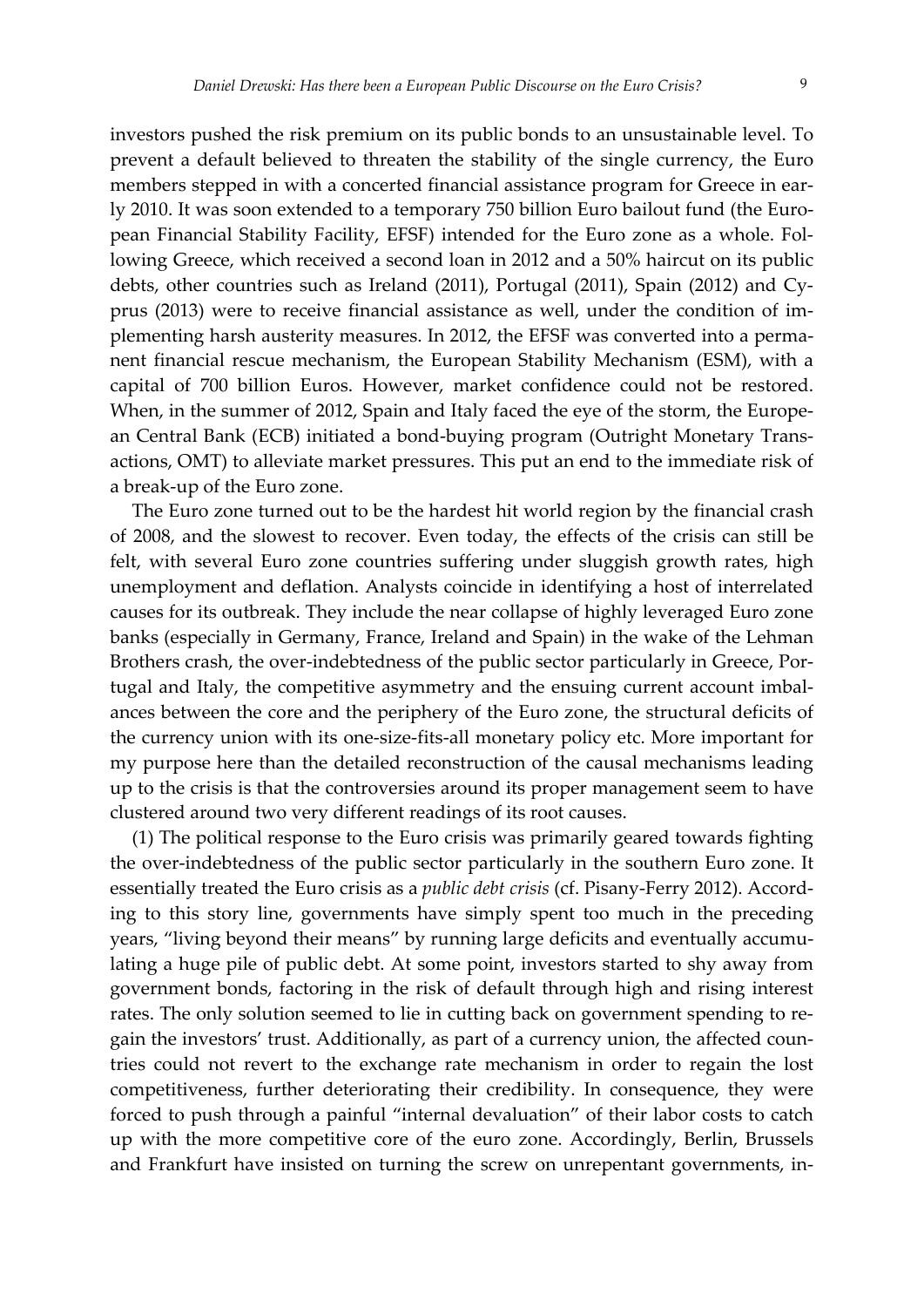troducing the "Six Pack" (2011) the "Two Pack" (2013) and the "Fiscal Compact" (2013) aimed at supervising member states' budgets and curbing excessive govern‐ ment spending. These measures serve as a prerequisite for the permanent financial assistance mechanism (ESM) destined to support member states facing the risk of de‐ fault. They echoed the widespread fear in some core countries that taxpayers' money would simply go to waste on the shores of the Mediterranean.

(2) Economists and intellectuals mainly identified *structural causes* of the Euro cri‐ sis (e.g. Feldstein 2012; Krugman 2013; de Grauwe 2013; Blyth 2013). Far from being an "optimal currency area" (Mundell 1961) with either very similar business cycles or highly flexible labor and capital markets, the European monetary union brought together a too heterogeneous set of economies. But instead of making up for this heter‐ ogeneity by integrating the fiscal and economic governance of the Euro zone as well, member state governments were left to fend for themselves. Thus, no control or adjustment mechanism could prevent the formation of huge current account disequilibria between the core and the periphery, which eventually led to the destabilization of the entire system. Nor does the Euro zone posses the proper instruments of "real" currency unions to face liquidity crises, such as a central bank acting as "lender of last resort" (instead, it is limited to fighting inflation). Without further steps towards increasing supranational governance, the Euro zone is bound to break up. This position regards the austerity measures dominating European crisis management as counterproductive, since, instead of attacking the root causes, austerity sends affected countries down a dangerous spiral of deflation and rising debt levels. Some initia‐ tives such as the spurious "European Growth Pact" (2012) and the recent "Single Supervisory Mechanism" for European banks (2014) are geared towards this diagnosis. As we will see, the newspapers I have selected for this study will echo these two readings of the crisis.

#### **4. Data and Methods**

Unlike conventional research on public discourses, I do not analyze the news coverage in quality newspapers, but their editorials (cf. Eilders et al. 2004). Through edito‐ rials, newspapers explicitly act as political agents in the public sphere. Written by in‐ fluential journalists, they pick out noteworthy issues from the daily stream of events, contextualize them and frequently offer an opinion. The editorials published in highcirculation quality newspapers can significantly shape the agenda‐setting and opin‐ ion‐making process in the public sphere. I chose to analyze them as a rough indicator of the most important issues, interpretations and opinions present in the public dis‐ course at a certain time.

A crucial editorial device is *framing* (Entman 1993; Pan & Kosicki 1993; Scheufele 1999; Scheufele & Tewskbury 2007). According to an influential definition by Robert Entman, framing involves a selection of issues to make them more salient in a com‐ municating text, thereby promoting a "particular problem definition, causal interpre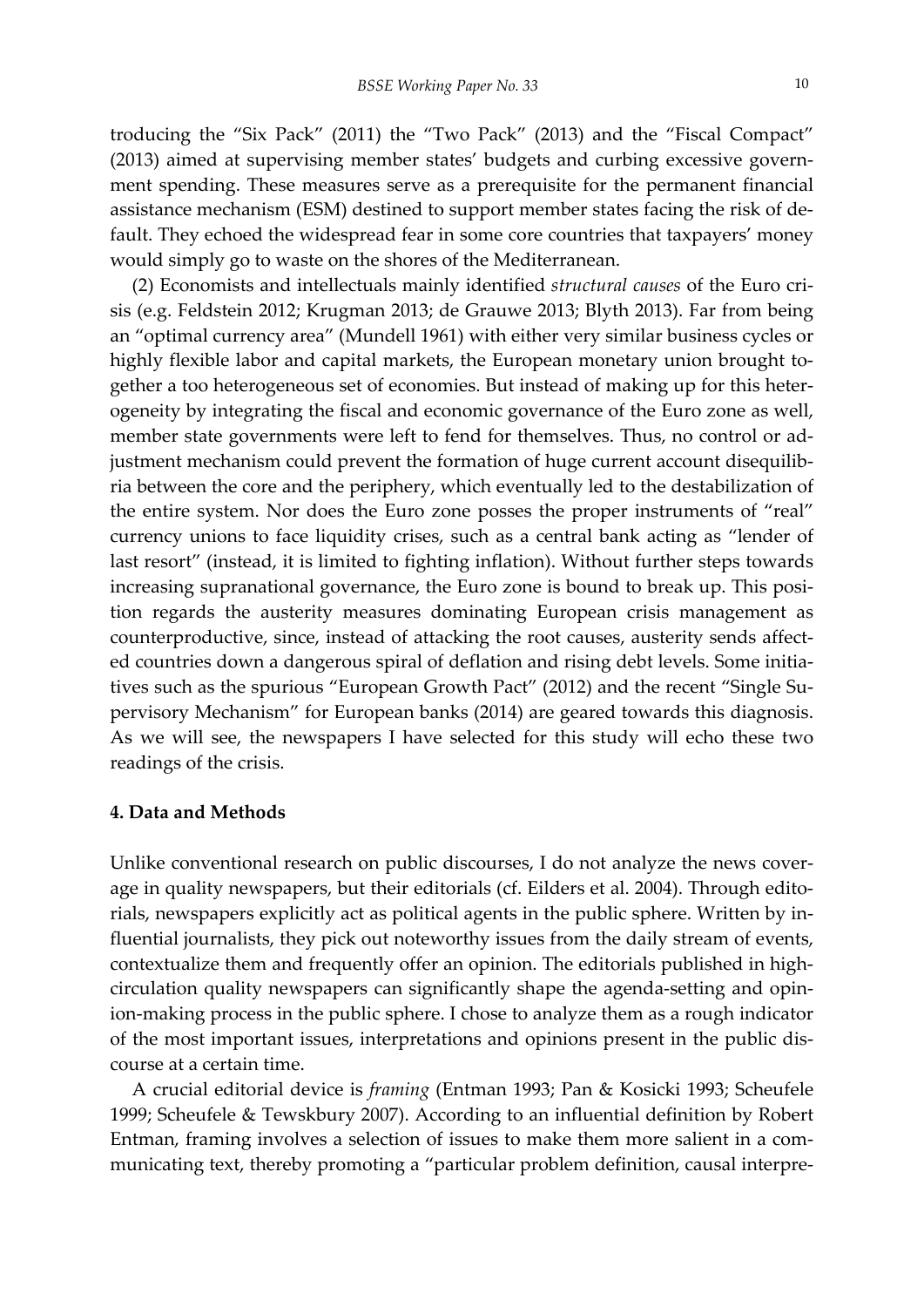tation, moral evaluation, and/or treatment recommendation" (Entman 1993: 52). Frames form the way people perceive, evaluate and act in the world that surrounds them (Goffmann 1986). They originate in the ideologies and cultural traditions that have permeated society over time (Gamson 1992). Journalists can explicitly or implicitly frame their opinions in a particular way in order to provoke a "cultural reso‐ nance" (Snow & Benford 1988). Thus, frame analysis is an ideal tool to examine the ideological and cultural underpinnings of public discourses (cf. Gerhards et al. 1998).

In this paper, I selected editorials from center‐left and center‐right German and Spanish newspapers. I will analyze how their editorials differ in their selection of is‐ sues, framing, and policy-opinions. Using this simple research design, I want to test whether national or ideological differences between public opinion leaders have prevailed in the discussion of the Euro crisis. In the preceding chapters, I have argued that we can only speak of a genuine European public discourse if ideological differ‐ ences between discussants are of more importance than national differences. In other words, a European public discourse emerges when the two left (or the two right) newspaper editorials are more similar in their discussion of the Euro crisis than the two German (or the two Spanish) editorials.

Therefore, I sampled two German and two Spanish newspapers according to their ideological stance (Hallin & Mancini 2004). The leading German quality newspapers are the center‐left *Süddeutsche Zeitung* (SZ) and the center‐right *Frankfurter Allgemeine Zeitung8* (FAZ) (Eilders et al. 2004), their Spanish equivalents the center‐left *El País* and the center-right *ABC<sup>9</sup>* (Gunther et al. 2000). From these newspapers, I drew the most visible opinion pieces published on the first page or on a separate opinion page. These articles are the most visible commentaries of the newspaper.

I limited my period of analysis to the 24 weeks from December 7<sup>th</sup>, 2009 to May  $23<sup>rd</sup>$ , 2010 and the 11 weeks from May 21<sup>st</sup>, 2012 and August 5<sup>th</sup>, 2012. These two periods represent the beginning and the peak of the crisis respectively. The first period of analysis begins with the outbreak of the Greek crisis and culminates with the adoption of the EFSF, the second kicks off with the crisis of the Spanish banking sector and comes to an end with the ECB's announcement to buy government bonds without limit.

Next, I selected only the editorials meeting the following requirement: they had to address one of the different dimensions of the Euro crisis, i.e. its causes, development, effects and the policy responses by national governments and/or the European authorities. Comments addressing only a national crisis situation were not included, unless they made a connection to the Euro zone or the EU. Thus, I gathered a sample

<sup>8</sup> I included the expanded Sunday edition of the FAZ, the *Frankfurter Allgemeine Sonntagszeitung* (FASZ) as well. In the following, I use the name of the FAZ to denote both newspapers.<br><sup>9</sup> ADG has hear numerosed by El Munda in terms of sales in general types, but it

ABC has been surpassed by El Mundo in terms of sales in recent years, but is still considered widely influential.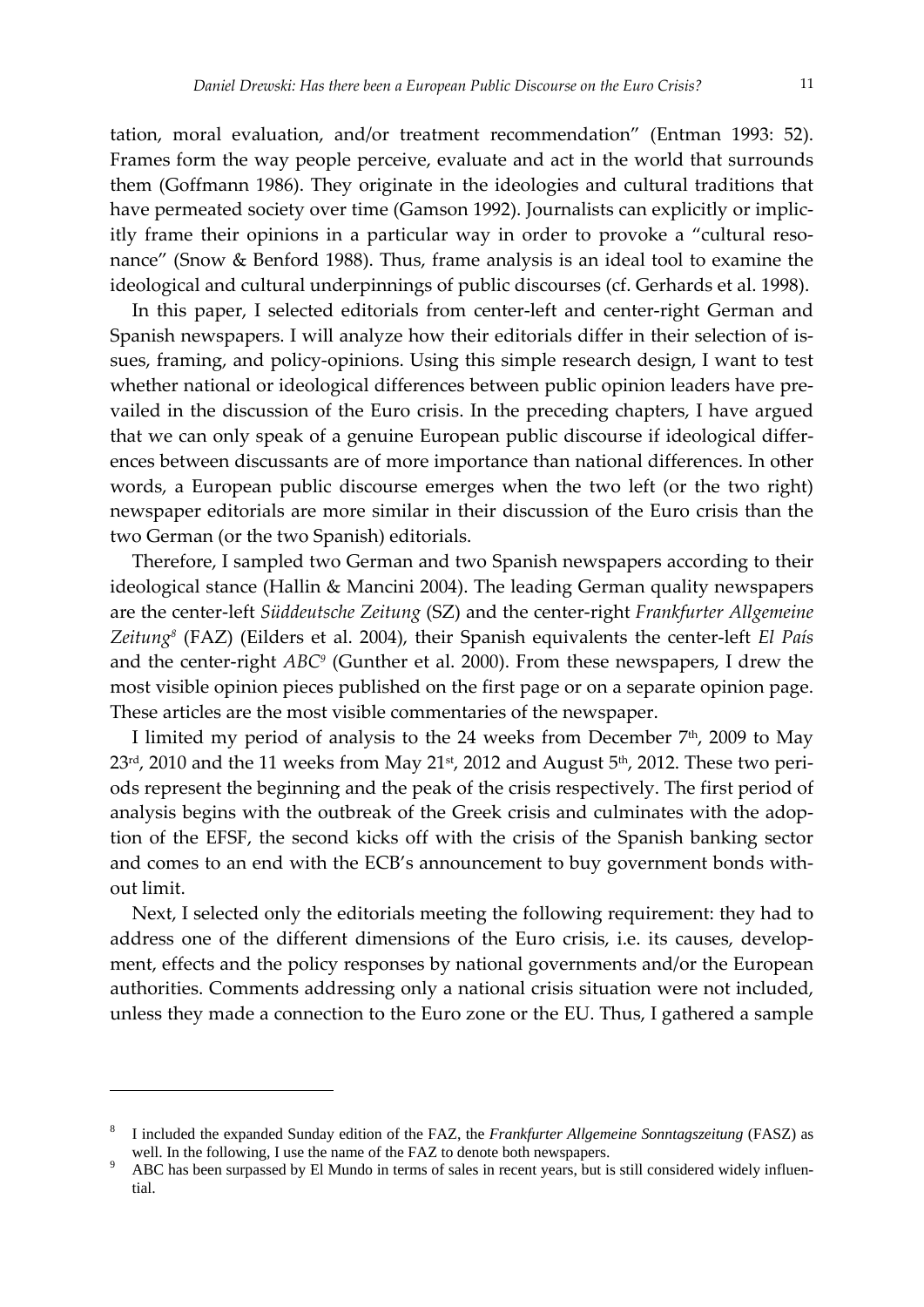of 269 editorials, representing 12.9% of all published editorials in both periods of analysis (Tab. 1).

|         | 2009/2010     | 2012           | <b>Total</b>  |  |
|---------|---------------|----------------|---------------|--|
| FAZ     | 31 $(9.5\%)$  | $37(24.3\%)$   | 68 (14.3%)    |  |
| SZ      | 42 $(10.1\%)$ | 42 $(21.2\%)$  | 84 (13.7%)    |  |
| El País | $19(5.8\%)$   | 33 $(21.4\%)$  | 52 $(10.7\%)$ |  |
| ABC     | $16(4.9\%)$   | 49 $(26.1\%)$  | $65(12.6\%)$  |  |
| Total   | $108(7.7\%)$  | $161 (23.3\%)$ | $269(12.9\%)$ |  |

**Table 1:** Number of sampled editorials and percentage of all published editorials, per period of analysis and newspaper

The sample was analyzed according to the method of *systematic content analysis* (Mayring 2010; Gerhards 2008). This method allows for a quantitative comparison of the distribution of certain contents across a sample of texts. Categories which systematize the relevant information of a text are developed going back and forth be‐ tween the research question and the material. These categories are then re‐applied to the material according to a set of coding rules. The frequency distribution of the cate‐ gories across the sample can then be used for quantitative comparisons.

Here, I have developed a system of categories for the *issues*, *policy‐opinions* and *frames* contained in each editorial (see Appendix I). For each article, I coded up to two issues, up to two frames<sup>10</sup> and all policy-opinions given in it (up to five, but only once per opinion). The identified issues refer to the main contents of the editorials, such as the financial assistance program for Greece, the German EU‐policy or the institution‐ al reforms of the currency union. The policy‐opinions include the explicit endorse‐ ment or rejection of concrete crisis measures. I have identified five issue-specific frames (i.e. applying only to the Euro crisis). While my issue‐categories are merely descriptive, the frame‐categories are value‐laden. I provide a detailed account of the five frames in the results section.

Before continuing to the following section, I have to stress an important limitation of my study. I have only analyzed *editorials* in *two Spanish* and *two German quality newspapers*. Strictly speaking, I am only able to make claims about their respective ed‐ itorial stance towards the Euro crisis. Additionally, the selected newspapers only represent the ideological mainstream within each country. However, I interpret this data as a rough representation of the public discourse in an exemplary core (Germany) and a peripheral country (Spain) of the Euro zone.

Some articles use frames negatively, to argue against their core statements. These were coded nonetheless.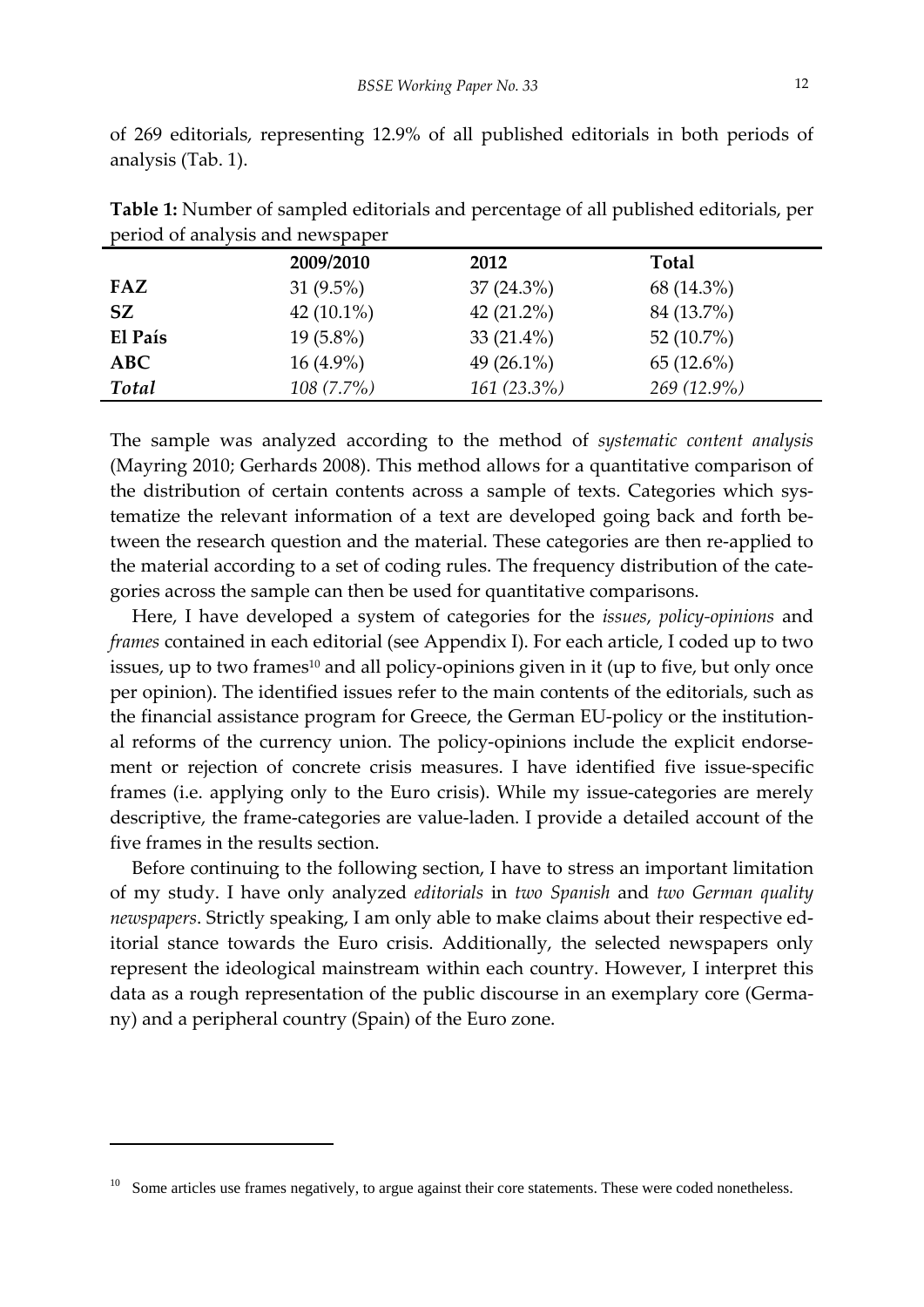#### **5. Results**

#### *5.1 Are the same issues discussed at the same time?*

A European public discourse emerges when the same issues are discussed at the same time, and when their interpretations and the opinions on them are not distributed along national but ideological divisions. In a first step, we have to explore how the selection of Euro crisis issues is distributed across the four sampled newspapers. The first period of analysis kicks off with Georgios Papandreous' revelation of Greece's adjusted public deficit figures in December 2009 and ends with the Euro summit's decision to set up a European bailout fund in May 2010. The second begins with the discovery of large budget gaps in the Spanish bank Bankia (May 2012) and ends shortly after Draghi's seminal announcement that he would do "whatever it takes to save the Euro" in July 2012 (Draghi 2012).

German newspapers seem to have caught up on the Euro crisis early on. They de‐ vote around 10% of their editorials to the Euro crisis during the first period of analy‐ sis, while Spanish newspapers lag behind considerably with only around 5% (Tab. 1). German and Spanish newspapers converge in the second period, during which 20% to 25% of all editorials comment on the Euro crisis. These numbers probably reflect the German's self‐understanding as a motor of European integration, thus devoting more space and time to the discussion of European issues. Spanish editorials seem to catch up only because the Spanish crisis occupies center stage during the summer of 2012. However, despite these numerical differences, a look at the number of editori‐ als published per week on the Euro crisis reveals very similar issue cycles between Germany and Spain (Fig. 1). They peak around the same time when Euro zone lead‐ ers gather for one of their numerous crisis summits. This observation points towards a congruence between the political agenda and media cycles.



**Figure 1:** Issue cycles on the Euro crisis in German and Spanish editorials for the two periods of analysis (per week in 2009/2010 and 2012).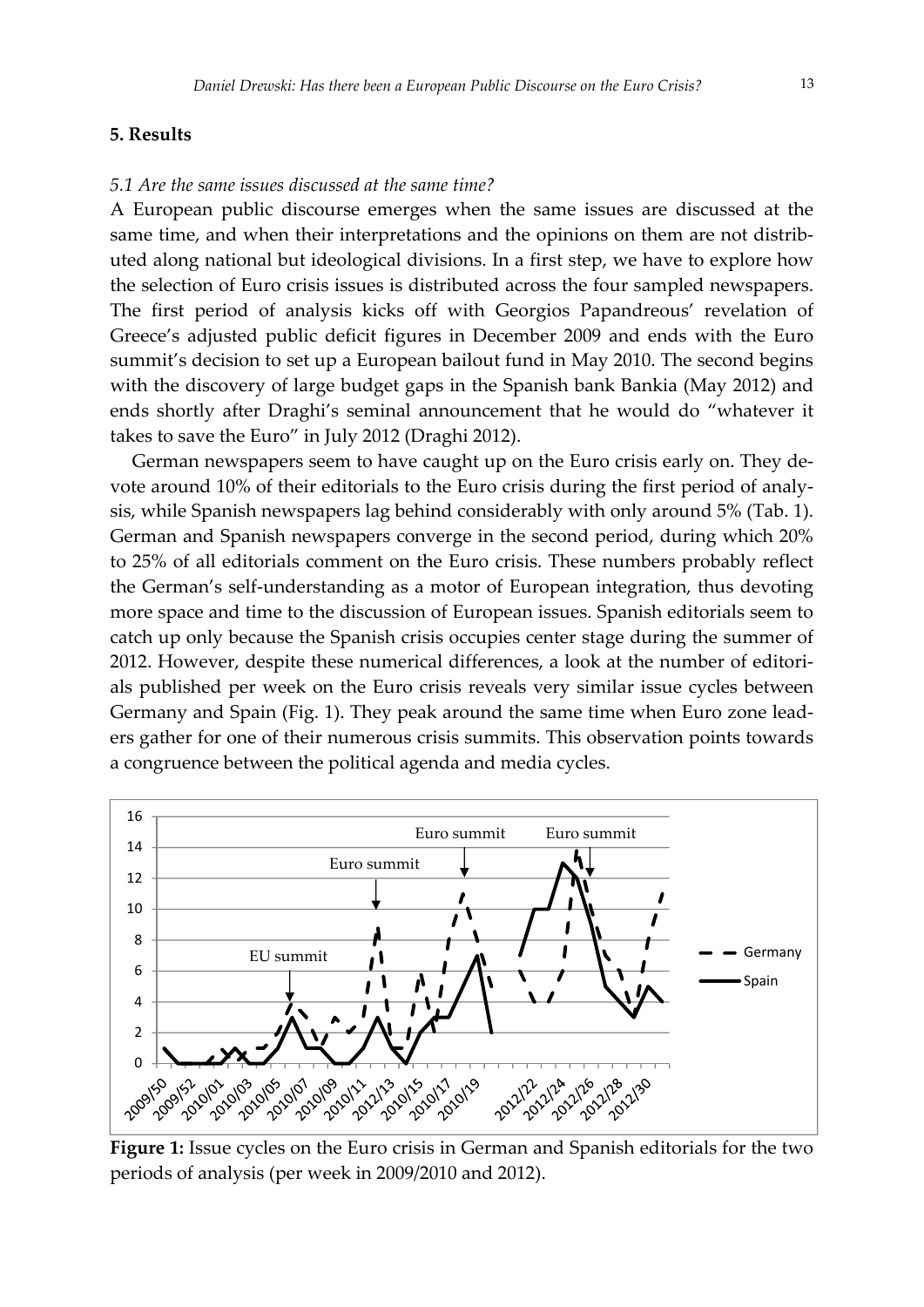In the beginning of 2010, when credit rating agencies successively downgrade Greece's creditworthiness, the Greek crisis is at the center of all the editors' concerns (41.1% of all editorials are devoted to Greece, Tab. 2). The editorials primarily discuss the rocky road towards the Euro member's concerted financial assistance for Greece, a 110 billion Euro loan in May (26.7%), quickly followed by the Euro summit's deci‐ sion to set up the EFSF, a bailout fund of 750 billion Euros. Already at this early stage, the consequences of the Greek crisis for the stability of the Euro ("Euro in Context", 6.4%) and possible reforms of the currency union (7.9%) are discussed. Another important issue is the German government's tough stance towards the negotiation of the bailout ("German EU‐Politics", 12.4%). Being the largest net contributor boasting a strong economic performance, the Germans are nevertheless reluctant to help out in what they perceive as a self‐inflicted crisis. This leads to a widespread discussion about Germany's new assertiveness in the EU, engaging even the Spanish commen‐ tators. The only issue clearly displaying a national bias is the impending economic and financial catastrophe affecting Spain (28.6% of all Spanish editorials). It is a consequence of a housing bubble and forces socialist Prime Minister José Luís Rodríguez Zapatero to push through a tough austerity program. For Spanish editors, the Greek crisis often serves as a warning for what might happen to their country as well.

In the summer of 2012, the Euro crisis reaches its peak. This period begins with the discovery of a budget gap of 23 billion Euro in Spain's semi-nationalized bankconsortium Bankia. Since a bank bailout would possibly overburden the public budget, the country's risk premium skyrockets. Indeed, the Spanish government soon asks for financial assistance from its European partners, demanding a direct recapitalization of the banking sector in order to avoid a deterioration of public deficit figures. Eventually, the EFSF grants a credit of 100 billion Euros. Naturally, the Span‐ ish crisis is most heavily discussed in Spain, but it receives attention in the German press as well (30.3% of all editorials, Tab. 3). Attention also returns to Greece (10.8%), were parliamentary elections showcase Alexis Tsipras, the newcomer from the radical left. He promises to renegotiate credit conditions for his country. Furthermore, the election of the socialist François Hollande to the French presidency suddenly tilts the European balance of power against the German chancellor and her austerity politics. Mariano Rajoy of Spain and Mario Monti of Italy now prefer to align with France. These events receive very similar attention across the sampled newspapers ("Comparative EU‐Politics", 16.3%). The ratification process of the ESM and the Fis‐ cal Compact in Germany, which is delayed by complaints of unconstitutionality, is an exclusively national affair (6.8% of German editorials). Finally, the ECB's role in the crisis management is heavily discussed (7.5%). Caught between its official mis‐ sion to guard price stability and demands to act as a lender of last resort, its head Mario Draghi famously declares to buy public bonds of those countries seeking assistance from the ESM (thereby adhering to the rules of the Fiscal Compact). This ends the acute phase of the Euro crisis.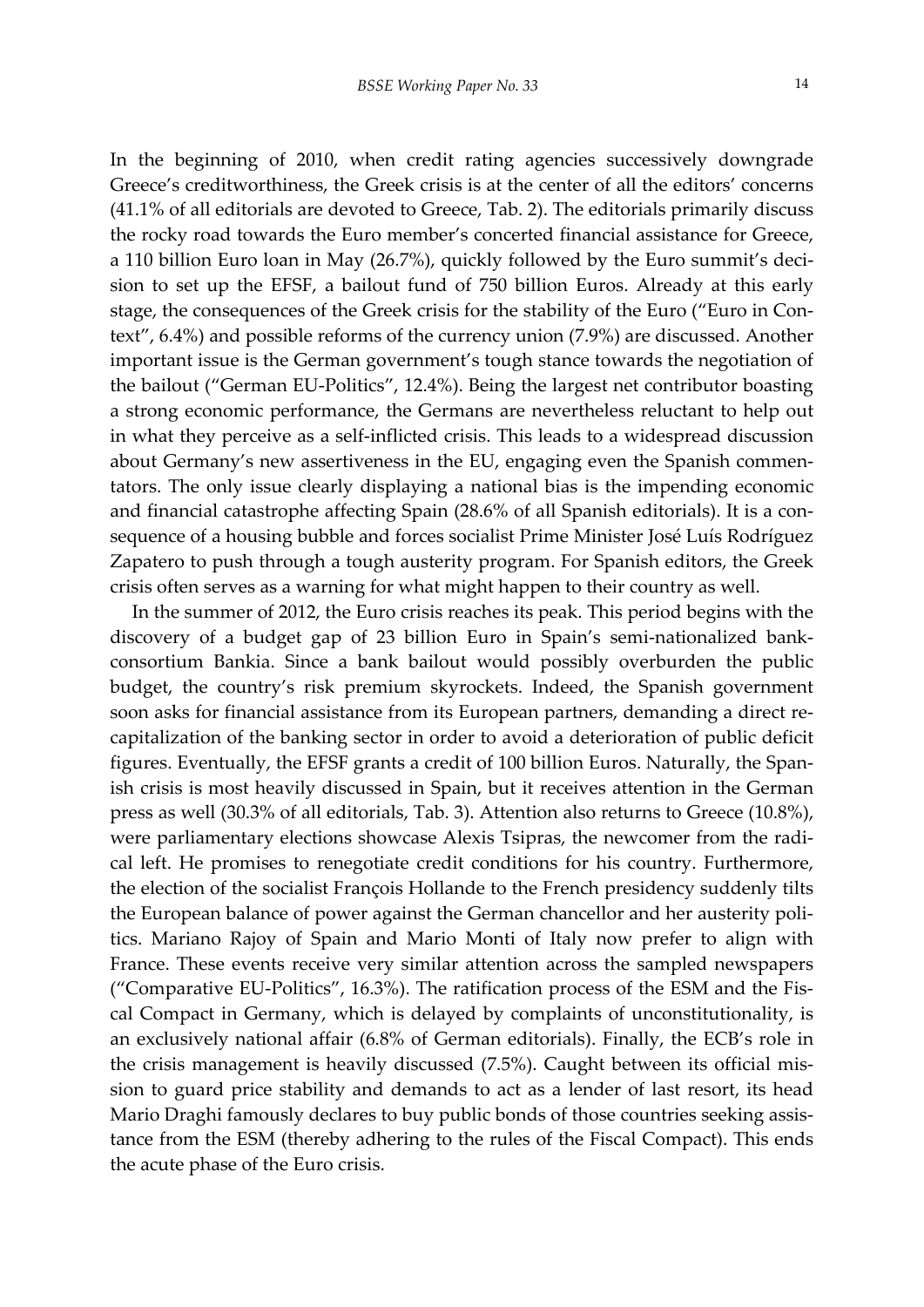|                                     | Spain      | Germany     | <b>Total</b>   |
|-------------------------------------|------------|-------------|----------------|
| Greece                              | 39.7       | 41.7        | 41.1           |
| <b>Current Situation in Greece</b>  | 14.3       | 13          | 13.4           |
| European Financial Aid              | 23.8       | 28.1        | 26.7           |
| <b>Greek Politics</b>               | 1.6        | 0.7         | $\mathbf{1}$   |
| <b>EU/Euro</b> zone                 | 23.8       | 39.6        | 34.7           |
| <b>Current Situation in Europe</b>  | 3.2        | 6.5         | 5.5            |
| <b>EFSF</b>                         | 4.8        | 5           | 5              |
| European Monetary Fund              | 1.6        | 2.2         | $\overline{2}$ |
| <b>ECB Crisis Politics</b>          |            | 2.9         | $\overline{2}$ |
| Reform of the Currency Union        | 6.4        | 8.6         | 7.9            |
| Comparative EU-Politics             | 7.9        | 5           | 5.9            |
| Euro Crisis in Context              |            | 9.4         | 6.4            |
| Germany                             | 7.9        | 16.6        | 13.9           |
| <b>Current Situation in Germany</b> |            | 1.4         | $\mathbf{1}$   |
| <b>German EU-Politics</b>           | 7.9        | 14.4        | 12.4           |
| Ratification of the EFSF            |            | 0.7         | 0.5            |
|                                     |            |             |                |
| Spain**                             | 28.6       |             | 8.9            |
| <b>Current Situation in Spain</b>   | 20.6       |             | 6.4            |
| Spanish EU-Politics                 | 7.9        |             | 2.5            |
| France                              |            | 2.2         | 1.5            |
| French EU-Politics                  |            | 2.2         | 1.5            |
| Total                               | 100.00     | 100.00      | 100.00         |
|                                     | $(N = 63)$ | $(N = 139)$ | $(N = 202)$    |

Table 2: Distribution of issues<sup>11</sup> across newspapers by country, 2009/10 (frequency in  $\%$ 

*Notes:* \*\* Chi-square, p<0.01 Cramér's V = 0.48

J.

<sup>&</sup>lt;sup>11</sup> Individual issues have been aggregated according to the country they refer to. For example, the issue "financial assistance for Greece" is aggregated under the heading "Greece". Chi-square and Cramér's V have been calculated for the aggregated categories only. See Appendix I for a description of the coding categories.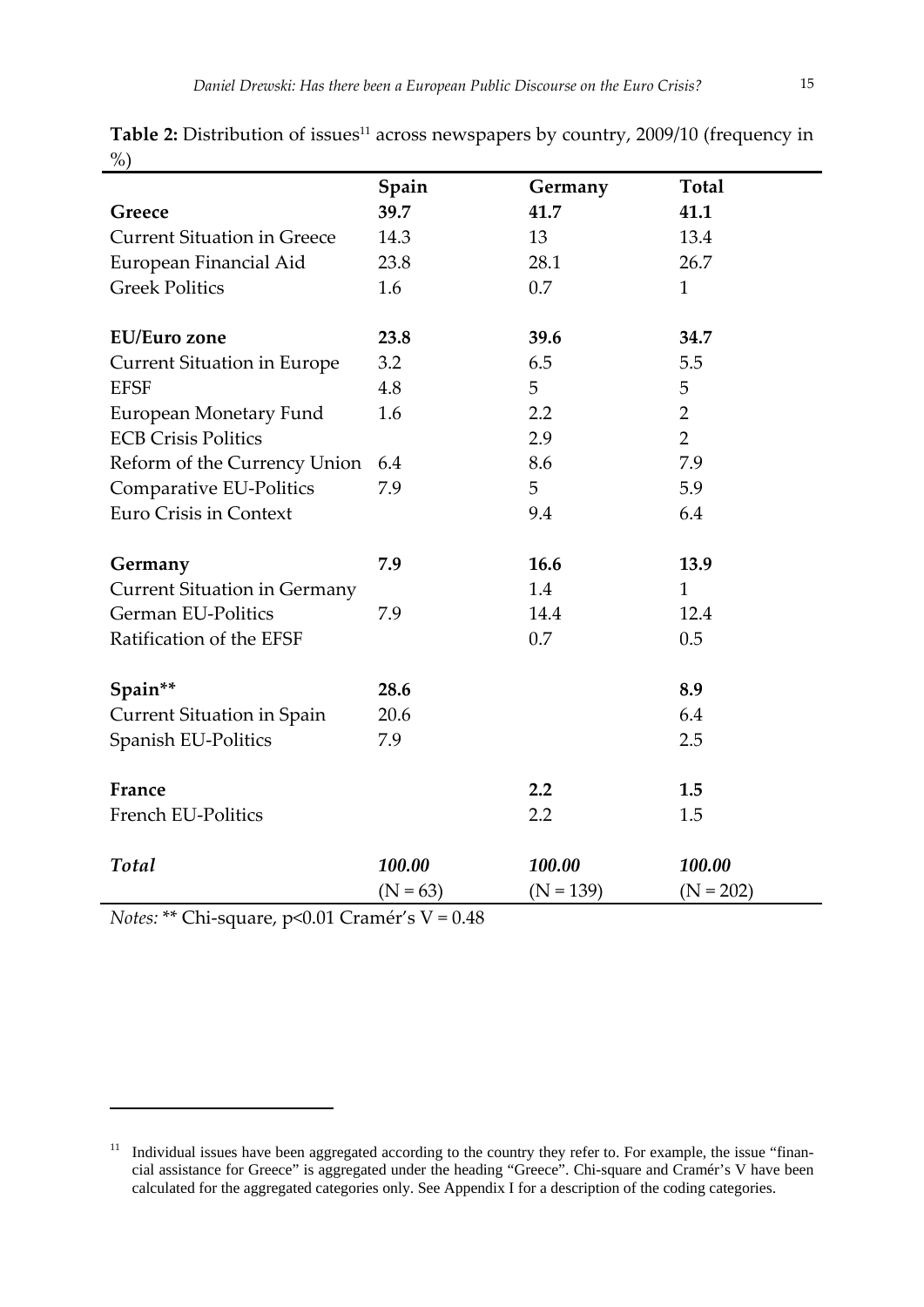|                                     | Spain       | Germany        | <b>Total</b>   |
|-------------------------------------|-------------|----------------|----------------|
| <b>EU/Euro zone</b>                 | 35.9        | 48.7           | 42             |
| <b>Current Situation in Europe</b>  | 1.9         | 6.1            | 3.9            |
| Euro Bonds                          |             | 2.7            | 1.3            |
| <b>Fiscal Compact/ESM</b>           | 0.6         | 3.4            | $\overline{2}$ |
| <b>Growth Pact</b>                  | 0.6         |                | 0.3            |
| Reform of the EFSF/ESM              | 3.1         | 3.4            | 3.3            |
| <b>ECB Crisis Politics</b>          | 8.8         | 6.1            | 7.5            |
| Reform of the Currency Union        | 3.8         | $\overline{2}$ | 2.9            |
| Comparative EU-Politics             | 15.7        | 16.9           | 16.3           |
| <b>Euro Crisis in Context</b>       | 1.3         | 8.1            | 4.6            |
|                                     |             |                |                |
| Spain**                             | 49.7        | 9.5            | 30.3           |
| <b>Current Situation in Spain</b>   | 27          | 2.7            | 15.3           |
| European Financial Aid              | 20.1        | 4.1            | 12.4           |
| Spanish EU-Politics                 | 2.5         | 2.7            | 2.6            |
|                                     |             |                |                |
| Germany**                           | 5.7         | 23             | 14             |
| <b>Current Situation in Germany</b> |             | 2.7            | 1.3            |
| Ratification ESM/Fiscal Compact     |             | 6.8            | 3.3            |
| German EU-Politics                  | 5.7         | 13.5           | 9.5            |
|                                     |             |                |                |
| Greece                              | 7.6         | 14.2           | 10.8           |
| <b>Current Situation in Greece</b>  | 1.9         | 6.1            | 3.9            |
| <b>Greek Politics</b>               | 5.7         | 8.1            | 6.8            |
|                                     |             |                |                |
| France                              | 1.3         | 4.7            | 2.9            |
| <b>Current Situation in France</b>  | 0.6         | 1.4            | $\mathbf{1}$   |
| French EU-Politics                  | 0.6         | 3.4            | $\overline{2}$ |
|                                     |             |                |                |
| <b>Total</b>                        | 100.00      | 100.00         | 100.00         |
|                                     | $(N = 159)$ | $(N = 148)$    | $(N = 307)$    |

**Table 3:** Distribution of issues<sup>12</sup> across newspapers by country, 2012 (frequency in %)

*Notes: \**\* Chi‐square, p<0.01 Cramér's V = 0.47

<sup>&</sup>lt;sup>12</sup> Individual issues have been aggregated according to the country they refer to. For example, the issue "financial assistance for Greece" is aggregated under the heading "Greece". Chi-square and Cramér's V have been calculated for the aggregated categories only. See Appendix I for a description of the coding categories.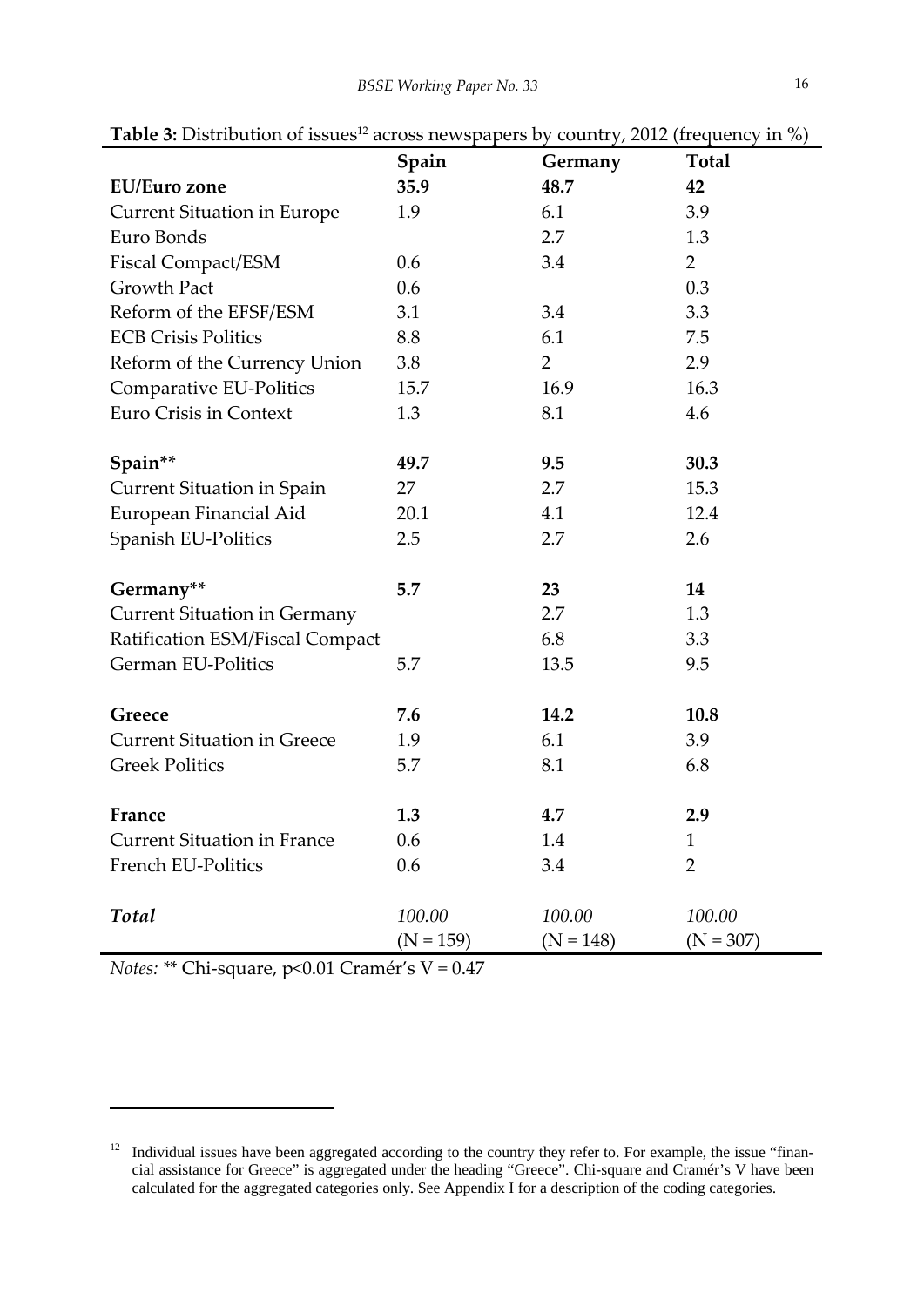Are the same issues discussed at the same time in Germany and Spain? Taking a look at the statistics, we cannot detect a significant difference in the frequency distribution of the most important (aggregated) issues across German and Spanish newspapers. Their editorials converge around the discussion of issues related to the Greek crisis and the EU/Euro zone as a whole. Unsurprisingly, however, issues specific to each country are distributed significantly unequal. The Spanish crisis is mainly discussed in Spanish newspapers, German politics more often in German newspapers. As a consequence, we can detect a moderate degree of association between the newspa‐ per's country and the selection of issues (Cramér's  $V = 0.48$  and 0.47 respectively), while there is only a small association between the ideological stance of the newspaper and issue selection ( $V = 0.20$  and 0.14 respectively, table not reported). We can conclude that beyond the convergence on issues relating to the Greek crisis and the EU/Euro zone, there is a slight tendency towards a national division in the newspa‐ pers' issue selection, while ideological differences are not significant.

#### *5.2 Is the Euro crisis framed differently according to nationality or ideology?*

A European public discourse emerges when nationality is no longer a relevant factor in accounting for different interpretations of certain issues. In order to know whether the Euro crisis is interpreted differently according to nationality or ideology, I look at how it is framed in newspaper editorials. Framing is a communicative device that suggests what is at stake in an issue (problem diagnosis), how it should be evaluated (criteria of evaluation) and how it should be tackled (treatment recommendation). Frames are usually embedded within the context of an ideology or culture. Thus, the frame analysis of newspaper editorials points towards the different meanings the Eu‐ ro crisis acquires according to the nationality or ideology of the author. In the follow‐ ing section, I describe the most commonly used frames on the Euro crisis in detail (Tab. 4) and how they are distributed across my sample of editorials.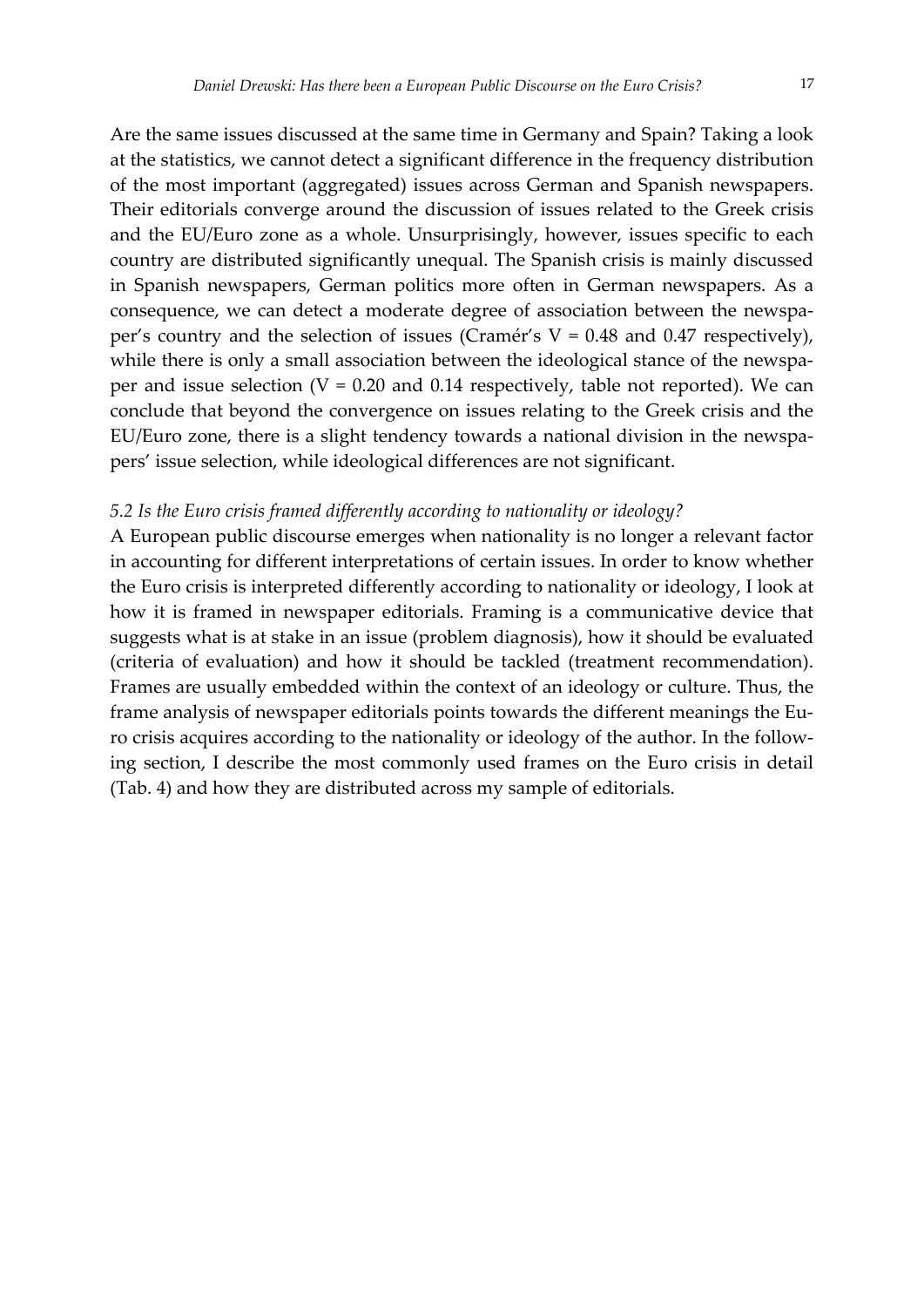|                                 | Moral Hazard                               | <b>Systemic Risk</b>                          | Sovereignty &<br>Democracy                             | Currency w/o<br><b>State</b>                         | Limits to Aus-<br>terity        |
|---------------------------------|--------------------------------------------|-----------------------------------------------|--------------------------------------------------------|------------------------------------------------------|---------------------------------|
| Problem<br>Diagnosis            | Free-riders in<br>the Euro zone            | Financial con-<br>tagion                      | Democracy<br>deficit; loss of<br>sovereignty           | Functional<br>deficits of the<br>currency un-<br>ion | Spiral of defla-<br>tion        |
| Criteria of<br>Evaluation       | Competitive-<br>ness; fiscal<br>discipline | System stabil-<br>ity; investor<br>confidence | Normative<br>principles of<br>liberal democ-<br>racies | Functionality;<br>integration                        | Social and po-<br>litical costs |
| <b>Treatment</b><br>Recommenda- | No bailout:<br>sanctions and               | Bailouts; mon-<br>etary financ-               | Primacy of<br>politics                                 | Banking-, fis-<br>cal- and eco-                      | Economic<br>stimulus            |
| tion<br>Overall share           | austerity<br>36.4%                         | ing<br>34.3%                                  | $10.2\%$                                               | nomic-union<br>$10.0\%$                              | $9.1\%$                         |

**Table 4:** Frames on the Euro crisis, according to their problem diagnosis, criteria of evaluation and treatment recommendation.

#### *Moral Hazard*

The most heavily used frame is "moral hazard" (36.4% of all editorials across the two periods of analysis) (Tab. 5). The concept of moral hazard has its roots in financial science. It originally designates a hazard incurred by insurers, namely, that the insured follows a risky behavior, since he does not have to carry the costs of that behavior himself. This problem is akin to the *free‐rider‐problem* or *dilemma of public goods* known to rational choice theories. To provide a public good (such as good air quality), everyone's participation is required (in terms of environment‐friendly behavior). But if it is not feasible to exclude someone from the consumption of this good (everyone has access to air), the rational actor might try to avoid the costs of its production. As a consequence, public goods tend to degenerate over time.

This rationale can be applied to the Euro zone<sup>13</sup>. The stability of the single currency is a collective good which rests on the fiscal discipline and economic competitive‐ ness of its member states. But some members might be tempted to benefit from the Euro's advantages (low borrowing costs) without taking part in its costs of produc‐ tions (reducing government spending). The architects of the Euro tried to avoid this dilemma by imposing sanctions on excessive public deficit (through the stability and growth pact) and by anchoring a *no bailout clause* in the EU‐Treaties. With this clause, financial liability is *de jure* distributed to the single member states. They face the threat of potential default when they incur in risky fiscal and economic policies. However, every currency union comes along with an implicit bailout guarantee by its stronger members, since the risk of financial contagion in case of default is relatively high. Indeed, during the Euro crisis, the Euro group created a bailout fund to avoid a default of one or more of its members. This, in turn, increases the moral haz-

<sup>&</sup>lt;sup>13</sup> See de Grauwe 2009, Chapter 10 for a discussion of moral hazard problems in the Euro zone.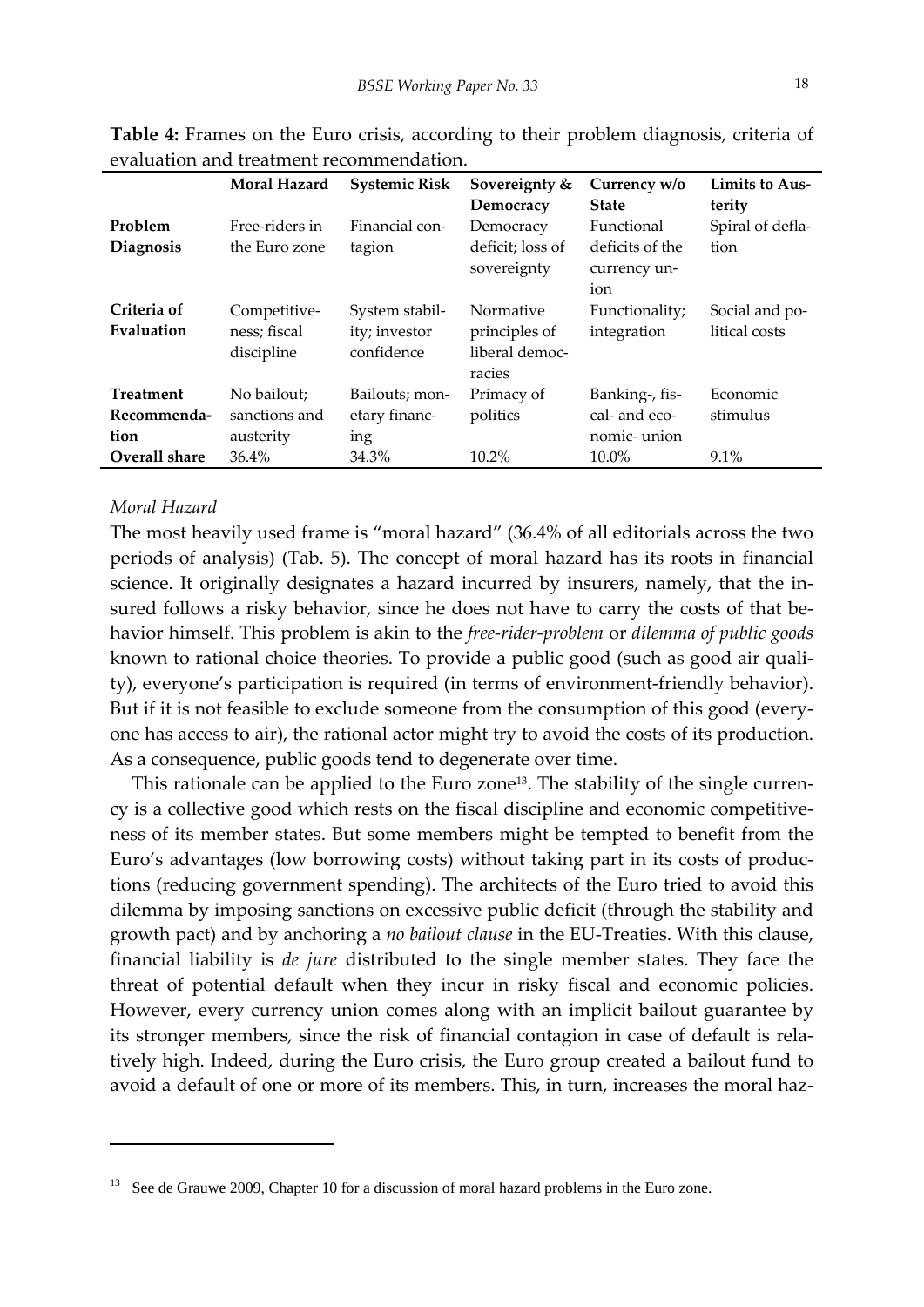ard incurred by creditors, since debtor governments might be tempted to use the financial assistance to relax on their reform agenda.

The frame "moral hazard" is used high above average in the conservative German FAZ, and significantly more often in German (42.7%) than in Spanish (28.6%) news‐ papers (Tab. 5). This clearly reflects the net creditor versus net debtor positions both countries assume during the Euro crisis. The quintessential moral hazard argument against financial bailouts can be found in the following quote from the FAZ, which was written on the purpose of the Greek crisis:

*"After the EU Commission has failed and carried the stability pact to its grave, only the pressure of the capital markets can put the fiscal sinners in their place. Shaky debt‐ ors like Greece have to pay higher returns than Germany. But if Germany assumes li‐ ability for Greek debts then the interests that will have to be paid by the taxpayers will rise too." (Holger Steltzner: Ein Euro‐Schuldenfonds. FAZ, 10 May 2010, own trans‐ lation)*

Yet, most editorials share a more consensual stance towards bailouts. It can be summed up by the principle "solidarity against solidity", which was also the guiding principle of the EU's political response to the crisis. Debtor countries were bailed out under the condition of cuting government spending and pushing through structural reforms (agreed on in the so-called "memoranda of understanding"). Later, the Fiscal Compact controlling public debt levels would complement the permanent European bailout fund (ESM). "Solidarity against solidity" is the most prominent sub‐theme within the moral hazard frame and can be summarized in the following quote from the SZ:

*"Every Euro country is responsible for its own debts. In order to motivate them to budget according to the rules, mutual financial assistance is explicitly forbidden. Yet, this pillar of the currency union would begin to crumble if Athens were to receive European money or guarantees. It could even collapse entirely if bigger economies like Spain and Portugal were to ask for help. This is exactly what Merkel wants to avoid. She wants to stabilize this pillar and replace the no bailout clause with sanctions that are so tough that it becomes unattractive for destitute euro countries to request collec‐ tive help." (Cerstin Gammelin: Merkel allein zu Haus. SZ, 22 March 2010, own translation)*

#### *Systemic Risk*

The systemic risk frame (34.3%) is related to the fear of a financial contagion in the Euro zone<sup>14</sup>. It draws parallels between the worldwide financial crisis following the collapse of Lehman Brothers and the impending default of a Euro member state. In

<sup>&</sup>lt;sup>14</sup> For a discussion of the term systemic risk in the financial sector, see de Brandt & Hartmann 2000.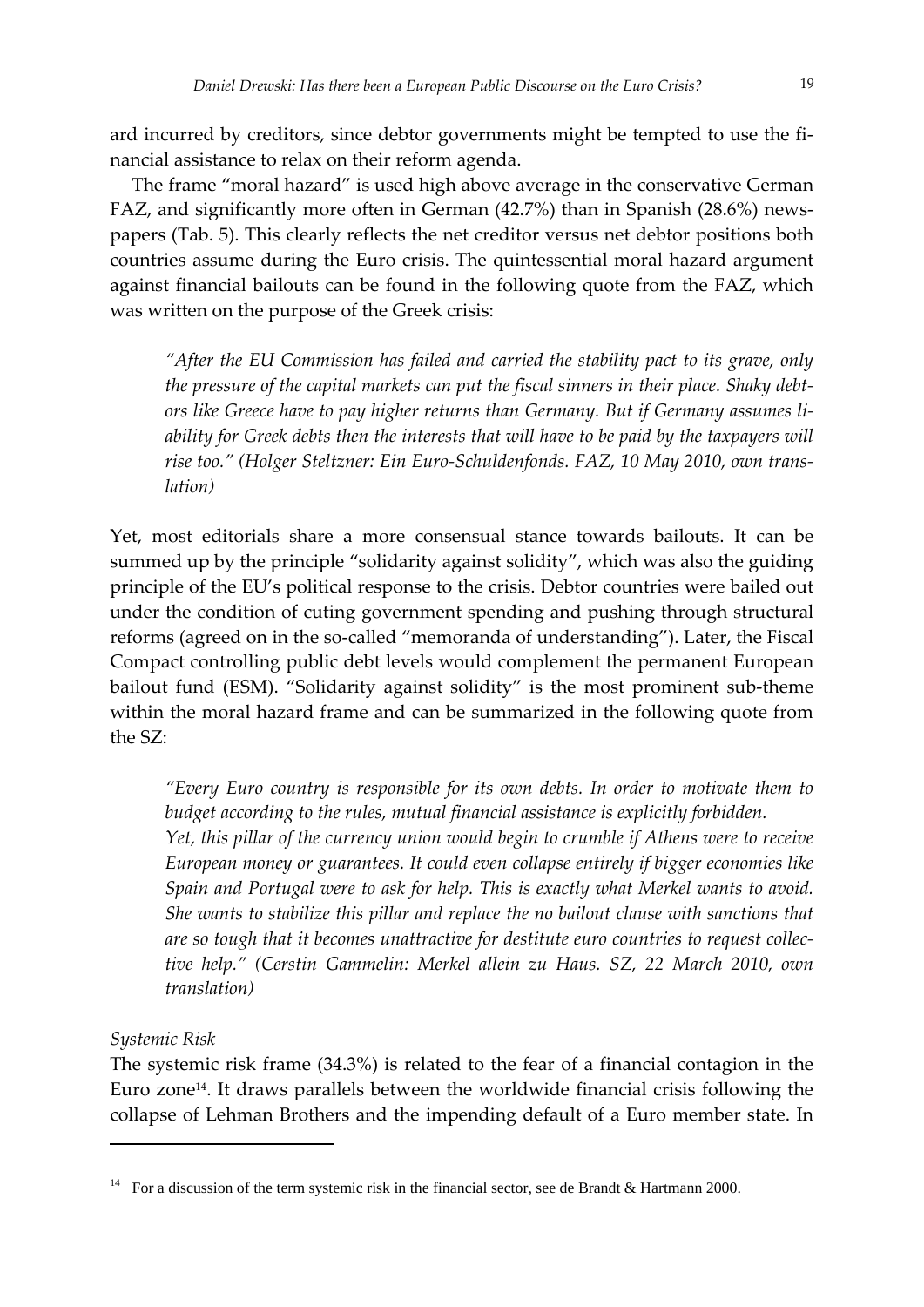this sense, even a small economy like Greece is "too big to fail" for the highly linked and interdependent financial system of the Euro zone.

A systemic domino effect works in two ways. On the one hand, European inves‐ tors (as well as the ECB) hold large portions of the public bonds of crisis countries. If these default on their debts, bond holders would have to bear large write‐downs, critically debilitating the highly leveraged European banks. On the other hand, the default of a Euro member would result in a severe crisis of confidence. Doubting the Euro group's willingness to protect its weaker members, investors could draw back their capital to safer havens or even speculate on a public default (e.g. through socalled credit default swaps), thus fuelling a vicious circle of lost confidence and rising deficits. While the Euro zone might be able to cope with the default of smaller states such as Greece and Ireland, the contagion to bigger economies like Spain and Italy would lead the Euro to the brink of collapse. But since the Euro is at the heart of the European project, its failure would critically damage the EU as well. This is meant by Angela Merkel's admonition: "If the Euro fails, then Europe fails".

The systemic risk frame is used inversely proportional to the moral risk frame. Accordingly, it is significantly more prominent in Spanish (44.7%) than in German (25.7%) editorials (Tab. 5). This comes to no surprise. Already in the beginning of 2010, Spain was identified as one of the weak links in the Euro zone due to its sharply rising public deficits following the burst housing bubble. If Greece were to default, Spain would most certainly turn into the investors' next "victim". The core argument of this frame is summarized in the following passage of an ABC editorial demanding the quick recapitalization of the Spanish financial sector by the EFSF/ESM:

*"The EU has to understand as soon as possible that Spain's difficulties are not a do‐ mestic problem. They are a huge challenge for the existence of Europe. The target is no longer a small a country with an economy that is irrelevant for the future of the Euro. This is an attack on a grand nation, the fourth biggest economy of the Euro zone. Its defeat could first lead to the disintegration of the Euro zone and then the union. (Lo que se juega Europa en España. ABC, 2 June 2012, own translation)*

#### *Sovereignty and Democracy*

This frame (10.2%) puts the Euro crisis in a normative perspective. It discusses the consequences of the Euro crisis for the condition of European democracy, the sovereignty of the nation state and the future of European integration. Commentators fear that the TINA‐doctrine ("There Is No Alternative") governing the political response to the crisis, i.e. its exclusive adjustment to market demands, marginalizes the role of the parliaments *vis à vis* the executives. Seminal decisions such as the bailout fund and the Fiscal Compact are taken by the governments and the EU Commission dur‐ ing hastily convoked crisis summits to calm market tensions, leaving no time for a serious deliberation. Thus, they are not endowed with sufficient input-legitimacy. The scope of these decisions raises fears about the gradual loss of national sovereign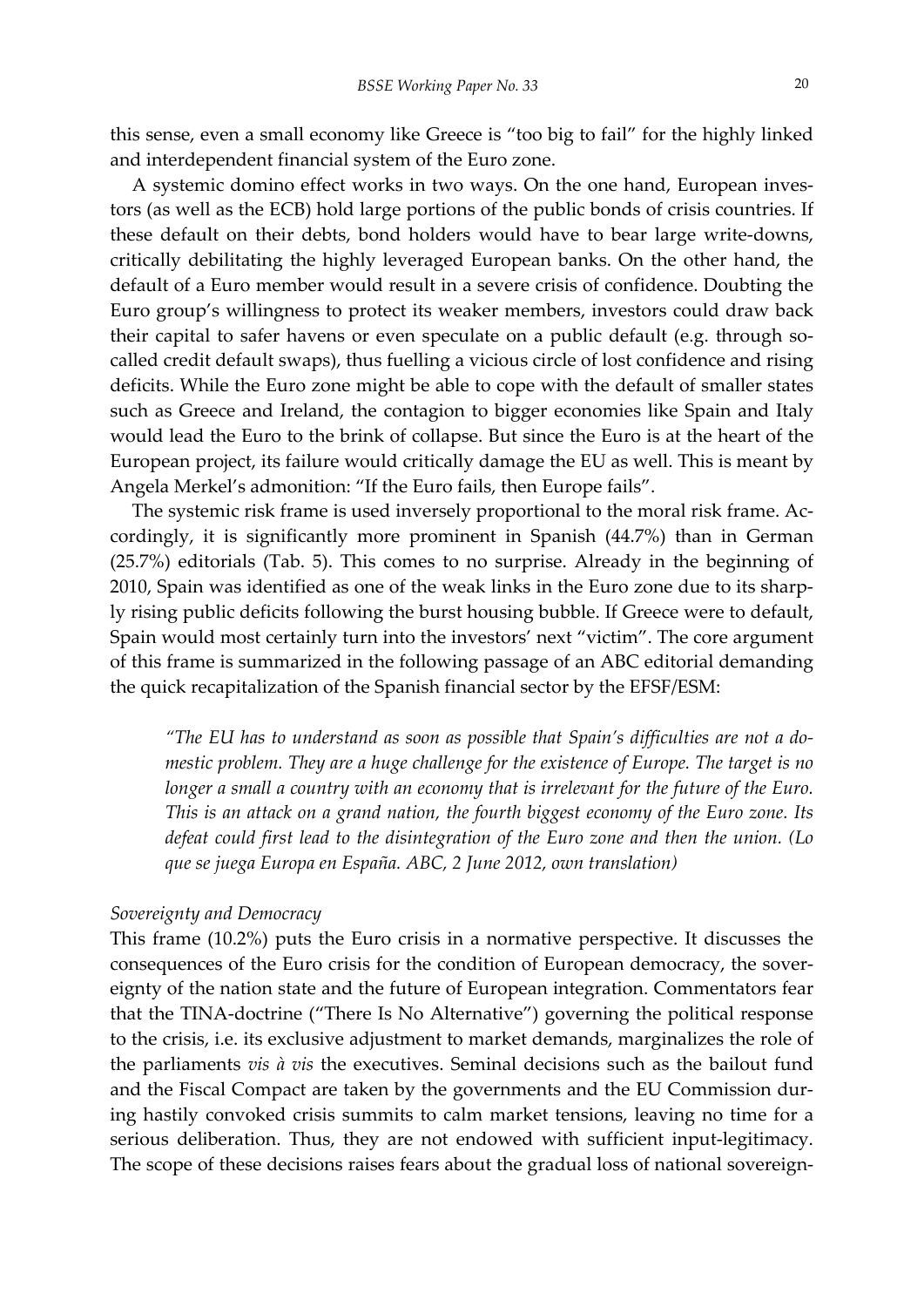ty, especially budget sovereignty, to Brussels bureaucrats. This trend also puts a question mark on the desirability of further steps towards European integration.

German journalists refer significantly more often to the normative dimension of the Euro crisis than Spanish journalists (15.8% versus 3.5%) (Tab. 5). This is quite re‐ markable, since, unlike Spain, the German government is not subject to any external conditionality of its fiscal and economic policy. Rather, the German fear of losing sovereignty and democratic voice springs from the increasing amount of money it commits to the various bailout funds. Without being asked, the Germans are held financially liable for errors they do not feel responsible for. This is the sentiment that pervades the German public opinion. It is summarized in the following remark by the FAZ:

*"These concepts [to overcome the Euro crisis] require a readiness to financial solidari‐ ty and abdication of sovereignty that can only be declared by the peoples themselves. Until then, the national constitutions with their rules and limitations are in place, and the governments and parliaments will have to abide by them. In Germany, they are watched over by the constitutional court. It rightly points to the fact that the lingering abdication of sovereignty slowly but surely trespasses the limits drawn by the consti‐ tution." (Berthold Kohler: Ins richtig tiefe Wasser. FAZ, 23 June 2012, own translati‐ on)*

#### *Currency without a State*

This frame (10%) zooms in on the Euro crisis from a functionalist perspective. It dis‐ cusses the viability of the Euro as a "currency without a state", which, unlike normal currencies, is not supported by a sovereign (Feldstein 2012; Krugman 2013). In the Euro zone, monetary policy is managed on the supranational level by the ECB, guarding over price stability. Fiscal and economic policy remains within the compe‐ tence of the member states. This means that the Euro group does not have the in‐ struments to prevent and manage the formation of economic disequilibria between different regions of the union (following the example of the German "*Länder‐ finanzausgleich*"). If these disequilibria accumulate over time, they could threaten to break apart the Euro zone. As a response, commentators discuss the necessity of a stronger coordination or integration of the fiscal and economic policy of the Euro zone members. Of particular importance in the second period of analysis are plans to build a "banking union", in order to decouple sovereign and financial sector risks through a common supervisory mechanism and deposit insurance scheme.

The frame "currency without a state" is used significantly more often in Spanish than in German editorials (14.1% versus 6.6% in German editorials) (Tab. 5). The Spanish editorials seem to agree that the cause for their country's current financial and economic distress lies in the faulty construction of the European monetary union, and not in endogenous causes like in Greece. Indeed, in the run‐up to the crisis, Spain's economic performance was strong and its public debt figures were among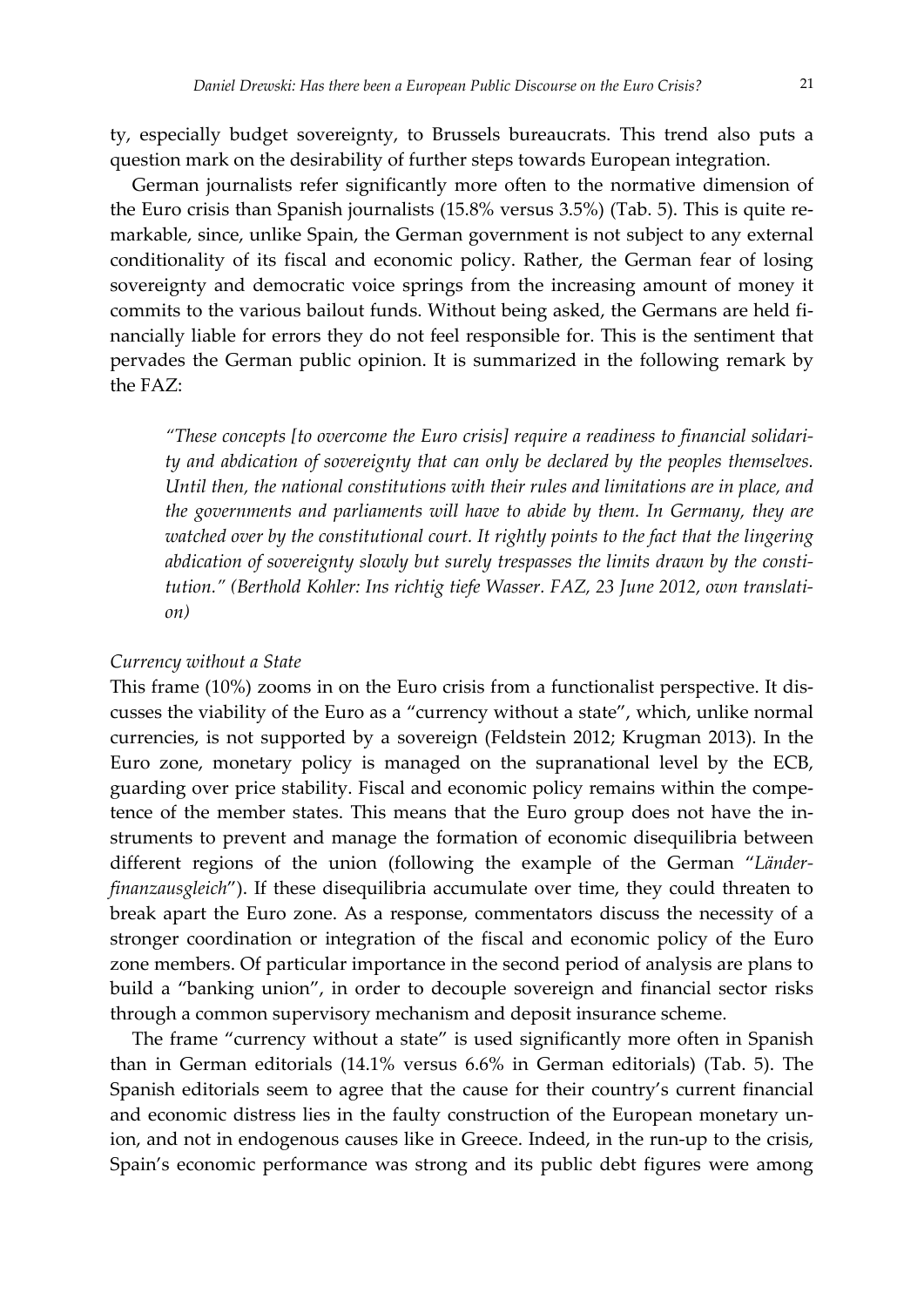the lowest in the EU. The Spanish editorials complain that their country now has to carry the burden of the Euro zone's birth defect, turning into a victim of the financial markets. This has to be tackled in the long‐run, as argued in the following passage from El País:

*"The financial assistance for Greece remains a short‐term agreement, an agreement governed by urgency. But the Euro zone needs more political integration, mechanisms and institutions that reduce the asymmetry between a complete abdication of mone‐ tary sovereignty and almost absolute budget autonomy (Experimento griego. El País, 12 April 2010, own translation)*

#### *Limits to Austerity*

This frame (9.1%) gains significance in the second period of analysis. The austerity measures imposed by the "troika" of EU Commission, ECB and the International Monetary Fund (IMF) come under widespread criticism for allegedly pushing debtor countries down a spiral of deflation. This frame points to the effects of austerity poli‐ tics on economic growth, the social tissue and political stability of the affected countries (see also Blyth 2013). It raises doubts with respect to the fiscal orthodoxy shaping the political response to the crisis – which sees fiscal consolidation as a precondition for competitive growth – because it might go too far in demanding a country's internal devaluation of price and wage levels. Moreover, this devaluation could even deepen the recession by reducing internal demand and business confidence, thus not helping to reduce, but instead to increase debt-to-GDP ratios. As a consequence of the worsening economic crisis, the social stability is threatened and the political system could lose its output‐legitimacy, paving the way for extremist demands.

The frame "limits to austerity" is used in equal measure in Germany and Spain, but is significantly more frequent in center‐left (12.8%) than in center‐right (4.9%) newspapers (Tab. 6). This is the only frame that is clearly distributed along ideological differences. It becomes prominent with the election of the socialist president François Hollande in France, who puts a "European Growth Pact" on the public agenda. The Spanish and German center‐left is united around the criticism of austeri‐ ty measures imposed on the crisis ridden countries in return for financial assistance. The following quote from El País summarizes their arguments:

*"Germany has entrenched itself behind austerity measures imposed on a group of sus‐ picious countries (Greece, Portugal, Ireland, Italy and Spain), that are deepening the recession and provoking social conflicts. Greece's vicious political crisis can only be explained by taking into account, apart from the government's bad economic manage‐ ment, the painful conditions imposed by Europe (that is Germany) for its economic rescue." (Decisiones, aquí y ahora. El País, 15 June 2012, own translation)*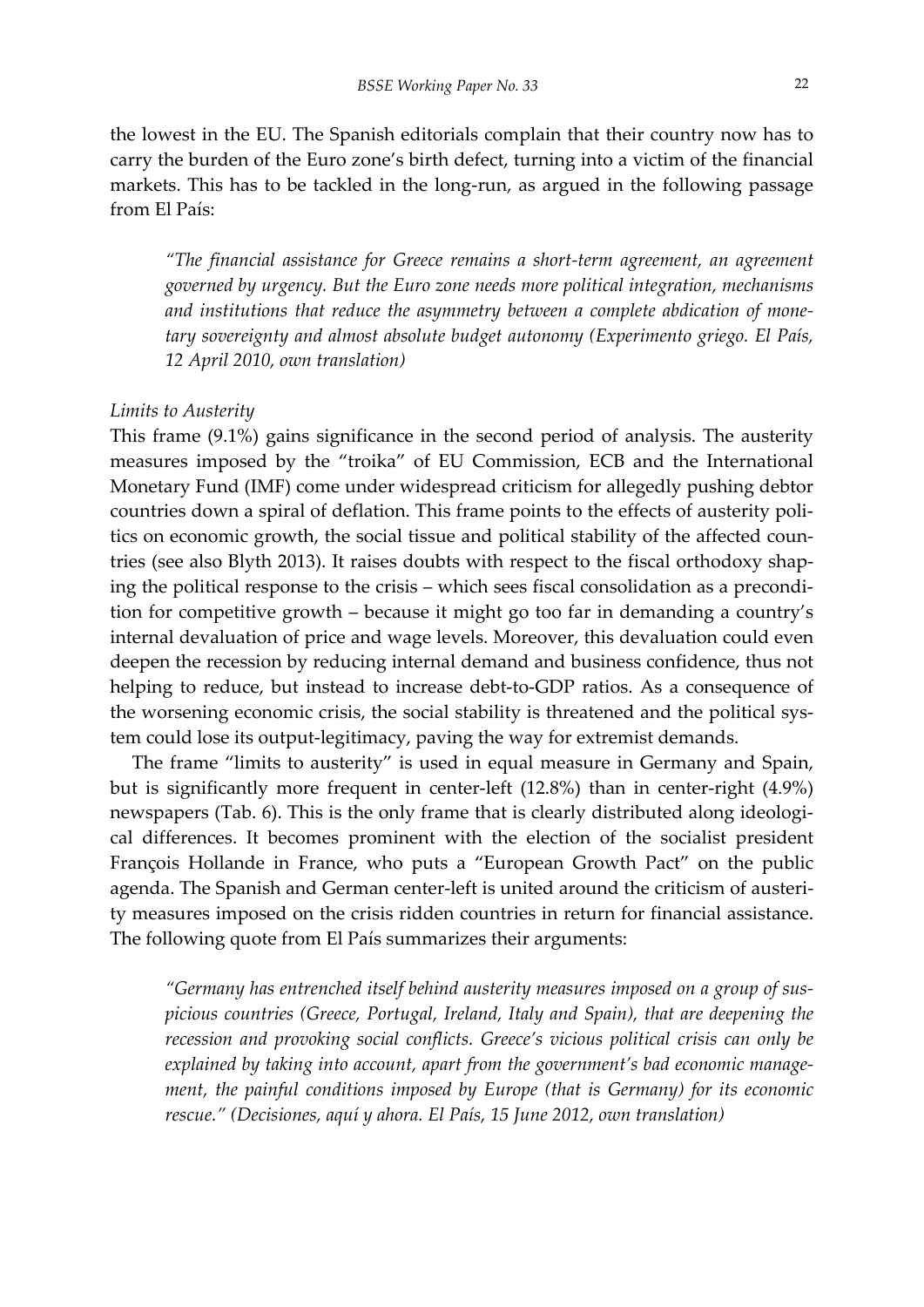We can conclude from the statistics (Tab. 5 and 6) that there are highly particular German and Spanish interpretations of the Euro crisis. Indeed, there is a higher association between a newspaper's country of origin and its framing of the Euro crisis (V  $= 0.30$ ) than between a newspaper's ideology and its framing (V = 0.17).

| <b>Table 5:</b> Distribution of frames across newspapers by country, (frequency in $\%$ ) |             |             |              |  |
|-------------------------------------------------------------------------------------------|-------------|-------------|--------------|--|
|                                                                                           | Spain       | Germany     | <b>Total</b> |  |
| Moral Hazard*                                                                             | 28.6        | 42.7        | 36.4         |  |
| Systemic Risk**                                                                           | 44.7        | 25.7        | 34.3         |  |
| Sovereignty and Democracy**                                                               | 3.5         | 15.8        | 10.2         |  |
| Currency without a State*                                                                 | 14.1        | 6.6         | 10.0         |  |
| <b>Limits to Austerity</b>                                                                | 9.1         | 9.1         | 9.1          |  |
| Total                                                                                     | 100.00      | 100.00      | 100.00       |  |
|                                                                                           | $(N = 199)$ | $(N = 241)$ | $N = 440$    |  |

*Notes:* \* Chi‐square, p<0.05 \*\* Chi‐square, p<0.01 Cramér's V = 0.30

| <b>THESE OF BIGGIN MILLER OF HUMILES METOSS HE HIS PUP CIS</b><br>$10000 \text{ m/s}$<br>$+1117$ |             |             |              |  |
|--------------------------------------------------------------------------------------------------|-------------|-------------|--------------|--|
|                                                                                                  | Left        | Right       | <b>Total</b> |  |
| Moral Hazard                                                                                     | 31.2        | 42.2        | 36.4         |  |
| <b>Systemic Risk</b>                                                                             | 35.5        | 33          | 34.3         |  |
| <b>Sovereignty and Democracy</b>                                                                 | 9.4         | 11.2        | 10.2         |  |
| <b>Currency without a State</b>                                                                  | 11.1        | 8.7         | 10.0         |  |
| Limits to Austerity**                                                                            | 12.8        | 4.9         | 9.1          |  |
| Total                                                                                            | 100.00      | 100.00      | 100.00       |  |
|                                                                                                  | $(N = 234)$ | $(N = 206)$ | $(N = 440)$  |  |

**Table 6:** Distribution of frames across newspapers by ideology, (frequency in %)

*Notes:* \* Chi‐square, p<0.05 \*\* Chi‐square, p<0.01 Cramér's V = 0.17

A particularly "German" interpretation combines the frames "moral hazard" and "sovereignty and democracy". The German editorials often point to the moral haz‐ ards inherent in assuming collective liability for the public debts of the crisis‐ridden countries in southern Europe, whose indebtedness is essentially seen as resulting from endogenous causes. According to the principles of German ordoliberalism, the German public expects the insolvent states to carry the consequences of their "reckless" lending behavior themselves (Dullien & Guérot 2012). Furthermore, the European crisis management is seen as seriously lacking necessary input‐legitimacy, since it has marginalized the parliaments and empowered national governments and the European bureaucracy. In consequence, obliging the German taxpayers to bail out foreign states and banks is perceived as a serious attempt on the national budget autonomy, which lies at the heart of the constitutional arrangement of liberal democra‐ cies.

The Spanish editorials interpret the Euro crisis through a combination of the frames "systemic risk" and "currency without a state". They lament over the coun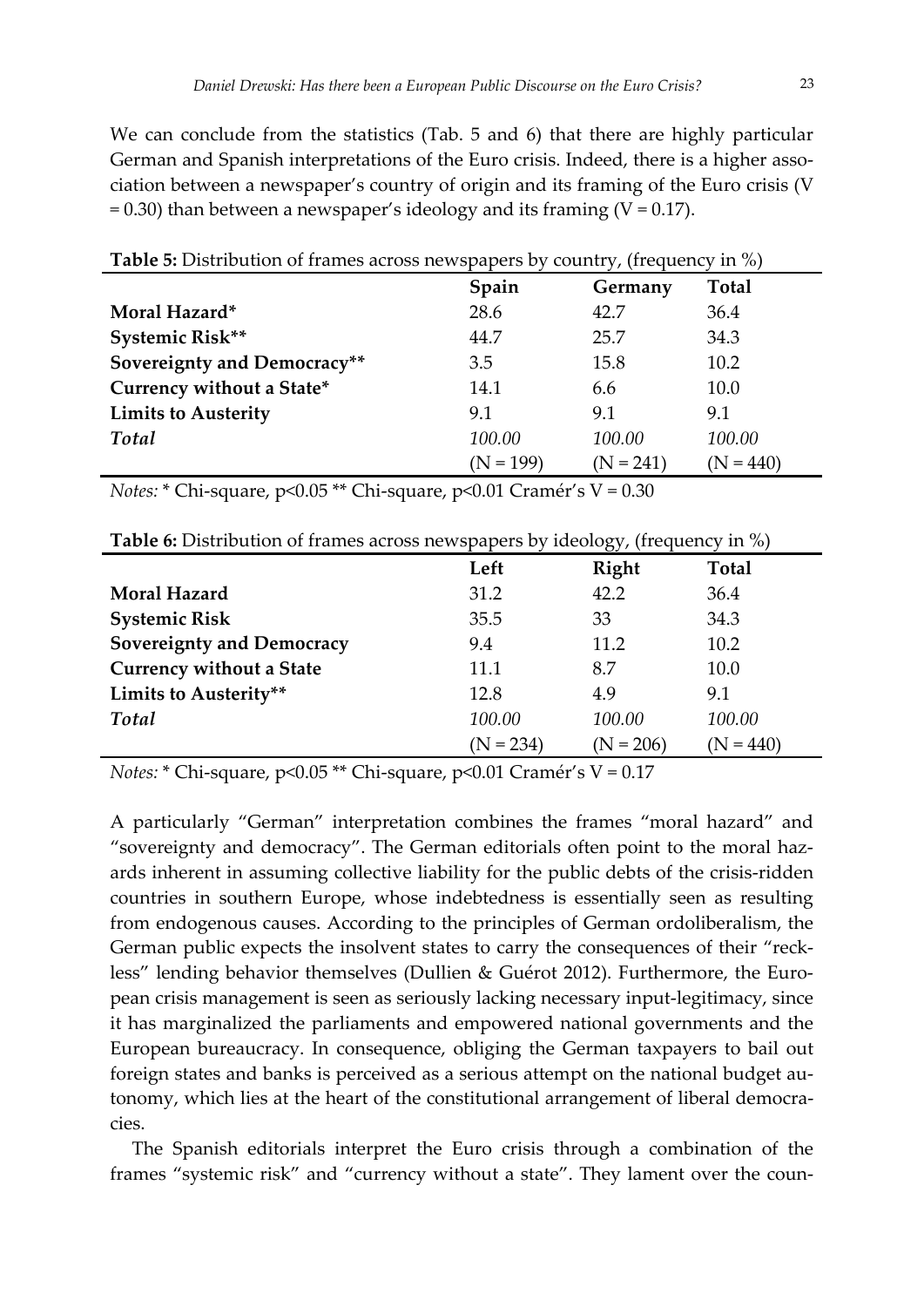try's sudden decline from being the EU's model student in terms of economic per‐ formance in the 2000s, to turning into a systemic threat for the Euro zone. Early on, the public debate began to evolve around the question whether or not Spain is comparable to Greece. But, unlike Greece, Spain sees itself not as a perpetrator, but as a victim of the Euro crisis. The search for its causes often leads away from domestic factors to highlighting the functional deficits of the European currency union, which allows financial markets to speculate on the default of one of its members (Torre‐ blanca & Areilza 2012). To amend these deficits, the traditionally pro‐European Spanish journalists would happily agree to further steps to "deepen" Euro zone governance. As a consequence, it perceives the reluctance of its European partners, especially Germany, as a serious breach of the European spirit of solidarity.

The Spanish and German center-left is united in the criticism of austerity politics for being too harsh on debt-ridden countries. Instead of sustainably reducing their debt-to-GDP ratio, it sends them down a spiral of deflation, with nefarious consequences for social cohesion and political legitimacy. But the center‐left commentators are far from denying the importance of consolidating the public budget in the long run. Instead, they look for ways to palliate the immediate impact of austerity, by calling for a European stimulus programs.

The results show that the newspapers' national origin explains their use of frames far better than their ideological orientation. Thus, German and Spanish editorials essentially interpret the Euro crisis according to their position at the core or the periphery of the Euro zone. There are almost no interpretations following from ideological commonalities that cut across this divide. According to my theoretical considerations, this clearly indicates that there has not been a public discourse on the Euro cri‐ sis of European dimensions.

#### *5.3 Do opinions on the Euro crisis differ according to ideology or nationality?*

In this chapter, I analyze the opinions about the right policy approach to solve the Euro crisis. Providing a specific policy-opinion is the most explicit way that journalists can position themselves in the political arena. Though editorials are written by a selected few, I interpret their opinions as more or less representative of and influential on their "constituency", i.e. their readership. The following analysis will show whether they prefer to side with their compatriots or with their ideological allies in fighting the Euro crisis.

The most important dispute at the beginning of the Euro crisis in 2010 relates to the bilateral financial assistance for Greece, which is facing imminent default. The majority of commentators back these plans because of the systemic threats facing the Euro zone: 30.5% of all editorials contain positive references to financial assistance for Greece, compared to only 6.7% negative references (Tab. 7). Only the journalists from the conservative German FAZ point to the moral hazards implicit in such bailouts. They favor the involvement of the IMF, a restructuration of Greek debts and even a Greek exit from the Euro zone. The Euro summit's decision to set up the pro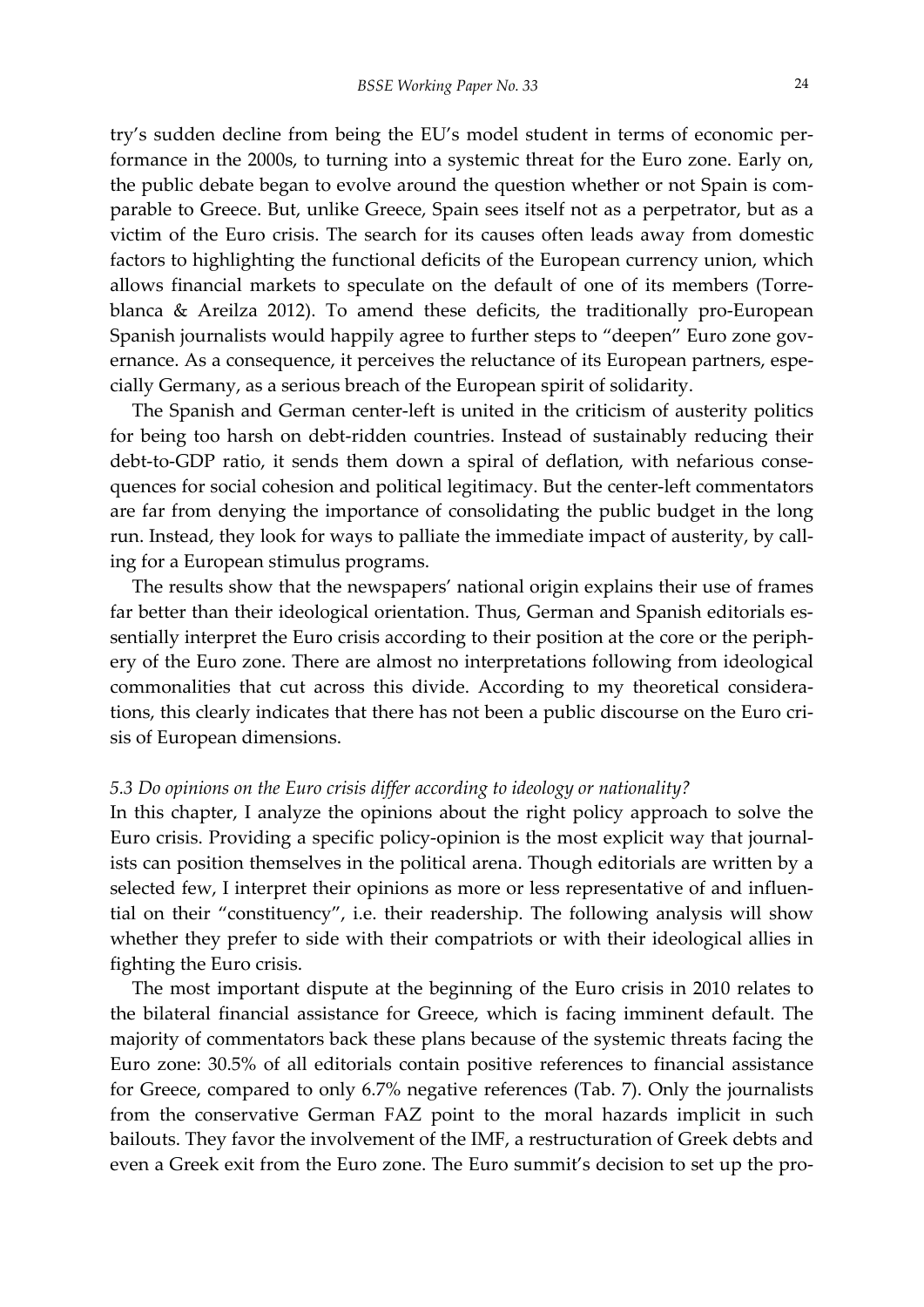visory bailout fund for the Euro zone (EFSF) is generally welcomed too, but again, less so in Germany than in Spain: 8.3% of the Spanish editorials contain favorable comments on the EFSF and no negative ones, while only 4.4% of German editorials comment positively on the EFSF and 2.9% negatively. Surprisingly, even as early as spring 2010, journalists begin to discuss the necessity to "complete" the European monetary union with a stronger coordination and integration of the fiscal and economic policies of the member states. 14.3% of all editorials explicitly back these plans, 1.9% reject them. As before, only the FAZ swims against the tide favorable to "more Europe". In sum, the principal conflict of opinion runs between those warning of moral hazards in the Euro zone (36.2%) and those bent on avoiding system threats  $(48.6\%)$ .

In the summer of 2012, the three most disputed issues are the financial aid for the Spanish banking sector, the ECB's crisis management, and the completion of the currency union, now including plans to set up a banking union (Tab. 8). After two years of crisis, the going gets tougher. First, Spanish commentators unanimously favor a direct recapitalization of Spanish banks through the EFSF/ESM without burdening the public budget (25.3% of all Spanish editorials are favorable, none in contra), while German commentators mostly reject this (8% are in contra, 2% in favor), requiring the Spanish state to act as a warrantor for the European credits. Second, the ECBs liquidity programs, including Draghi's plans to buy public bonds, are eagerly supported in Spain as a necessary respite for the crisis-torn Euro zone (21.1% pro, no contra), and mostly rejected in Germany as a form of monetary financing (14% contra, 6% pro). Finally, the mutual infection of public and private debt crises, as exem‐ plified by the Bankia disaster in Spain, leads to discussions about a banking union for the Euro zone, with a single supervisory mechanism and deposit insurance scheme. The Spanish editorials, backing their Prime Minister Rajoy, favor these plans in 16.8% of the sample, while German editorials insist on stronger fiscal and economic control mechanisms as a prerequisite for a banking union – 6% of the German editorials are favorable and 8% issue a negative opinion. The disputes over the introduction of Eu‐ ro bonds follow a similar pattern. The only left‐right dispute cutting across national differences is related to how to strike the right balance between austerity measures and economic growth. The center‐left newspapers favor economic stimulus in 9% of their editorials (and reject it in none) while the center‐right stick to austerity in 4.5% of their editorials (and favor stimulus in none) (table not reported).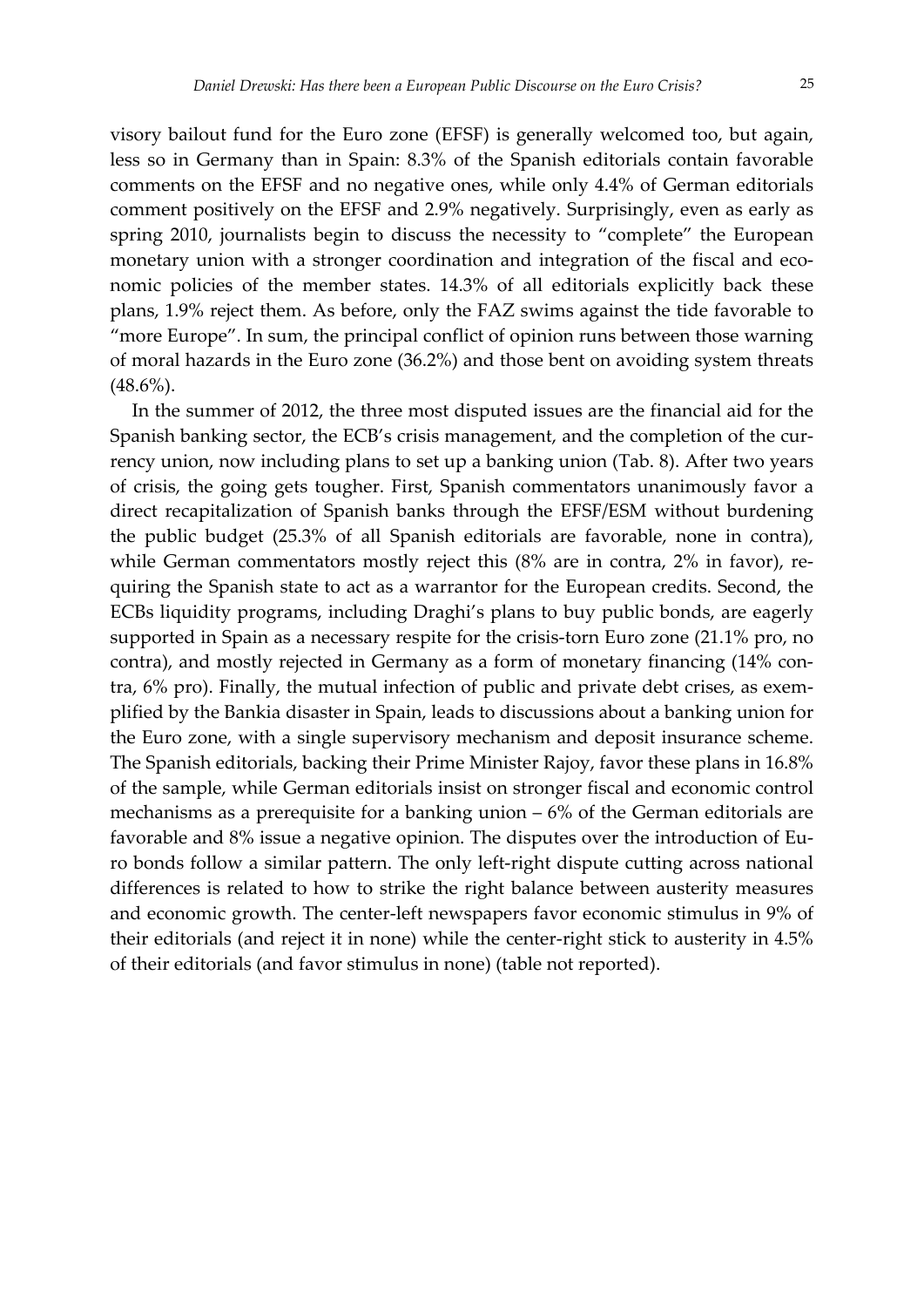|                                        | Spain      | Germany    | <b>Total</b> |
|----------------------------------------|------------|------------|--------------|
| Systemic Risk*                         | 72.2       | 36.2       | 48.6         |
| Financial Aid for Greece: Pro          | 47.2       | 21.7       | 30.5         |
| <b>IMF-Aid for Greece: Contra</b>      | 2.8        | 2.9        | 2.9          |
| Greek Exit: Contra                     | 5.6        | 4.4        | 4.8          |
| European Monetary Fund: Pro            | 2.8        | 1.5        | 1.9          |
| EFSF: Pro                              | 8.3        | 4.4        | 5.7          |
| <b>ECB Liquidity Programs: Pro</b>     | 5.6        | 1.5        | 2.9          |
| Moral Hazard**                         | 5.6        | 52.2       | 36.2         |
| Financial Aid for Greece: Contra       |            | 10.1       | 6.7          |
| <b>IMF-Aid for Greece: Pro</b>         | 2.8        | 15.9       | 11.4         |
| Greek Exit: Pro                        |            | 2.9        | 1.9          |
| <b>Greek Haircut: Pro</b>              | 2.8        | 7.3        | 5.7          |
| European Monetary Fund: Contra         |            | 8.7        | 5.7          |
| EFSF: Contra                           |            | 2.9        | 1.9          |
| <b>ECB Liquidity Programs: Contra</b>  |            | 1.5        | 1            |
| European Fiscal/Economic Union: Contra |            | 2.9        | 1.9          |
| <b>Currency without a State</b>        | 19.4       | 11.6       | 14.3         |
| European Fiscal/Economic Union: Pro    | 19.4       | 11.6       | 14.3         |
| <b>Limits to Austerity</b>             | 2.8        |            | 1            |
| European Growth Pact: Pro              | 2.8        |            | $\mathbf{1}$ |
| Total                                  | 100.00     | 100.00     | 100.00       |
|                                        | $(N = 36)$ | $(N = 69)$ | $(N = 105)$  |

**Table 7:** Distribution of policy-opinions<sup>15</sup> across newspapers by country, 2009/10 (frequencies in %)

*Notes:* \* Chi‐square, p<0.05 \*\* Chi‐square, p<0.01 Cramér's V = 0.47

<sup>&</sup>lt;sup>15</sup> The recommendations were aggregated according to their respective frames (see coding scheme, Appendix I). Chi-square and Cramér's V have been calculated for the aggregated categories only.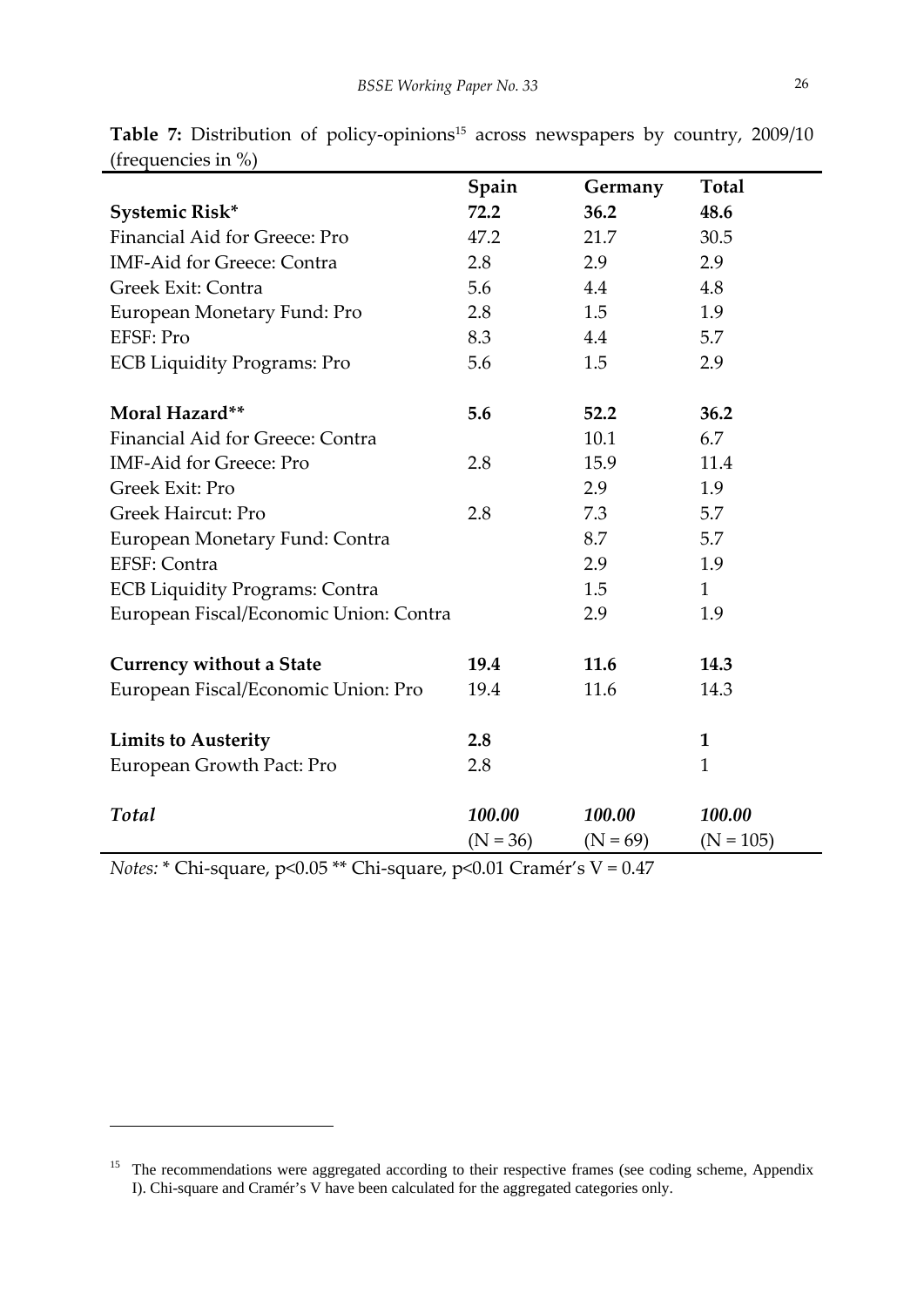|                                          | Spain      | Germany        | <b>Total</b> |
|------------------------------------------|------------|----------------|--------------|
| Systemic Risk**                          | 59         | 16             | 44.1         |
| Greek Exit: Contra                       |            | $\overline{4}$ | 1.4          |
| Aid for Spanish Banks: Pro               | 25.3       | 2              | 17.2         |
| <b>ESM Banking License: Pro</b>          | 1.1        | $\overline{2}$ | 1.4          |
| <b>ESM Bank Recapitalization: Pro</b>    | 6.3        | $\overline{2}$ | 4.8          |
| <b>ESM Government Bond Purchase: Pro</b> | 1.1        |                | 0.7          |
| Euro Bonds: Pro                          | 4.2        |                | 2.8          |
| <b>ECB Liquidity Programs: Pro</b>       | 21.1       | 6              | 15.9         |
| Moral Hazard**                           | 1.1        | 66             | 23.5         |
| Greek Exit: Pro                          |            | $\overline{2}$ | 0.7          |
| Aid for Spanish Banks: Contra            |            | 8              | 2.8          |
| <b>ESM Banking License: Contra</b>       |            | 6              | 2.1          |
| <b>ESM Bank Recapitalization: Contra</b> |            | $\overline{4}$ | 1.4          |
| Euro Bonds: Contra                       |            | 20             | 6.9          |
| European Growth Pact: Contra             | 1.1        | $\overline{4}$ | 2.1          |
| <b>ECB Liquidity Programs: Contra</b>    |            | 14             | 4.8          |
| European Banking Union: Contra           |            | 8              | 2.8          |
|                                          |            |                |              |
| Currency without a State**               | 35.8       | 12             | 27.6         |
| European Fiscal/Economic Union: Pro      | 19         | 6              | 14.5         |
| European Banking Union: Pro              | 16.8       | 6              | 13.1         |
| <b>Limits to Austerity</b>               | 4.2        | 6              | 4.8          |
| European Growth Pact: Pro                | 4.2        | 6              | 4.8          |
| <b>Total</b>                             | 100.00     | 100.00         | 100.00       |
|                                          | $(N = 95)$ | $(N = 50)$     | $(N = 145)$  |

Table 8: Distribution of policy-opinions<sup>16</sup> across newspapers by country, 2012 (frequencies in %)

*Notes:* \* Chi‐square, p<0.05 \*\* Chi‐square, p<0.01 Cramér's V = 0.74

The statistics show that the association between an editorial's country of publication and its policy-opinion increases from a high level in the first period  $(V=0.47)$  to an almost perfect association in the second period (V=0.74). The association between their ideology and policy-opinion decreases from V=0.39 to V=0.29 (table not reported). This means that the international conflict line becomes very marked at the peak of the crisis and displaces ideological considerations. Spain's desperate situation fac‐

<sup>&</sup>lt;sup>16</sup> The recommendations were aggregated according to their respective frames (see coding scheme, Appendix I). Chi-square and Cramér's V have been calculated for the aggregated categories only.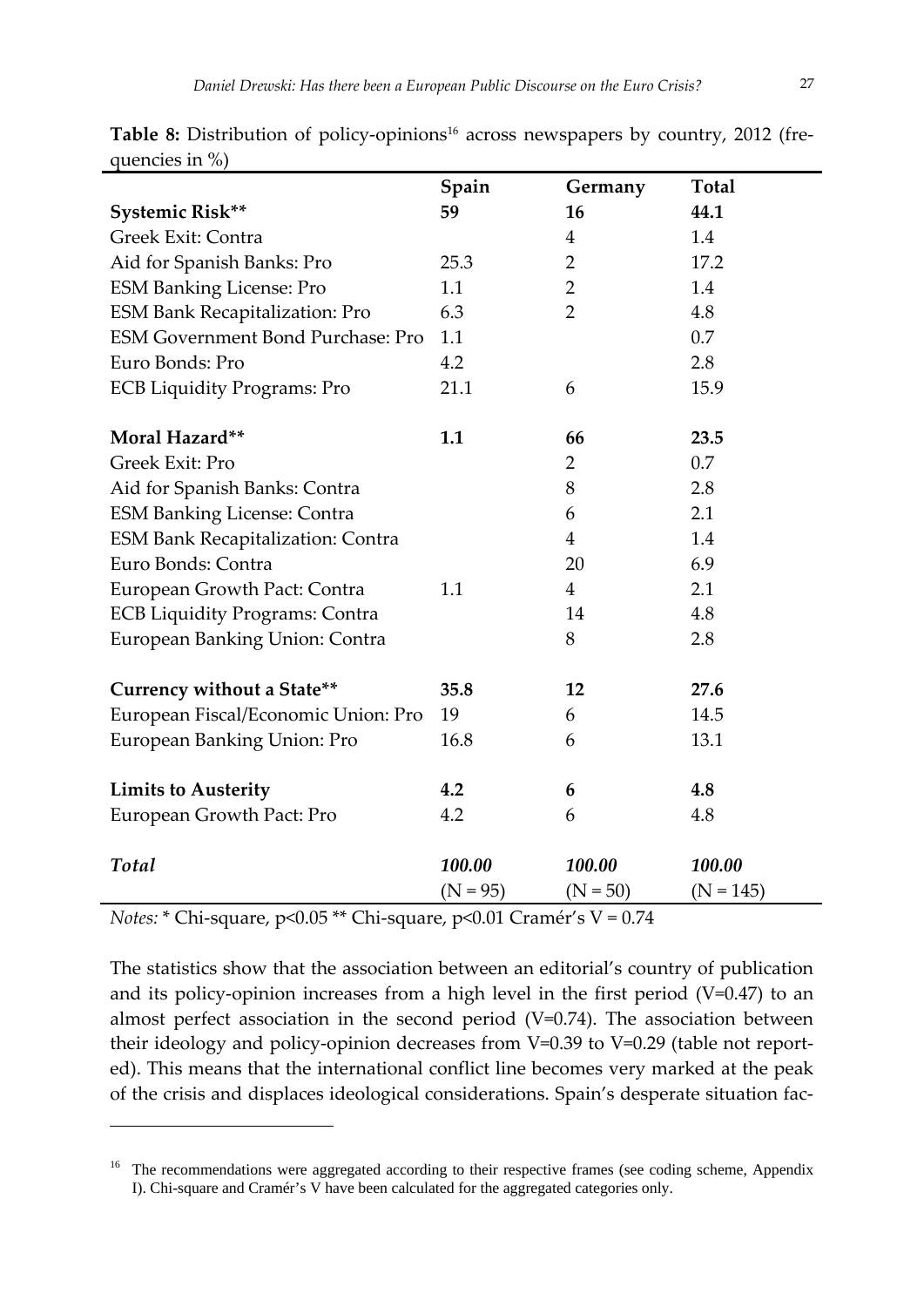ing imminent default and Germany's ever increasing credit commitments lead their respective newspapers to adopt opposing policy approaches. Spanish editorials favor policies that avoid systemic risks and complete the monetary union. German editorials recommend avoiding moral hazards before continuing down the path towards an ever closer union. The only cross-cutting ideological conflict is related to the implementation of economic stimulus packages. In conclusion, according to my theoretical criteria, there has not been a European public discourse on the Euro crisis.

#### **6. Conclusions: The EU's North‐South Divide**

In this paper, I analyzed German and Spanish public discourses on the Euro crisis, exemplified by the editorials of their two most important center-left and center-right newspapers. My aim was to empirically test the hypothesis by Thomas Risse (2014) that the Euro crisis has led to the emergence of a European public discourse. I argued that we can identify such a European discourse when the same issues are discussed at the same time across the member states' public spheres, and ideology instead of nationality accounts for different interpretations of these issues and the opinions on them.

The evidence gathered from the systematic content analysis of the main issues, frames and policy‐opinions in the sampled editorials gives strong reasons to believe that there has not been a European public discourse on the Euro crisis. Rather, the member states have retained their "discursive monopoly" over European affairs, just as the national governments have spearheaded the political management of the Euro crisis to the detriment of the European Parliament. The Euro crisis does not seem to have brought to light a European community of communication that paves the way for a further democratic integration of the EU.

Instead, despite converging around a common set of topics, the Spanish and the German public discourses on the Euro crisis each showed characteristic features that can be traced back to each country's position on the north‐south‐divide between net creditor and net debtor countries within the Euro zone. The German public is reluc‐ tant to contribute to bailout funds that are deemed illegitimate, while Spain does not want to be perceived as part and parcel of the over-indebted and uncompetitive "PIGS" (Portugal, Italy, Greece and Spain). There has only been some little quarrel between the European center-left and center-right over the virtue of austerity programs for the economic recovery of over-indebted Euro zone countries. Yet, the political response to the Euro crisis essentially tried to balance the systemic‐risk‐argument put forward by the Euro zone periphery against the moral-hazard-argument supported by the core.

Of course, these findings can only give an initial hint as to the characteristic fea‐ tures of each country's public discourse on the Euro crisis. I essentially analyzed the elite discourse of the political mainstream. This is especially noteworthy for Spain, were a strong oppositional movement to the established political mainstream has re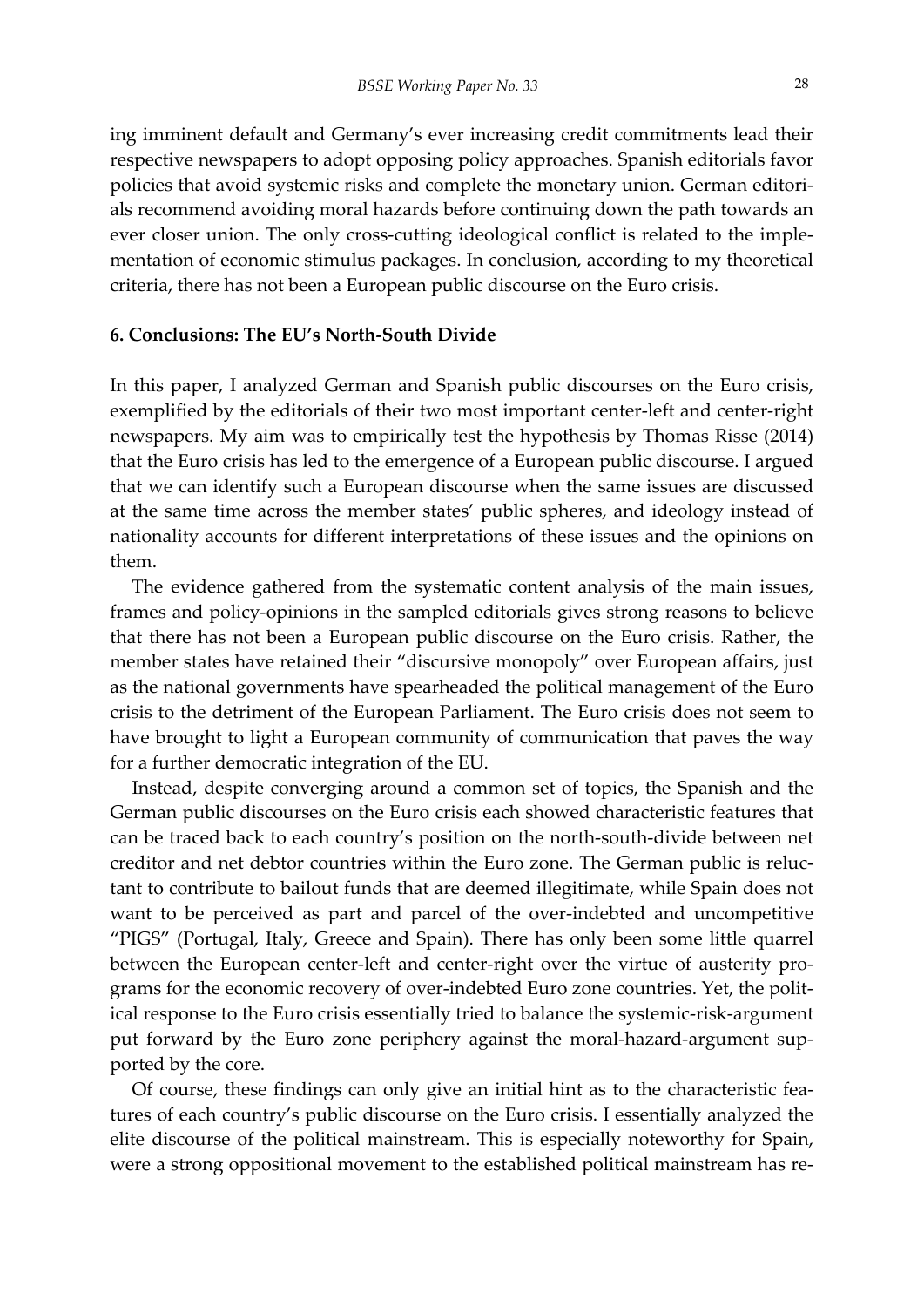cently sprung up. Thus, the hypothesis of the emergence of a European public dis‐ course has to be tested further by extending the analysis to include a bigger sample, further media outlets, more countries and eventually public opinion surveys. Nonetheless, my results are plausible against the backdrop of analysts' and intellectuals' critical observations on the political effects of the Euro crisis.

The analysis points towards sobering predictions on the political future of the EU. There is some evidence that Europeans have reacted to the crisis not by banding together, but by rallying around national values and interests. For example, the Ger‐ man center-left was not ready to side with the Spanish center-left to fight the neoliberal response to the crisis. Instead, they preferred to stick to their German compatriots from the center‐right in supporting austerity politics. This is no good news for the idealists' vision of a European *demos* engendered by the Euro crisis. A post-national European democracy, giving voice to transnational political coalitions, is still far from becoming reality. Instead, we might currently be hurrying down the path towards a re-nationalization of Europe.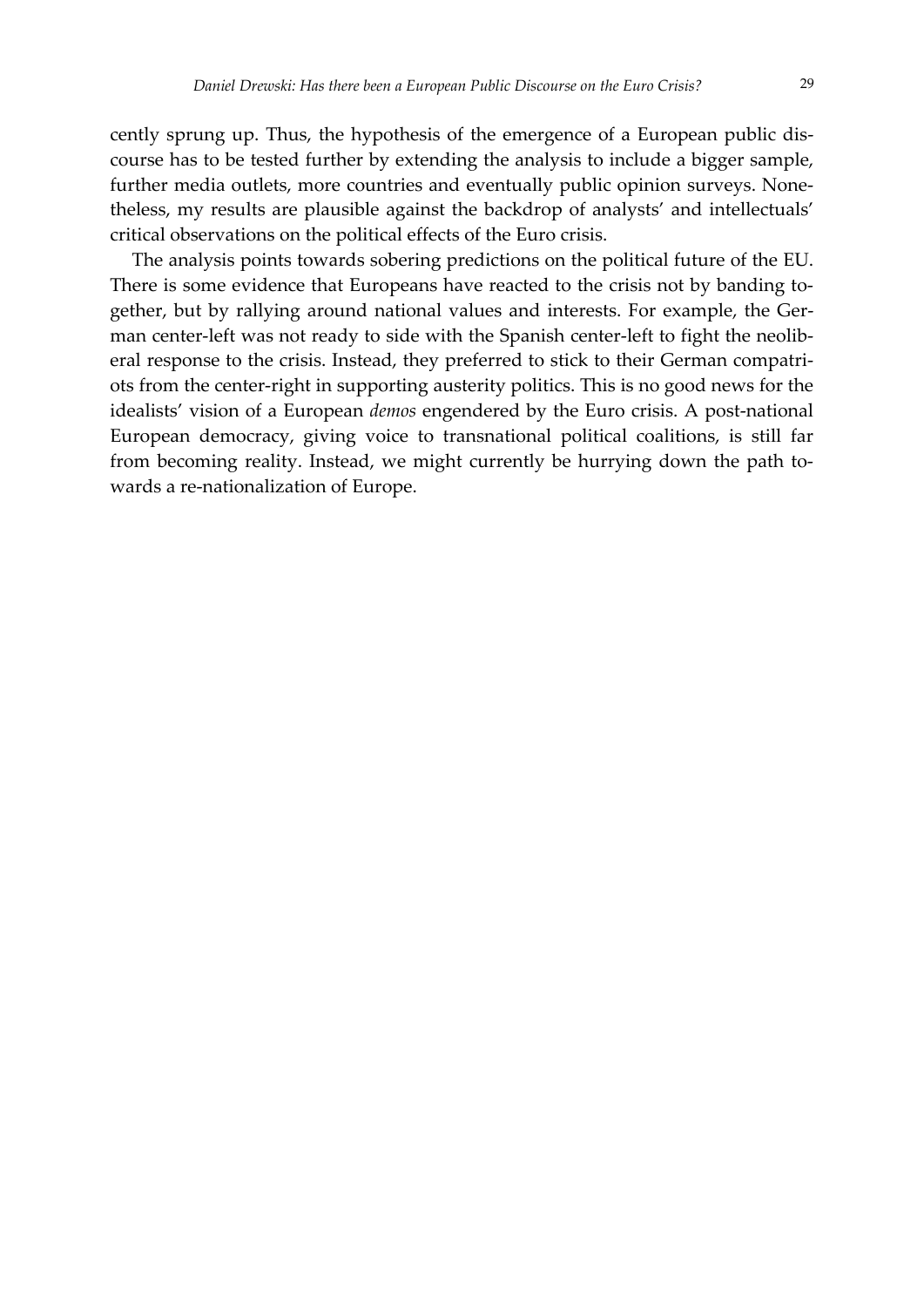#### **References**

- Adam, Silke (2007): Domestic Adaptations of Europe: A Comparative Study of the Debates on the EU Enlargement and a Common Constitution in the German and French Quality Press. *International Journal of Public Opinion Research* 19/4: 409‐433.
- Bartolini, Stefano (2005): *Restructuring Europe: Centre formation, system building and po‐ litical structuring between the nation‐state and the European Union*. Oxford: Oxford University Press.
- Beck, Ulrich (2013): *German Europe*. Cambridge/Malden: Polity Press.
- Blyth, Mark (2013): *Austerity: The History of a Dangerous Idea*. Oxford: Oxford Univer‐ sity Press.
- De Bandt, Olivier & Philipp Hartmann (2000): Systemic Risk: A Survey. *ECB Working Paper Series* 35.
- De Grauwe, Paul (2009): *Economics of Monteray Union*. Oxford: Oxford University Press.
- De Grauwe, Paul (2013): Design Failures in the Eurozone: Can they be fixed? *LSE 'Europe in Question' Discussion Paper Series* 2013/57.
- De Vreese, Claes H. (2007): The EU as a Public Sphere. *Living Reviews in European Governance* 2/3.
- Díez Medrano, Juan (2003): *Framing Europe: Attitudes to European Integration in Ger‐ many, Spain, and the United Kingdom*. Princeton/Oxford: Princeton University Press.
- Draghi, Mario (2012): *Speech by Mario Draghi, President of the European Central Bank at the Global Investment Conference in London*, 07/26/2012. http://www.ecb.europa.eu/press/key/date/2012/html/sp120726.en.html (accessed 9/29/2012)
- Dullien, Sebastien & Ulrike Guérot (2012): The Long Shadow of Ordoliberalism: Germany's Approach to the Euro Crisis. *ECFR Policy Brief* 2012/49.
- Eder, Klaus & Cathleen Kantner (2000): Transnationale Resonanzstrukturen in Euro‐ pa: Eine Kritik der Rede vom Öffentlichkeitsdefizit, in: *Die Europäisierung nationa‐ ler Gesellschaften, Sonderheft 40 der Kölner Zeitschrift für Soziologie und Sozialpsycholo‐ gie*, edited by Maurizio Bach, pp. 306‐331. Wiesbaden: Westdeutscher Verlag.
- Eilders, Christiane, Friedhelm Neidhardt & Barbara Pfetsch (eds.) (2004): *Die Stimme der Medien: Pressekommentare und politische Öffentlichkeit in der Bundesrepublik*. Wiesbaden: VS Verlag.
- Entman, Robert M. (1993): Framing: Towards Clarification of a Fractured Paradigm. *Journal of Communicaion* 43/4: 51‐58.
- Feldstein, Martin (2012): The Failure of the Euro: The Little Currency That Couldn't. *Foreign Affairs* 91/1: 105‐116.
- Flora, Peter (ed.) (1999): *State Formation, Nation‐Building, and Mass Politics in Europe: The Theory of Stein Rokkan*. Oxford:Oxford University Press.
- Mair, Peter (2007): Left‐Right Orientations, in: *The Oxford Handbook of Political Behav‐ ior Dalton*, edited by Russel J. Dalton & Hans‐Dieter Klingemann, pp. 206‐222. Ox‐ ford: Oxford University Press,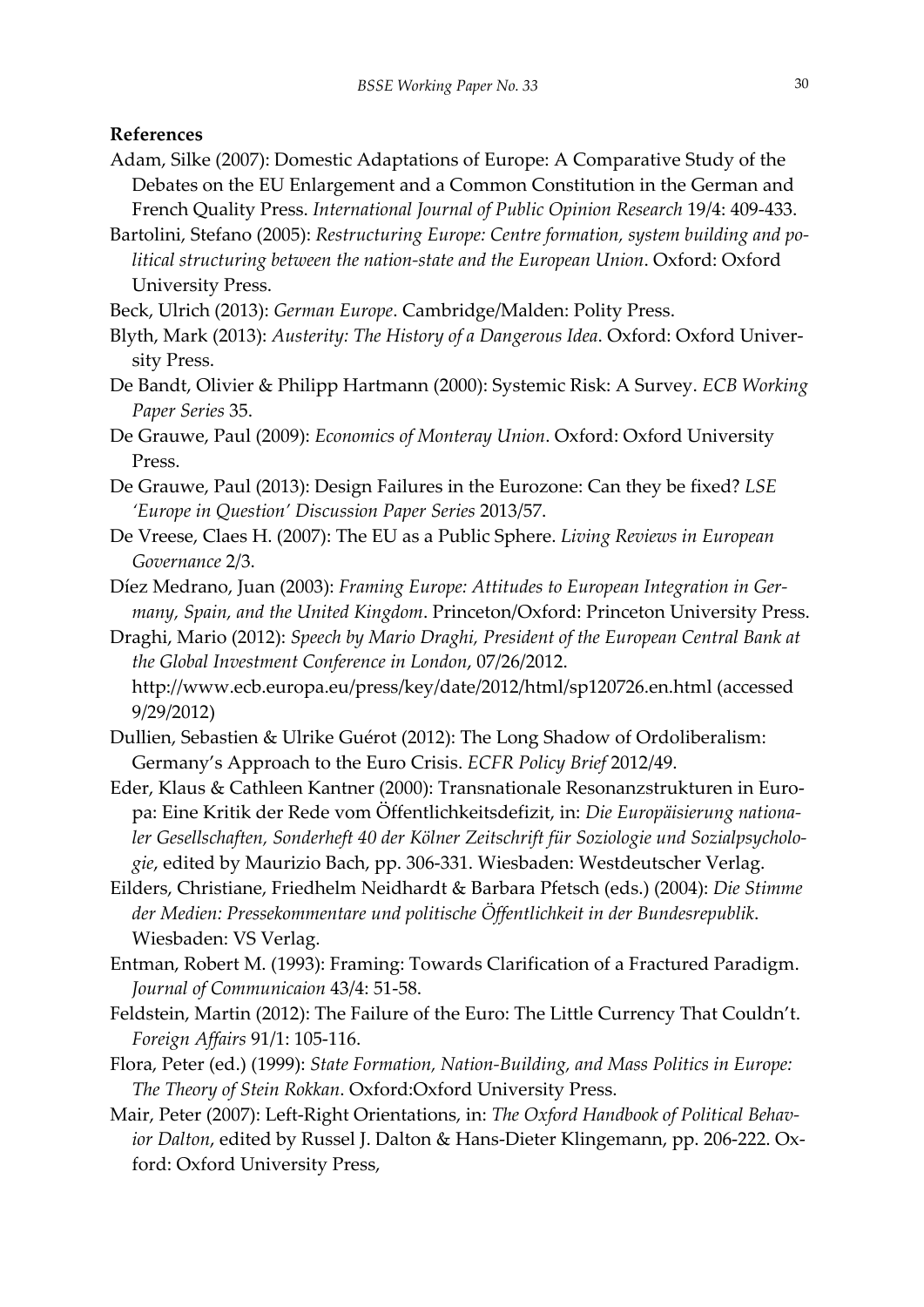Gamson, William A. (1992): *Talking Politics*. Cambridge: Cambridge University Press.

- Gerhards, Jürgen (1993): Westeuropäische Integration und die Schwierigkeiten der Entstehung einer europäischen Öffentlichkeit. *Zeitschrift für Soziologie* 22/2: 96‐110.
- Gerhards, Jürgen (2002): Das Öffenttlichkeitsdefizit der EU im Horizont normativer Öffentlichkeitstheorien, in: *Transnationale Öffentlichkeiten und Identitäten im 20. Jahrhundert*, edited by Hartmunt Kaelble, Martin Kirsch & Alexander Schmidt‐ Gernig, pp. 135‐158. Frankfurt am Main: Campus.
- Gerhards, Jürgen (2008): Diskursanalyse als systematische Inhaltsanalyse. Die öffent‐ liche Debatte über Abtreibungen in den USA und in der Bundesrepublik Deutsch‐ land im Vergleich, in: *Handbuch Sozialwissenschaftliche Diskursanalyse. Band 1: Theo‐ rien und Methoden*, edited by Reiner Keller, Andreas Hirseland, Werner Schneider & Willy Viehöver, pp. 333‐358. Wiesbaden: VS Verlag.
- Gerhards, Jürgen, Friedhelm Neidhardt & Dieter Rucht (1998): *Zwischen Palaver und Diskurs: Strukturen öffentlicher Meinungsbildung am Beispiel der deutschen Diskussion zur Abtreibung*. Opladen/ Wiesbaden: Westdeutscher Verlag.
- Goffman, Erving (1986): *Frame Analysis: An Essay on the Organization of Experience*. Boston: Northeastern University Press.
- Gunther, Richard, José Ramón Montero & José Ignacio Wert (2000): The Media and Politics in Spain: From Dictatorship to Democracy, in: *Democracy and the Media: A Comparative Perspective*, edited by Richard Gunther & Anthony Mughan, pp. 28‐84. Cambridge: Cambridge University Press.
- Habermas, Jürgen (1998): *The Structural Transformation of the Public Sphere: An Inquiry into a Category of Bourgeois Society*. Cambridge: MIT Press.
- Habermas, Jürgen (2012): *The Crisis of the European Union: A Response*. Cam‐ bridge/Malden: Polity Press.
- Hallin, Daniel C. & Paolo Mancini (2004): *Comparing Media Systems: Three Models of Media and Politics*. Cambridge: Cambridge University Press.
- Hoffmann, Stanley (1966): Obstinate or Obsolete? The Fate of the Nation‐State and the Case of Western Europe. *Daedauls* 95/3: 862‐915.
- Illing, Falk (2013): *Die Euro‐Krise: Analyse der europäischen Strukturkrise*. Wiesbaden: Springer VS.
- Kantner, Cathleen (2004): *Kein modernes Babel: Kommunikative Voraussetzungen europäi‐ scher Öffentlichkeit*. Wiesbaden: VS Verlag.
- Koopmans, Ruud & Paul Statham (eds.) (2010): *The Making of a European Public Sphere: Media Discourse and Political Contention*. Cambridge: Cambridge University Press.
- Kriesi, Hanspeter, Edgar Grande, Martin Dolezal, Marc Helbling, Dominic Höglinger, Swen Hutter & Bruno Wüest (eds.) (2012): *Political Conflict in Western Europe*. Cambridge: Cambridge University Press.
- Krugman, Paul (2013): Revenge of the Optimum Currency Area. *NBER Macroecono‐ mics Annual* 27: 439‐448.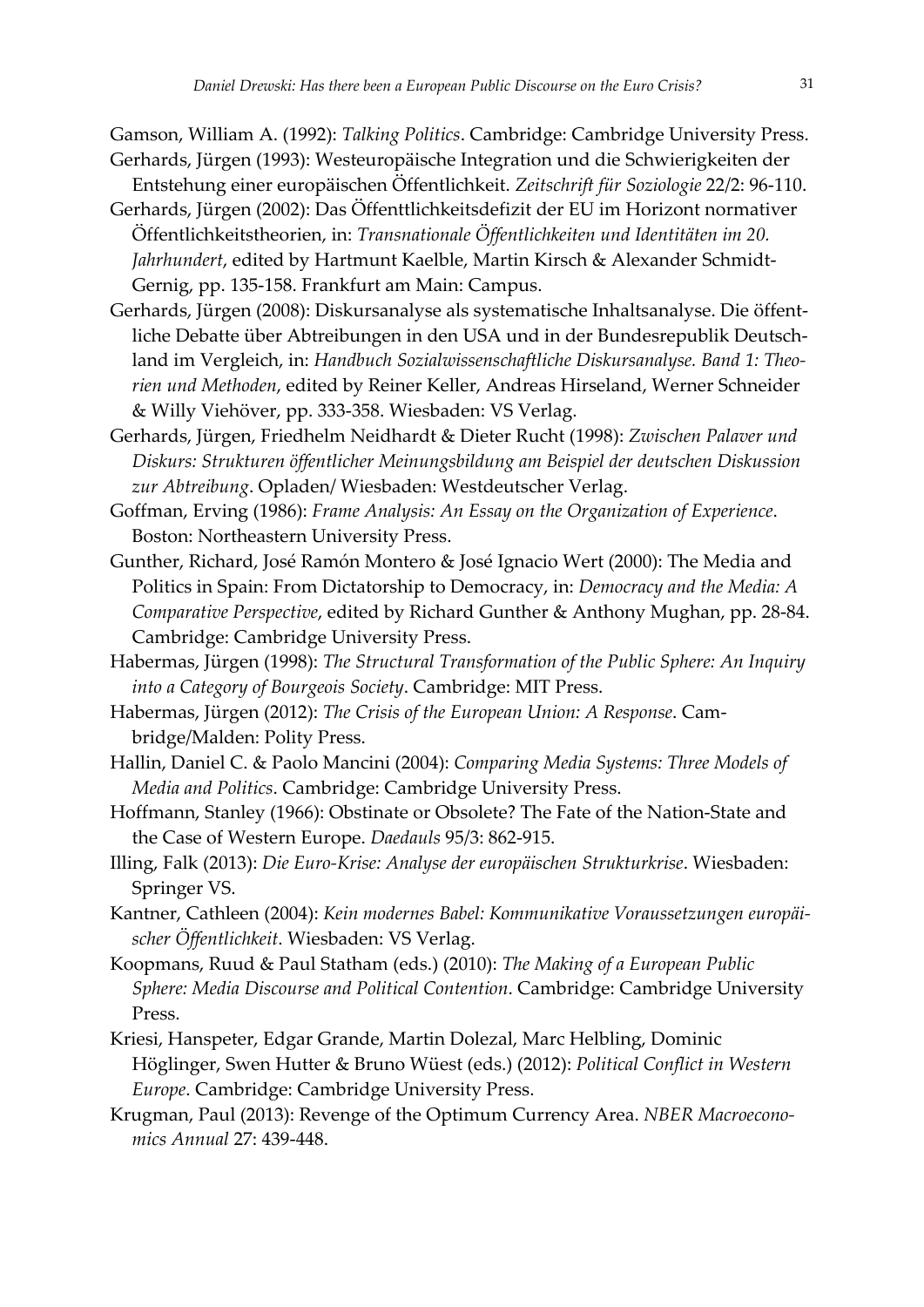- Mayring, Philipp (2010): *Qualitative Inhaltsanalyse: Grundlagen und Techniken*. Wein‐ heim: Beltz.
- Moravcsik, Andrew (1993): Preferences and Power in the European Community: A Liberal Intergovernmentalist Approach. *Journal of Common Market Studies* 31/4: 473‐524.
- Mundell, Robert A. (1961): A Theory of Optimum Currency Areas. *The American Eco‐ nomic Review* 51/4: 657‐665.
- Neidhardt, Friedhelm (1994): Öffentlichkeit, öffentliche Meinung, soziale Bewegun‐ gen, in: *Öffentlichkeit, öffentliche Meinung, soziale Bewegungen, Sonderheft 34 der Köl‐ ner Zeitschrift für Soziologie und Sozialpsychologie*, edited by Friedhelm Neidhardt, pp. 7‐41. Wiesbaden: Westdeutscher Verlag.
- Oberhuber, Florian, Christoph Bärenreuter, Michal Krzyzanowski, Heinz Schönbau‐ er & Ruth Wodak (2005): Debating the European Constitution: On representations of Europe/the EU in the press. *Journal of Language and Politics* 4/2: 227‐271.
- Pan, Zhongdang & Gerald Kosicki (1993): Framing Analysis: An Approach to News Discourse. *Political Communication* 10/1: 55‐75.
- Peter, Jochen, Holli A. Semetko & Claes H. de Vreese (2003): EU Politics on Televi‐ sion News: A Cross‐National Comparative Study. *European Union Politics* 4/3 : 305‐ 327.
- Pisani‐Ferry, Jean (2013): *La crise de l'euro et comment nous en sortir*. Paris: Fayard.
- Pisany‐Ferry, Jean (2012): The euro crisis and the new impossible trinity. *Bruegel Poli‐ cy Contribution* 2012/1.
- Risse, Thomas (2010): *A Community of Europeans? Transnational Identities and Public Spheres*. Ithaca/ London: Cornell University Press.
- Risse, Thomas (2014): No Demos? Identities and Public Spheres in the Euro Crisis. *Journal of Common Market Studies* 52/6: 1207‐1215.
- Scheufele, Dietram A. (1999): Framing as a Theory of Media Effects. *Journal of Com‐ munication* 49/1: 103‐122.
- Scheufele, Dietram A. & David Tewksbury (2007): Framing, Agenda Setting, and Priming: The Evolution of the Media Effects Models. *Journal of Communication* 57/1: 9‐20.
- Snow, David A. & Robert D. Benford (1988): Ideology, Frame Resonance, and Partic‐ ipant Mobilization. *International Social Movement Research* 1: 197‐217.
- Streeck, Wolfgang (2014): *Buying Time: The Delayed Crisis of Democratic Capitalism*. London: Verso.
- Torreblanca, José Ignacio & José M. de Areilza (2012): *Saving the euro: the Spanish Per‐ spective*. http://www.ecfr.eu/content/entry/the\_euro\_crisis\_a\_spanish\_perspective (accessed 09/29/2014)
- Trenz, Hans‐Jörg (2004): Media Coverage on European Governance: Exploring the European Public Sphere in National Quality Newspapers. *European Journal of Communication* 19/3: 291‐319.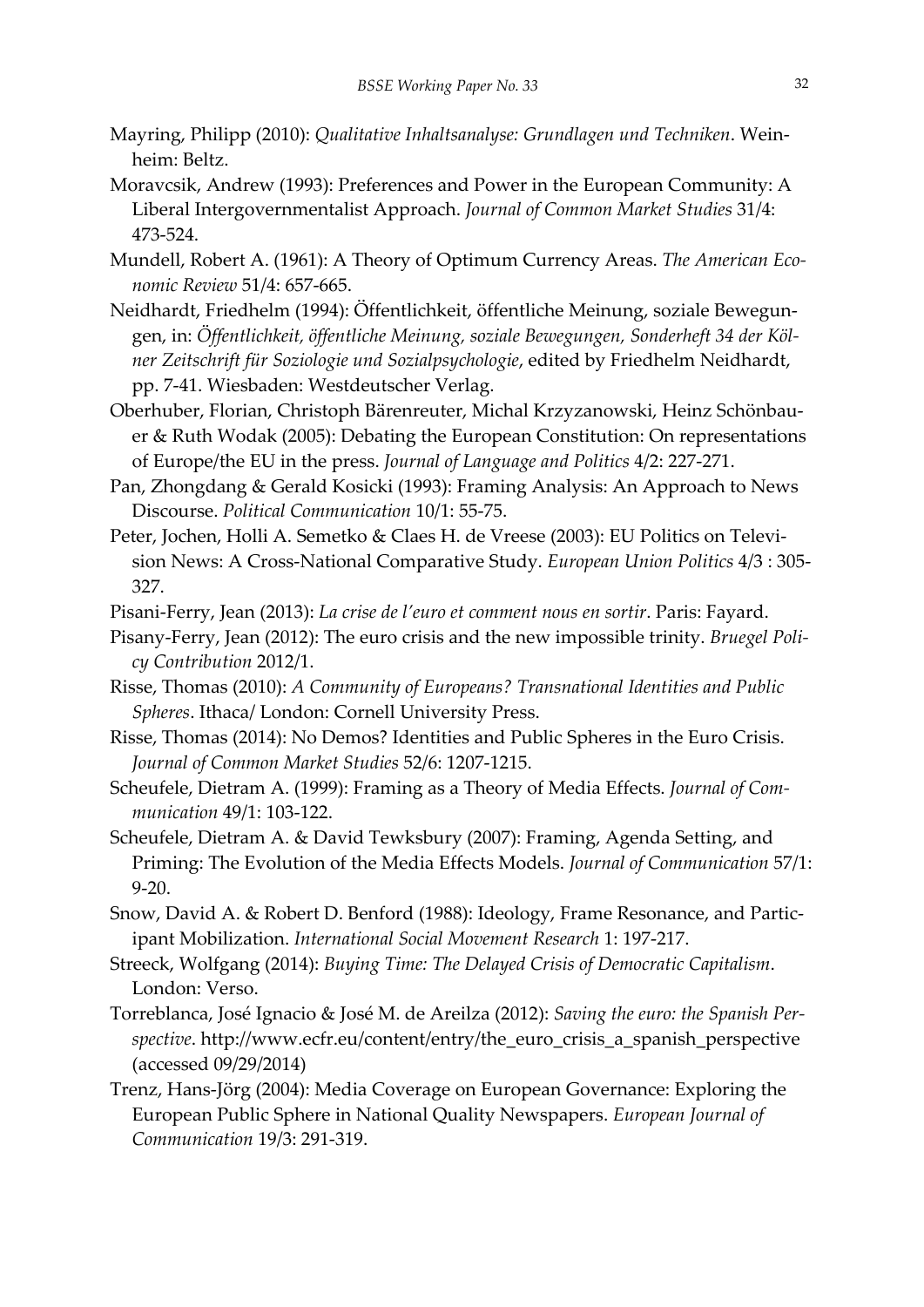- Trenz, Hans‐Jörg (2005): *Europa in den Medien: Die europäische Integration im Spiegel na‐ tionaler Öffentlichkeiten*. Frankfurt am Main/New York: Campus.
- Van de Steeg, Marianne (2006): Does a public sphere exist in the European Union? An analysis of the content of the debate on the Haider case. *European Journal of Po‐ litical Research* 45/4: 609‐634.
- Wessler, Hartmut, Bernhard Peters, Michael Brüggemann, Katharina Kleinen von Königslow & Stefanie Sifft (2008): *Transnationalization of Public Spheres*. Basing‐ stoke: Palgrave Macmillan.

#### **Newspaper Sources**

ABC: No. 34 320 to 34 484 and no. 35 207 to 35 283.

El País: No. 11 861 to 12 025 and no. 12 748 to 12 824.

- Frankfurter Allgemeine Sonntagszeitung: No. 50, 2009 to 20, 2010 and no. 21, 2012 to 31, 2012.
- Frankfurter Allgemeine Zeitung: No. 284/2009 to 117/2010 and No. 117/2012 to 180/2012.

Süddeutsche Zeitung: No. 282/65 to 116/66 and no. 116/68 to 179/68.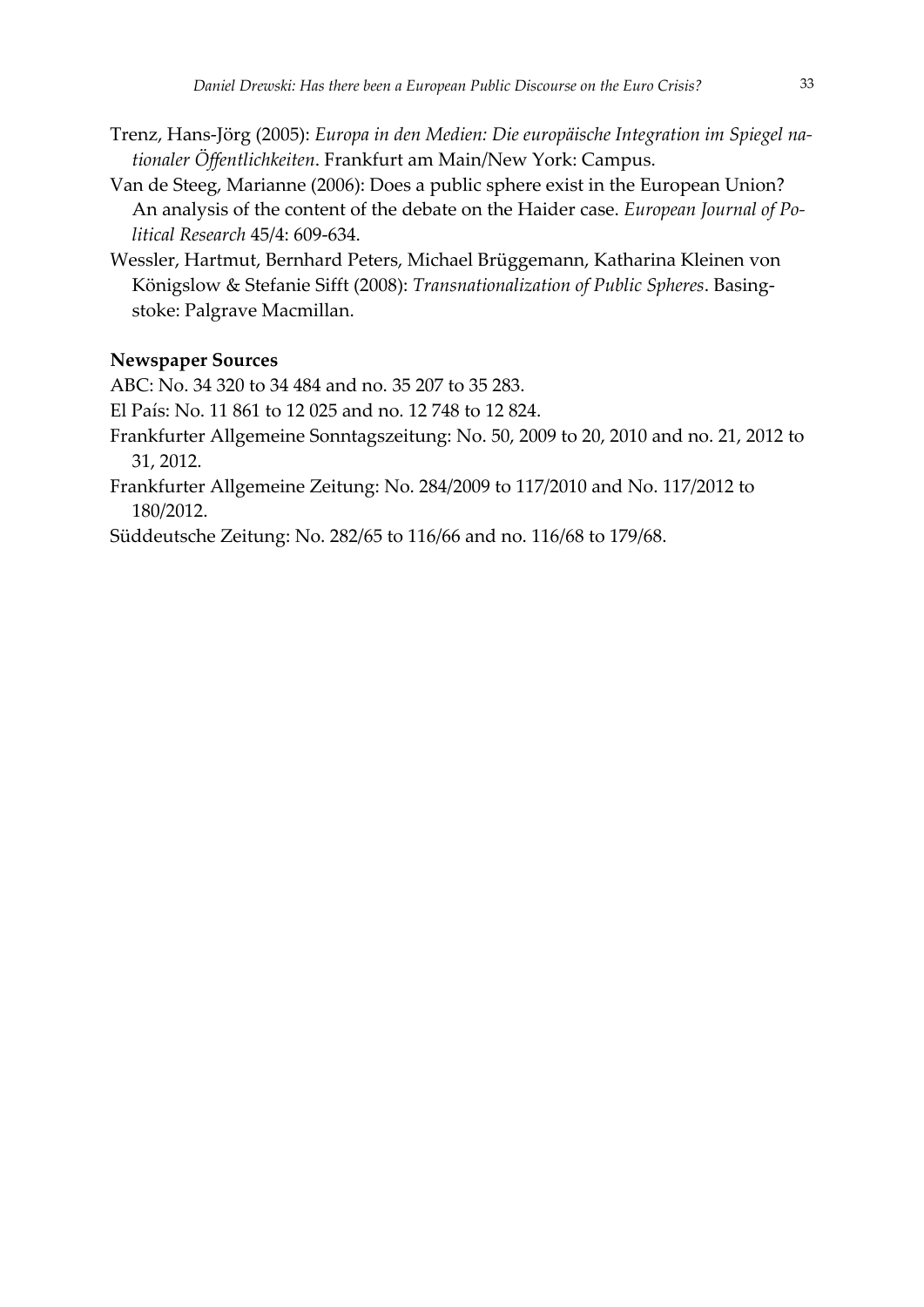### **Appendix I: Coding Scheme**

**1. Issues**

### **1.1 Greece**

**1.1.1 Description of the Current Situation:** Describes the current fiscal, financial and economic situation in Greece, the crisis response of the Greek government and the social and political consequences of the crisis.

**1.1.2 Financial Assistance for Greece:** Discusses the first bilateral credits of the Euro zone countries and the IMF for Greece.

**1.1.3 Greek Politics in the European Context:** Discusses the consequences of Greek politics for the Euro and the EU, e.g. the elections to the Greek parliament in June 2012.

### **1.2 Spain**

**1.2.1 Description of the Current Situation:** Describes the current fiscal, financial and economic situation in Spain, the crisis response of the Spanish government and the social and political consequences of the crisis.

**1.2.2 EU‐Politics of the Spanish Government:** Discusses the positions and actions taken by the Spanish government on European issues.

**1.2.3 Financial Assistance for Spain:** Discusses the EFSF/ESM assistance program for the Spanish banking sector.

### **1.3 Germany**

**1.3.1 Description of the Current Situation:** Describes the current fiscal, financial and economic situation in Germany, particularly against the backdrop of the Euro zone crisis, and the domestic policies of the German government.

**1.3.2 EU‐Politics of the German Government:** Discusses the positions and actions taken by the German government on European issues, particularly the new role hegemonic role of Germany in the EU.

**1.3.3 Ratification of EFSF, ESM and Fiscal Compact:** Discusses the ratification pro‐ cess of the EFSF, ESM and the Fiscal Compact, in particular the complaints of uncon‐ stitutionality.

### **1.4 France**

**1.4.1 Description of the Current Situation:** Describes the current fiscal, financial and economic situation in France, the crisis response of the French government and the social and political consequences of the crisis.

**1.4.2 EU‐Politics of the French Government:** Discusses the positions and actions tak‐ en by the French government on European issues, in particular the change of direction under François Hollande.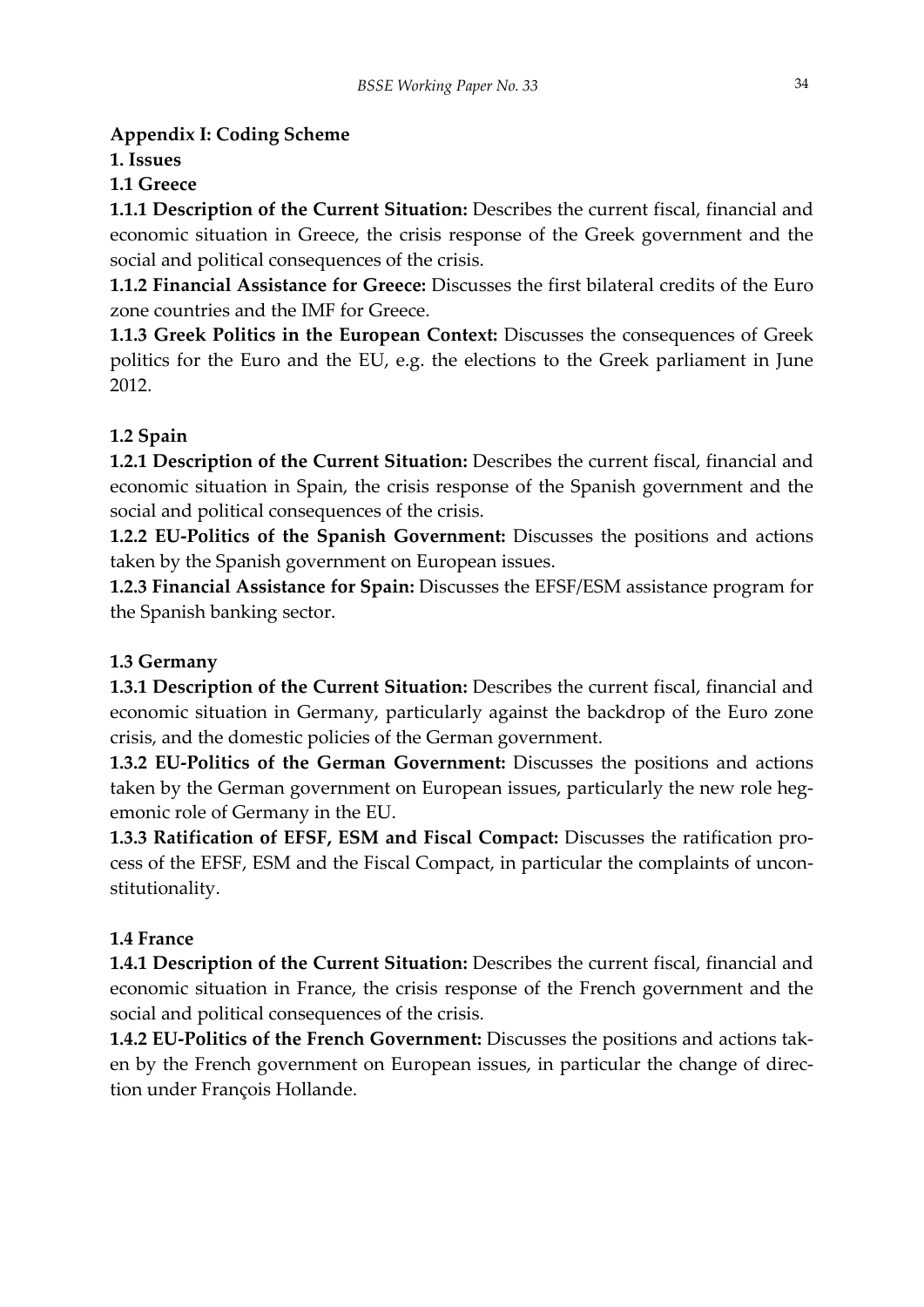### **1.5 Euro Zone/EU**

**1.5.1 Description of the Current Situation:** Describes the current fiscal, financial and economic situation in Euro zone countries in a comparative perspective, the crisis re‐ sponse of their governments and the social and political consequences of the crisis.

**1.5.2 Euro bailout fund (EFSF):** Discusses the provisory Euro bailout fund, agreed on during the Euro summit on May 9<sup>th</sup>, 2010.

**1.5.3 European Monetary Fund (EMF):** Discusses the early plans by German Minister of Finance, Wolfgang Schäuble, to set up a European Monetary Fund similar to the IMF.

**1.5.4 Euro Bonds:** Discusses the emission of Euro bonds by the Euro zone members.

**1.5.5 Reforms of the EFSF/ESM:** Discusses possible reforms to the bailout fund, such as the purchase of government bonds, a banking license and the direct recapitalization of the banking sector.

**1.5.6 Crisis Response of the ECB:** Discusses the measures taken by the ECB to fight the crisis, e.g. the purchase of government bonds, lowering credit securities, lowering interest rates or other liquidity programs.

**1.5.7 Institutional Reform of the Currency Union:** Discusses wide‐ranging reforms of the Euro zone's architecture towards a fiscal‐, economic‐ and banking union, even‐ tually even a political union.

**1.5.8 Comparative EU-Politics:** Describes the positions and actions taken by the European governments, the Euro group and EU authorities on European issues in a comparative perspective.

**1.5.9 The Euro Crisis in Context:** Discusses the Euro crisis against the backdrop of European integration.

**1.5.10 Fiscal Compact and ESM:** Discusses the Fiscal Compact to tighten fiscal coor‐ dination and control in the Euro zone as an addendum to the ESM.

**1.5.11 European Growth Pact:** Discusses the plans to stimulate economic growth in the Euro zone, agreed upon by Euro zone governments in the summer of 2012.

### **2. Frames17**

**2.1 Moral Hazard:** In recent decades, several members of the Euro zone have "lived beyond their means" and "gambled away" their competitiveness by taking up too much debt. As a consequence, they have to pay rising interests rates on the financial markets. The only way out of this vicious circle is to adopt harsh austerity programs and structural reforms (an "internal devaluation" of the price level) to push the debt rates back to a sustainable level and regain competitiveness. But if these countries re‐

<sup>&</sup>lt;sup>17</sup> I defined several sub-dimensions per frame which serve as individual codes in order to match code and text more accurately. For each article I only coded up to one dimension per frame, since I am more interested in the use of the overall frame and less in the distribution of its sub-dimensions. For example, one article might contain two sub-dimensions of "frame 1" and one of "frame 2". In that case, I coded the more salient dimension of the first frame as well as the second frame.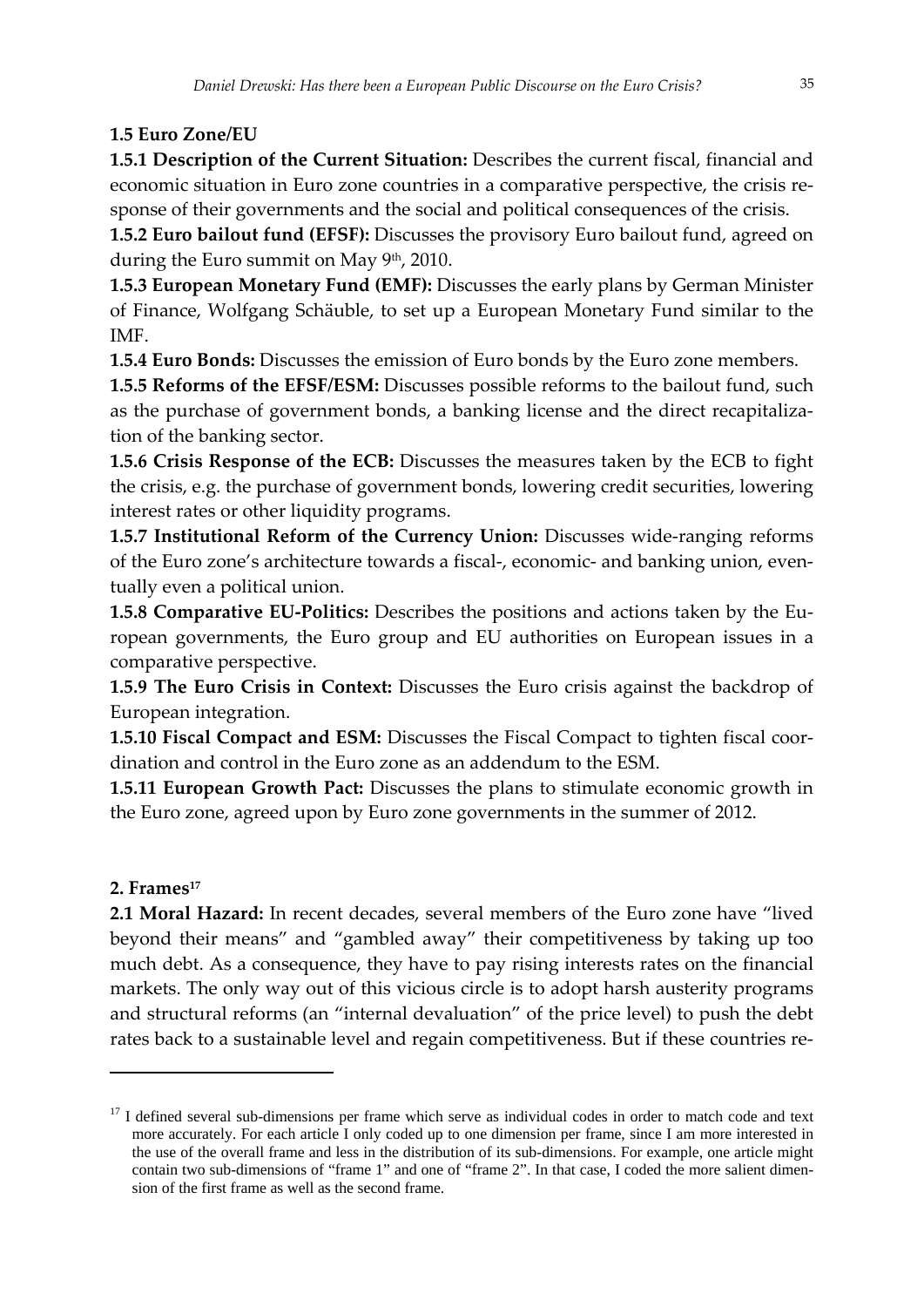ceive financial assistance from the other Euro members (or monetary financing by the ECB), they lose the incentive to push for spending cuts and reforms. Then, they continue to live at the expense of their creditors (the member states with higher fiscal discipline and economic competitiveness). If there is no limit to public debt in the long run, the Euro could weaken.

**2.1.1 No Bailout:** The EU Treaties prohibit mutual financial assistance among Euro members and monetary financing by the ECB to ensure the individual liability of the member states in fiscal and economic matters.

**2.1.2 Monetary Stability:** The Euro can devaluate (rising inflation and falling ex‐ change rates) if public debt levels rise and the ECB intervenes with quantitative eas‐ ing. This equals a "passive expropriation" of European tax payers and savers.

**2.1.3 Solidarity against Solidity:** Financial assistance for over‐indebted countries can only be disbursed if these do their "homework" in terms of spending cuts and struc‐ tural reforms. Harsh sanctions have to replace the principle of individual liability.

**2.1.4 There is no Alternative:** Facing the pressure of financial markets, Euro zone members have no alternative but to reduce government spending and push through reforms to strengthen competitiveness.

**2.2 Systemic Risk:** The member states (and some banks) of the Euro zone are too big to fail. Should a Euro member state or an important financial institute go bankrupt, this could lead to a chain reaction threatening other, equally weak member states, as well as banks that hold the defaulters' debts. The transmitters of such a financial contagion are the investors on the financial markets, who start mistrusting (or speculate against) their debtors, thereby pushing up (re)financing costs, causing debt levels to rise, harming the debtors' credibility even further, and finally leading to a massive withdrawal of capital. As a consequence, the financial stability of the Euro zone and, in turn, the political stability of the EU, having placed its stakes on the success of the Euro, is in danger. To avoid this, the Euro group has to support weaker members with exceptional assistance measures, such as bailouts and monetary financing operations.

**2.2.1 In the Eye of the Storm:** The Euro has become a victim of the financial markets. Investors speculate against Euro members to bring them and the common currency down. Rating agencies are hand in glove with investors.

**2.2.2 Too Big to Fail:** Euro member states (and European financial institutions) on the brink of financial collapse might trigger chain reactions, domino effects, infection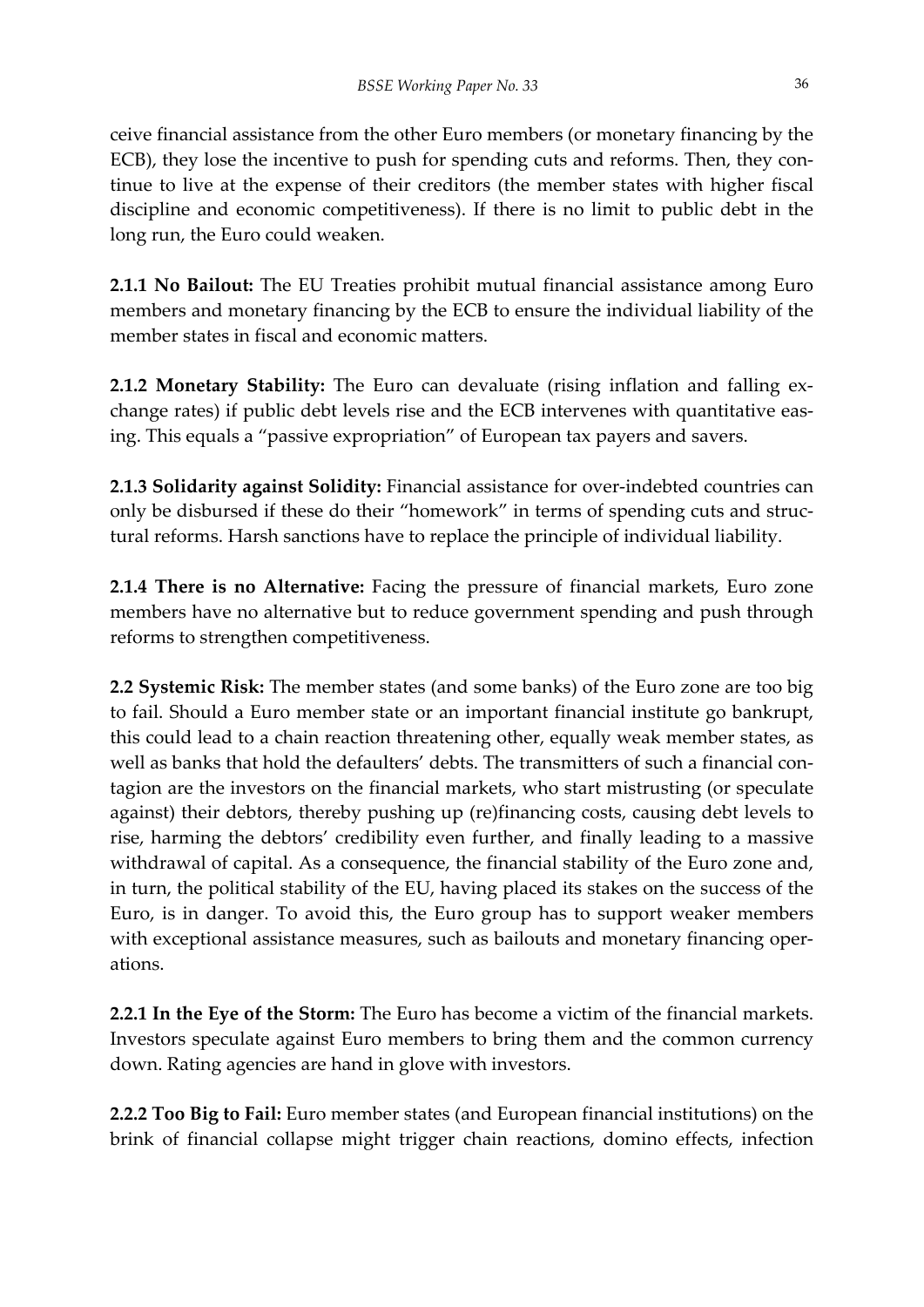risks, vicious circles, downward spirals etc. These threaten the stability of the curren‐ cy union.

**2.2.3 If the Euro Fails, Europe Fails:** The Euro is at the heart of the project of Europe‐ an integration. The failure of the Euro might cast serious doubts on the viability of the EU. To avoid a political catastrophe, the Euro has to be defended.

**2.2.4 State of Exception:** This crisis can only be solved by strong national and Euro‐ pean authorities. The national governments, the EU Commission and the ECB have to act quickly, effectively and conjointly to avert market threats.

**2.3 Limits to Austerity:** Do crisis countries have an alternative to austerity politics to regain economic growth and competitiveness within the Euro zone? This question arises out of the suspicion that austerity itself is counterproductive, because spend‐ ing cuts and reforms that are too harsh destroy the economic base necessary for recovery. Crisis countries "financially starve to death". Furthermore, such an "internal devaluation" of a country's overall price level could lead to the destruction of the social tissue and to a legitimacy crisis of the political system. To help countries "grow out of their debts" and to provide its citizens with a glimpse of hope, the Euro partners have to decide on economic stimulus programs.

**2.3.1 Social Cohesion and Political Stability:** The rigorous spending cuts and reform programs imposed by the EU/Euro group threaten a society's social cohesion and po‐ litical stability.

**2.3.2 Growth Prospects:** Too much austerity could lead countries into a spiral of de‐ flation and depression. Only a stimulus program can help the economy recover.

**2.3.3 Distributional Justice:** The burdens of austerity have to be distributed equita‐ bly on a country's whole population. Particularly the rich have to pay their share.

**2.4 Currency without a State:** The European currency union suffers from a birth de‐ fect. While monetary policy is managed at the supranational level by the independ‐ ent ECB, fiscal and economic policies remain within the competence of the member states. But without the exchange rate mechanism, member countries have a higher risk of being exposed and respond to "asymmetric shocks", i.e. economic crises that occur only in one region of the Euro zone. There is no supranational authority to prevent, control and fight such asymmetric crises. In order to avoid and manage them, the currency union has to develop into a full‐fledged economic and fiscal un‐ ion, with prospects of a political union. Additionally, a European banking union could help avoid the development of asymmetric financial crises.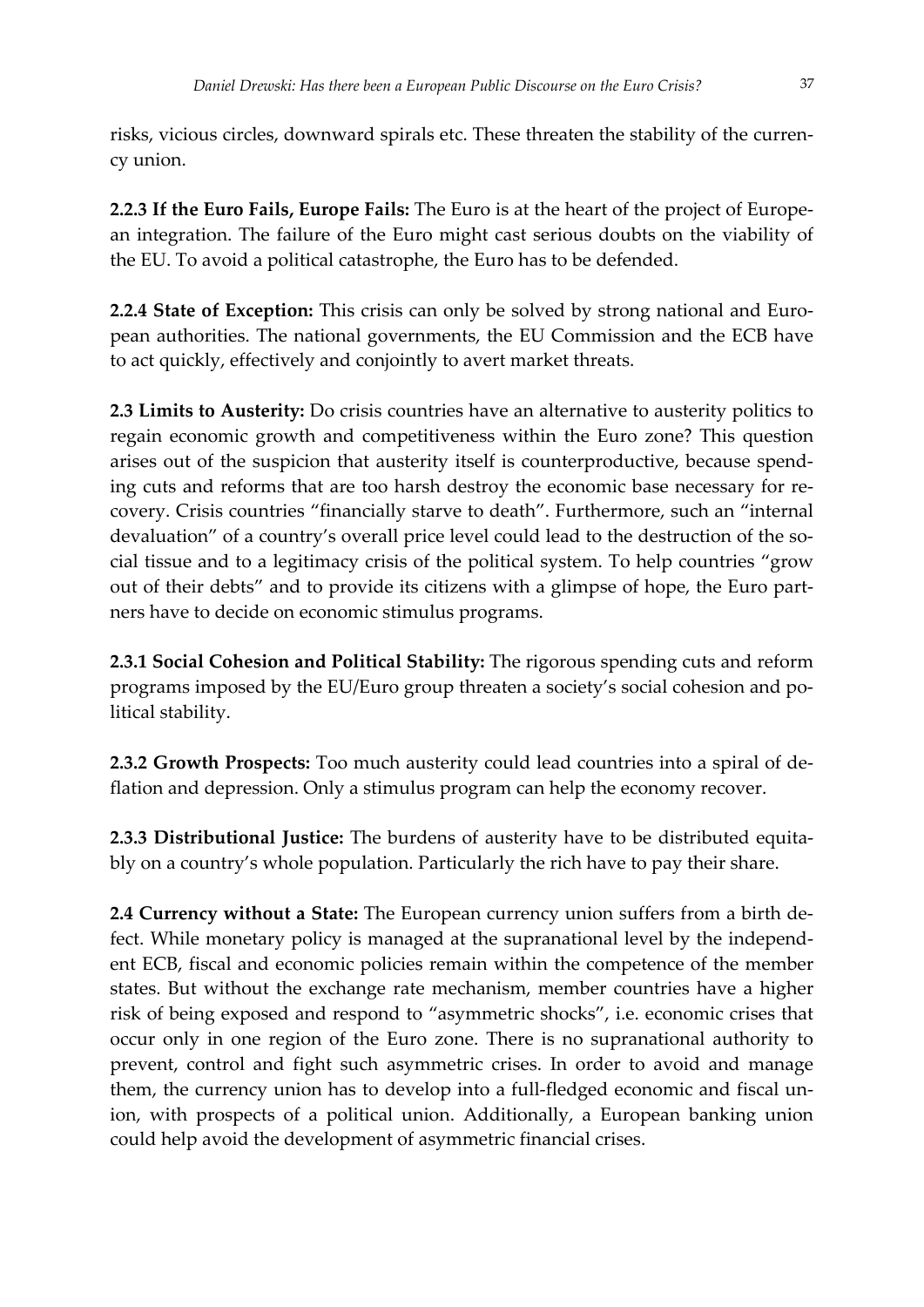**2.4.1 Asymmetric Shocks:** Unforeseen and uncontrollable asymmetric shocks threat‐ en the stability and integrity of the European currency union.

**2.4.2 An Ever Closer Union:** The birth defect of the Euro (asymmetry between su‐ pranational monetary policy and national economic and fiscal policy) is the root cause of the current crisis. The common currency can only be saved by buttressing it with a common fiscal and economic policy.

**2.4.3 Banking Union:** There is a vicious circle between public debt crises and bank‐ ing crises, each bearing on the other. To cut this circle short, a banking union (with a common supervisory mechanism and deposit insurance scheme) has to be created.

**2.5 Sovereignty and Democracy:** The political responses to the Euro crisis lack dem‐ ocratic legitimacy. Seminal decisions that dig deep into national budget autonomy (both on the debtors' and creditors' side) are taken by the national executives and by Brussels bureaucrats, bypassing the parliaments. These decisions critically lack in‐ put‐legitimacy and are allegedly "without alternative", because they are required to calm the "markets". But defending democracy is more important than saving the Euro. Thus, the future path of European integration has t

o be examined in terms of its democratic credentials. How much "Europe" is neces‐ sary and desirable *vis à vis* national sovereignty?

**2.5.1 Weakening the Parliament:** The crisis has advanced a style of politics centered on the executive, which takes decisions allegedly "without alternative" to respond to the pressures of financial markets. The parliaments as providers of input legitimacy are marginalized and disempowered.

**2.5.2 Loss of National Sovereignty:** The response to the crisis has led to an increasing transfer of sovereignty from the national to the European level. This transfer of sovereignty is in dire need of legitimacy, which can only be provided e.g. by referendum and/or constitutional amendment.

**2.5.3 The Future of the EU:** The instability of the Euro raises doubts about the viabil‐ ity and desirability of further steps towards deepening European integration. The crisis provides an opportunity to think about the future of the EU and the nation state.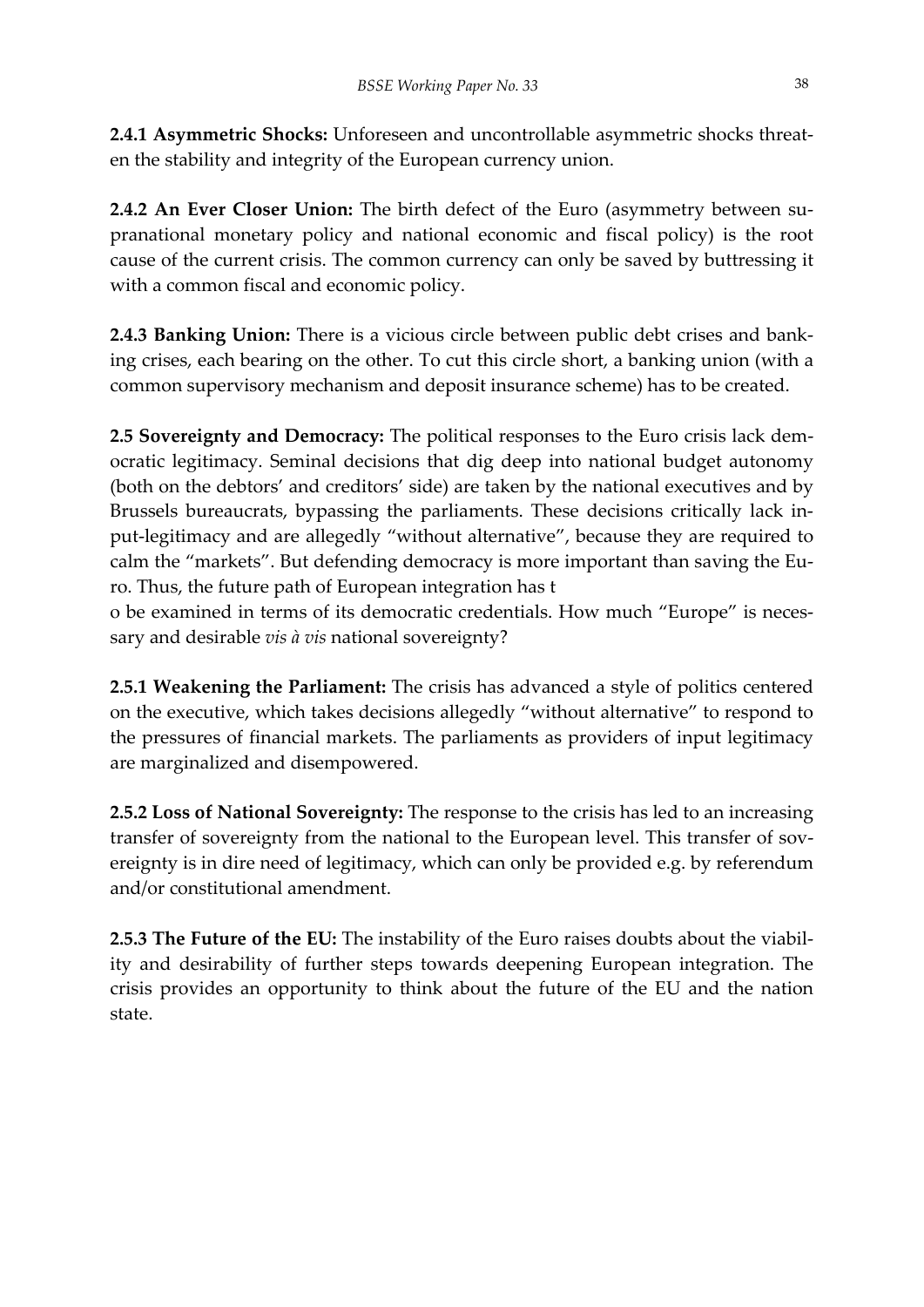**3. Policy‐Opinions**

**3.1 Recommendations to Avoid Moral Hazard**

**3.1.1 Financial Assistance for Greece by Euro zone members** (credits and collat‐ erals)**:** Contra

**3.1.2 IMF‐Assistance for Greece:** Pro

**3.1.3 Exit or Exclusion of Greece from the Euro Zone:** Pro

**3.1.4 Greek Debt Restructuring:** Pro

**3.1.5 Direct Recapitalization of Spanish Banks by EFSF/ESM:** Contra

**3.1.6 European Monetary Fund (EMF)** (an "IMF for the Euro zone")**:** Contra

**3.1.7 Euro Bailout Fund (EFSF):** Contra

**3.1.8 ESM Banking License** (would allow the ESM to hold a credit line at the ECB): **Contra** 

**3.1.9 ESM Direct Bank Recapitalization** (would allow the ESM to directly recapital‐ ize banks): Contra

**3.1.10 Euro Bonds** (collective bonds of the Euro zone members): Contra

**3.1.11 ECB Liquidity Program** (purchases of government bonds, low interest rates, lower credit securities and other measures of quantitative easing): Contra

**3.1.12 ESM Government Bond Purchase:** Contra

**3.1.13 European Growth Pact:** Contra

**3.1.14 European Fiscal‐ and Economic Union** (better control, coordination or integra‐ tion of economic and fiscal policy in the Euro zone, with the ultimate goal of a political union)**:** Contra

**3.1.15 European Banking Union** (common supervision, crisis resolution mechanism and deposit guarantee scheme for Euro zone banks): Contra

# **3.2 Recommendations to Avoid Systemic Risk**

**3.2.1 Financial Assistance for Greece by Euro zone members** (credits and collat‐ erals)**:** Pro

**3.2.2 IMF‐Assistance for Greece:** Contra

**3.2.3 Exit or Exclusion of Greece from the Euro Zone:** Contra

**3.2.4 Greek Debt Restructuring:** Contra

**3.2.5 Direct Recapitalization of Spanish Banks by EFSF/ESM:** Pro

**3.2.6 European Monetary Fund (EMF)** (an "IMF for the Euro zone")**:** Pro

**3.2.7 Euro Bailout Fund (EFSF):** Pro

**3.2.8 ESM Banking License** (would allow the ESM to hold a credit line at the ECB): Pro

**3.2.9 ESM Direct Bank Recapitalization** (would allow the ESM to directly recapital‐ ize banks): Pro

**3.2.10 Euro Bonds** (collective bonds of the Euro zone members): Pro

**3.2.11 ECB Liquidity Program** (purchases of government bonds, low interest rates, lower credit securities and other liquidity programs): Pro

**3.2.12 ESM Government Bond Purchase:** Pro